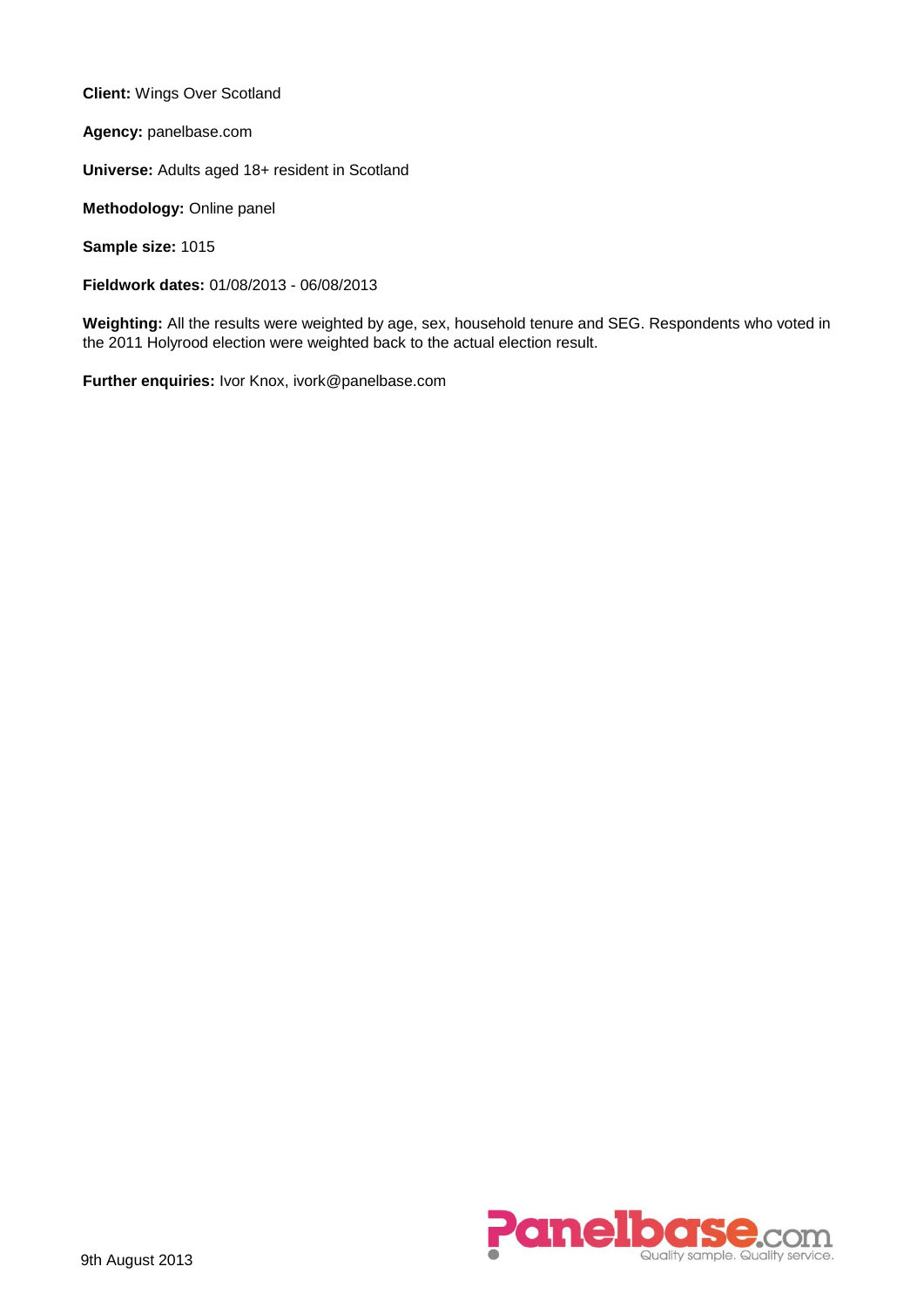| Base: 1015                                                                    |                                                                                                                      | <b>Total</b>            | D1. Gender         |                    |                      |                    | D <sub>2</sub> . Age |                    |                    |                           |                    | Age Grouped        |                         |
|-------------------------------------------------------------------------------|----------------------------------------------------------------------------------------------------------------------|-------------------------|--------------------|--------------------|----------------------|--------------------|----------------------|--------------------|--------------------|---------------------------|--------------------|--------------------|-------------------------|
|                                                                               |                                                                                                                      |                         | Male               | Female             | 18-24                | 25-34              | 35-44                | 45-54              | 55-64              | $65+$                     | 18-34              | 35-54              | $55+$                   |
|                                                                               | Unweighted Base<br>Weighted Base:                                                                                    | 1015<br>1015<br>100%    | 477<br>477<br>100% | 538<br>538<br>100% | 100<br>100<br>100%   | 206<br>192<br>100% | 178<br>168<br>100%   | 215<br>214<br>100% | 196<br>211<br>100% | 120<br>131<br>100%        | 306<br>291<br>100% | 393<br>382<br>100% | 316<br>342<br>100%      |
| 21. Which, if any, of the following                                           | Base:                                                                                                                | 1015                    | 477                | 538                | 100                  | 192                | 168                  | 214                | 211                | 131                       | 291                | 382                | 342                     |
| powers do you think SHOULD be<br>devolved to Scotland in the event of         | Welfare (including benefits, pensions and things<br>like the so-called bedroom tax)                                  | 607                     | 298                | 309                | 48                   | 139                | 110                  | 126                | 117                | 67                        | 187                | 236                | 184                     |
| a No vote?                                                                    | Control of oil revenues                                                                                              | 60%<br>540              | 62%<br>291         | 58%<br>249         | 49%<br>53            | 72%<br>111         | 66%<br>93            | 59%<br>115         | 55%<br>105         | 51%<br>64                 | 64%<br>164         | 62%<br>207         | 54%<br>169              |
|                                                                               |                                                                                                                      | 53%                     | 61%                | 46%                | 53%                  | 58%                | 55%                  | 54%                | 50%                | 48%                       | 56%                | 54%                | 49%                     |
|                                                                               | Taxation (including income tax, corporation tax<br>and VAT)                                                          | 530<br>52%              | 283<br>59%         | 247<br>46%         | 58<br>58%            | 127<br>66%         | 83<br>50%            | 118<br>55%         | 96<br>45%          | 49<br>37%                 | 185<br>63%         | 201<br>53%         | 145<br>42%              |
|                                                                               | Defence (including Scottish regiments, jobs and<br>the siting of nuclear weapons)                                    | 352<br>35%              | 161<br>34%         | 191<br>36%         | 37<br>37%            | 65<br>34%          | 59<br>35%            | 66<br>31%          | 85<br>40%          | 41<br>31%                 | 102<br>35%         | 125<br>33%         | 125<br>37%              |
|                                                                               | There should be no new powers                                                                                        | 196<br>19%              | 77<br>16%          | 120<br>22%         | 16<br>16%            | 19<br>10%          | 28<br>17%            | 44<br>21%          | 52<br>25%          | 38<br>29%                 | 35<br>12%          | 72<br>19%          | 90<br>26%               |
|                                                                               | I believe the Scottish Parliament's powers should                                                                    | 65                      | 24                 | 42                 | $\overline{2}$       | $\overline{7}$     | 11                   | 10                 | 21                 | 15                        | 9                  | 21                 | 36                      |
|                                                                               | be REDUCED                                                                                                           | 6%                      | 5%                 | 8%                 | 2%                   | 3%                 | 6%                   | 5%                 | 10%                | 11%                       | 3%                 | 5%                 | 11%                     |
| Q2. Which, if any, of the following<br>powers do you believe the UK           | Base:<br>Welfare (including benefits, pensions and things                                                            | 1015<br>210             | 477<br>107         | 538<br>103         | 100<br>23            | 192<br>38          | 168<br>48            | 214<br>42          | 211<br>32          | 131<br>26                 | 291<br>61          | 382<br>91          | 342<br>58               |
| Parliament would be LIKELY to                                                 | ike the so-called bedroom tax)<br>devolve to Scotland in the event of a I believe they will REDUCE the powers of the | 21%<br>194              | 22%<br>76          | 19%<br>118         | 23%<br>13            | 20%<br>46          | 29%<br>32            | 20%<br>51          | 15%<br>34          | 20%<br>18                 | 21%<br>59          | 24%<br>83          | 17%<br>52               |
| No vote?                                                                      | Scottish Parliament.                                                                                                 | 19%                     | 16%                | 22%                | 13%                  | 24%                | 19%                  | 24%                | 16%                | 14%                       | 20%                | 22%                | 15%                     |
|                                                                               | Taxation (including income tax, corporation tax<br>and VAT)                                                          | 141<br>14%              | 92<br>19%          | 49<br>9%           | 10<br>10%            | 26<br>13%          | 23<br>14%            | 41<br>19%          | 29<br>14%          | 13<br>10%                 | 36<br>12%          | 64<br>17%          | 42<br>12%               |
|                                                                               | Control of oil revenues                                                                                              | 86<br>8%                | 45<br>9%           | 41<br>8%           | 10<br>10%            | 14<br>7%           | 13<br>8%             | 14<br>6%           | 27<br>13%          | 7<br>6%                   | 24<br>8%           | 27<br>7%           | 34<br>10%               |
|                                                                               | Defence (including Scottish regiments, jobs and                                                                      | 69                      | 36                 | 33                 | 6                    | 19                 | $\bf8$               | 14                 | 21                 |                           | 24                 | 22                 | 23                      |
|                                                                               | the siting of nuclear weapons)<br>None of the above                                                                  | 7%<br>487<br>48%        | 8%<br>220<br>46%   | 6%<br>267<br>50%   | 6%<br>50<br>51%      | 10%<br>86<br>45%   | 5%<br>73<br>43%      | 6%<br>90<br>42%    | 10%<br>113<br>53%  | 2%<br>74<br>57%           | 8%<br>137<br>47%   | 6%<br>163<br>43%   | <b>7%</b><br>187<br>55% |
|                                                                               |                                                                                                                      |                         |                    |                    |                      |                    |                      |                    |                    |                           |                    |                    |                         |
| Q3. If Scotland was currently an<br>ndependent country, would you             | Base:<br>Yes                                                                                                         | 1015<br>17 <sup>9</sup> | 477<br>87          | 538<br>92          | 100<br>18            | 192<br>19          | 168<br>37            | 214<br>35          | 211<br>42          | 131<br>30                 | 291<br>37          | 382<br>71          | 342<br>71               |
| vote to surrender control of taxation<br>welfare, defence and oil revenues in | No                                                                                                                   | 18%<br>556              | 18%<br>308         | 17%<br>248         | 18%<br>50            | 10%<br>105         | 22%<br>91            | 16%<br>125         | 20%<br>114         | 23%<br>71                 | 13%<br>154         | 19%<br>216         | 21%<br>185              |
| order to join the Union?                                                      | Don't know                                                                                                           | 55%<br>280              | 65%<br>82          | 46%<br>197         | 50%<br>32            | 55%<br>68          | 55%<br>40            | 58%<br>55          | 54%<br>55          | 54%<br>30                 | 53%<br>100         | 57%<br>94          | 54%<br>86               |
|                                                                               |                                                                                                                      | 28%                     | 17%                | 37%                | 33%                  | 35%                | 24%                  | 26%                | 26%                | 23%                       | 34%                | 25%                | 25%                     |
| 04. With regard to overall coverage                                           | Base:                                                                                                                | 1015                    | 477                | 538                | 100                  | 192                | 168                  | 214                | 211                | 131                       | 291                | 382                | 342                     |
| of the independence debate, which<br>of these statements about the media      | It will NOT significantly influence how I vote.                                                                      | 500<br>49%              | 220<br>46%         | 280<br>52%         | 62<br>62%            | 73<br>38%          | 58<br>34%            | 99<br>46%          | 124<br>59%         | 85<br>65%                 | 135<br>46%         | 157<br>41%         | 208<br>61%              |
| do you agree with?                                                            | It just reports what the two sides say, but<br>doesn't find out what the truth is.                                   | 338<br>33%              | 158<br>33%         | 180<br>33%         | 23<br>23%            | 69<br>36%          | 52<br>31%            | 77<br>36%          | 71<br>34%          | 45<br>34%                 | 93<br>32%          | 129<br>34%         | 116<br>34%              |
|                                                                               | It gives disproportionately large coverage to                                                                        | 294<br>29%              | 169<br>35%         | 125<br>23%         | 22<br>22%            | 66<br>34%          | 47<br>28%            | 65<br>31%          | 58<br>28%          | 36<br>27%                 | 88<br>30%          | 112<br>29%         | 94<br>27%               |
|                                                                               | negative/scare stories.<br>It's biased against independence.                                                         | 277                     | 175                | 102                | 24                   | 55                 | 50                   | 61                 | 52                 | 34                        | 79                 | 112                | 86                      |
|                                                                               | The same pundits appear too often on TV.                                                                             | 27%<br>219              | 37%<br>105         | 19%<br>114         | 24%<br>24            | 29%<br>37          | 30%<br>27            | 29%<br>33          | 25%<br>63          | 26%<br>36                 | 27%<br>61          | 29%<br>60          | 25%<br>98               |
|                                                                               | It's not biased either way.                                                                                          | 22%<br>128              | 22%<br>72          | 21%<br>56          | 24%<br>11            | 19%<br>28          | 16%<br>26            | 15%<br>38          | 30%<br>16          | 27%<br>$\circ$            | 21%<br>39          | 16%<br>64          | 29%<br>25               |
|                                                                               |                                                                                                                      | 13%                     | 15%                | 10%                | 11%                  | 14%                | 16%                  | 18%                | 8%                 | 7%<br>5                   | 13%                | 17%                | 7%                      |
|                                                                               | It's biased in favour of independence.                                                                               | 81<br>8%                | 37<br>8%           | 43<br>8%           | 12<br>12%            | 21<br>11%          | 13<br>8%             | $11\,$<br>5%       | 18<br>8%           | 4%                        | 33<br>11%          | 24<br>6%           | 23<br>7%                |
|                                                                               | It will significantly influence how I vote.                                                                          | 66<br>6%                | 33<br>7%           | 33<br>6%           | 5<br>5%              | 23<br>12%          | 16<br>10%            | 13<br>6%           | 6<br>3%            | 2%                        | 29<br>10%          | 29<br>8%           | 8<br>2%                 |
|                                                                               | It gives me enough solid, reliable information<br>about independence to make a decision.                             | 61<br>6%                | 38<br>8%           | 23<br>4%           | 3                    | 10<br>5%           | 7                    | 21<br>10%          | 13<br>6%           | 6<br>4%                   | 14<br>5%           | 29<br>7%           | 19<br>5%                |
|                                                                               | A wide range of voices are heard.                                                                                    | 58                      | 33                 | 25                 | 3%<br>6              | 11                 | 4%<br>$\mathsf q$    | 11                 | 12                 | $\alpha$                  | 17                 | 20                 | 21                      |
|                                                                               | It balances negative and positive stories well.                                                                      | 6%<br>54                | 7%<br>31           | 5%<br>73           | 6%<br>6              | 6%<br>14           | 5%<br>11             | 5%<br>11           | 6%<br>12           | 7%                        | 6%<br>20           | 5%<br>22           | 6%<br>12                |
|                                                                               |                                                                                                                      | 5%                      | 7%                 | 4%                 | 6%                   | 7%                 | 7%                   | 5%                 | 6%                 | < 1%                      | 7%                 | 6%                 | 4%                      |
| Q5. Which of these Scottish political                                         | Base:                                                                                                                | 1015                    | 477                | 538                | 100                  | 192                | 168                  | 214                | 211                | 131                       | 291                | 382                | 342                     |
| websites have you heard of?                                                   | Think Scotland                                                                                                       | 198<br>19%              | 98<br>21%          | 100<br>19%         | 28<br>28%            | 53<br>28%          | 31<br>18%            | 46<br>21%          | 29<br>14%          | 11<br>8%                  | 81<br>28%          | 76<br>20%          | 40<br>12%               |
|                                                                               | Labour Voters For Independence                                                                                       | 100<br>10%              | 64<br>13%          | 37<br>7%           | 12<br>12%            | 28<br>15%          | 18<br>11%            | 21<br>10%          | 11<br>5%           | 10<br>8%                  | 39<br>14%          | 39<br>10%          | 22<br>6%                |
|                                                                               | The Jimmy Reid Foundation                                                                                            | 97<br>10%               | 65<br>14%          | 32<br>6%           | $\overline{2}$<br>2% | 19                 | 11<br>7%             | 22<br>10%          | 22<br>11%          | 20                        | 21<br>7%           | 34<br>9%           | 42                      |
|                                                                               | Newsnet Scotland                                                                                                     | 90                      | 54                 | 36                 | 12                   | 10%<br>36          | 17                   | 11                 | 11                 | 15%                       | 48                 | 28                 | 12%<br>13               |
|                                                                               | Wings Over Scotland                                                                                                  | 9%<br>69                | 11%<br>51          | 7%<br>18           | 12%<br>6             | 19%<br>26          | 10%<br>15            | 5%<br>16           | 5%<br>6            | 2%<br>$\Omega$            | 17%<br>32          | 7%<br>31           | 4%<br>6                 |
|                                                                               | Bella Caledonia                                                                                                      | 7%<br>61                | 11%<br>46          | 3%<br>15           | 6%<br>$\mathbf{A}$   | 13%<br>27          | 9%<br>14             | 8%<br>$\alpha$     | 3%<br>6            | $< 1\%$<br>$\overline{1}$ | 11%<br>31          | $8\%$<br>23        | 2%<br>$\overline{7}$    |
|                                                                               |                                                                                                                      | 6%                      | 10%                | 3%                 | 4%                   | 14%                | 8%                   | 4%                 | 3%                 | $< 1\%$                   | 11%                | 6%                 | 2%                      |

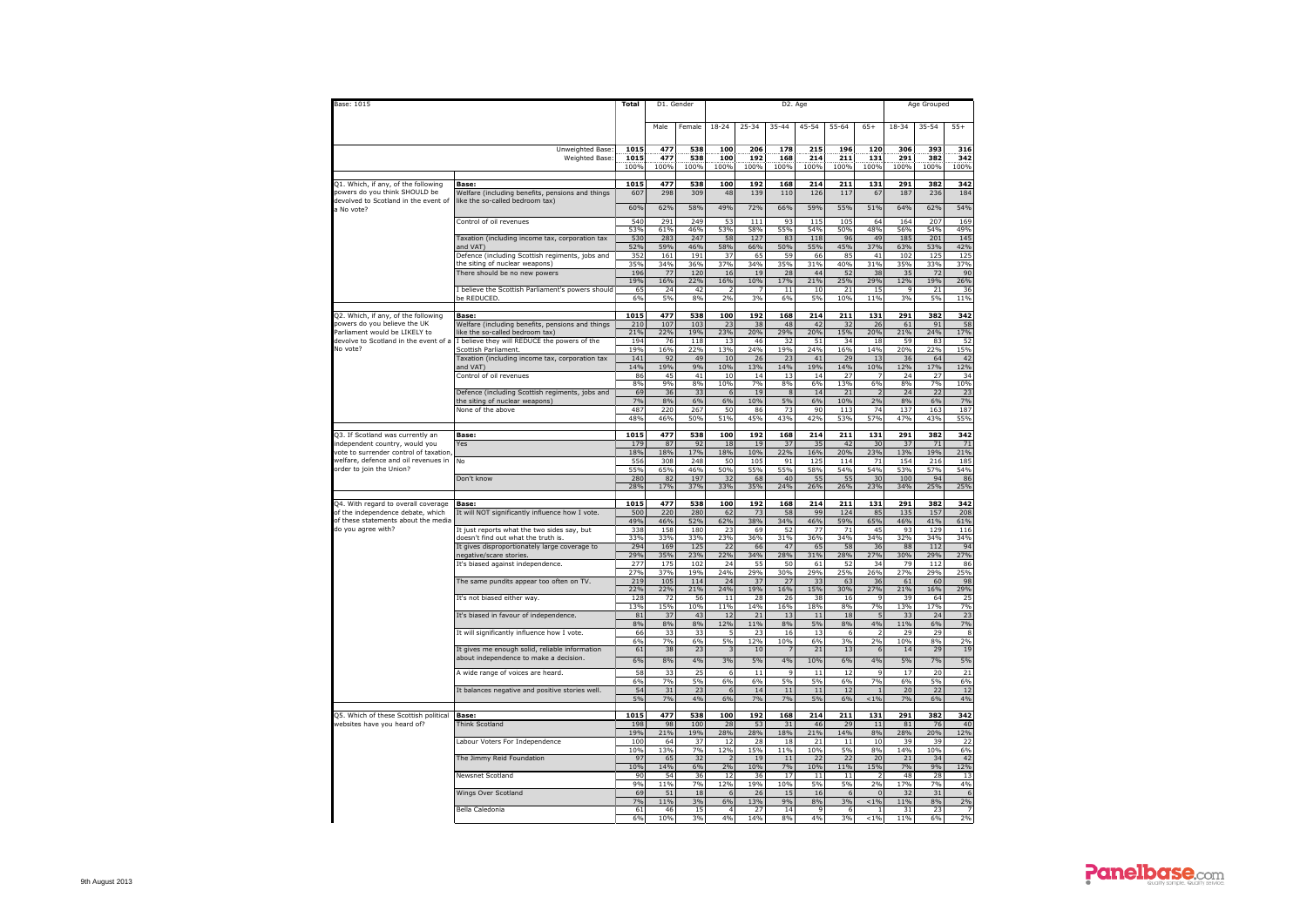| Base: 1015                                                               |                                                                                    | Total        |                      |                 |                           |                       | D3. Did you vote in Scotland in the 2011 Scottish Parliamentary<br>Election? If so, who did you vote for with your constituency vote? |                                  |                 |                          |                       |                    | D4. And who did you vote for with your regional vote? |            |                        |                           |                              |                |
|--------------------------------------------------------------------------|------------------------------------------------------------------------------------|--------------|----------------------|-----------------|---------------------------|-----------------------|---------------------------------------------------------------------------------------------------------------------------------------|----------------------------------|-----------------|--------------------------|-----------------------|--------------------|-------------------------------------------------------|------------|------------------------|---------------------------|------------------------------|----------------|
|                                                                          |                                                                                    |              | Conserv              |                 | Labour Liberal            | SNP                   | Greens                                                                                                                                | Other                            | Did not         | Can't                    | Conserv               | Labour             | Liberal                                               | SNP        | Greens                 | Other                     | Did not                      | Can't          |
|                                                                          |                                                                                    |              | ative                |                 | Democr                    |                       |                                                                                                                                       |                                  | vote            | rememt                   | ative                 |                    | Democr                                                |            |                        |                           | vote                         | ememb          |
|                                                                          | Unweighted Base:<br>Weighted Base                                                  | 1015<br>1015 | 127<br>114           | 217<br>259      | 78<br>65                  | 365<br>371            | 22<br>6                                                                                                                               | 9<br>з                           | 156<br>159      | 41<br>38                 | 117<br>103            | 215<br>219         | 76<br>43                                              | 354<br>366 | 49<br>72               | 20<br>29                  | 145<br>148                   | 39<br>35       |
|                                                                          |                                                                                    | 100%         | 100%                 | 100%            | 100%                      | 100%                  | 100%                                                                                                                                  | 100%                             | 100%            | 100%                     | 100%                  | 100%               | 100%                                                  | 100%       | 100%                   | 100%                      | 100%                         | 100%           |
| 21. Which, if any, of the following<br>owers do you think SHOULD be      | Base:<br>Welfare (including benefits, pensions and things                          | 1015<br>607  | 114<br>27            | 259<br>154      | 65<br>44                  | 371<br>276            | 6<br>5                                                                                                                                | 3<br>$\overline{2}$              | 159<br>85       | 38<br>15                 | 103<br>21             | 219<br>131         | 43<br>20                                              | 366<br>264 | 72<br>59               | 29<br>19                  | 148<br>77                    | 35<br>16       |
| levolved to Scotland in the event of                                     | like the so-called bedroom tax)                                                    | 60%          | 24%                  | 60%             | 67%                       | 74%                   | 77%                                                                                                                                   | 76%                              | 53%             | 38%                      | 20%                   | 60%                | 47%                                                   | 72%        | 81%                    | 67%                       | 52%                          | 45%            |
| a No vote?                                                               | Control of oil revenues                                                            | 540          | 20                   | 120             | 32                        | 276                   |                                                                                                                                       |                                  | 74              | 13                       | 16                    | 91                 | 16                                                    | 271        | 47                     | 20                        | 64                           | 1 <sup>4</sup> |
|                                                                          |                                                                                    | 53%          | 18%                  | 46%             | 50%                       | 74%                   | 29%                                                                                                                                   | 67%                              | 47%             | 34%                      | 15%                   | 41%                | 38%                                                   | 74%        | 65%                    | 71%                       | 43%                          | 41%            |
|                                                                          | Taxation (including income tax, corporation tax<br>and VAT)                        | 530<br>52%   | 25<br>22%            | 111<br>43%      | 28<br>43%                 | 261<br>70%            | 51%                                                                                                                                   | $\mathbf{1}$<br>51%              | 87<br>55%       | 14<br>38%                | 22<br>21%             | 83<br>38%          | 13<br>30%                                             | 253<br>69% | 45<br>63%              | 18<br>64%                 | 80<br>54%                    | 16<br>45%      |
|                                                                          | Defence (including Scottish regiments, jobs and<br>the siting of nuclear weapons)  | 352<br>35%   | 14<br>12%            | 72<br>28%       | 15<br>23%                 | 183<br>49%            | 43%                                                                                                                                   | 54%                              | 55<br>35%       | 10<br>25%                | 9%                    | 54<br>25%          | 13<br>29%                                             | 177<br>48% | 29<br>40%              | 13<br>45%                 | 49<br>33%                    | 25%            |
|                                                                          | There should be no new powers                                                      | 196<br>19%   | 49                   | 59              | 12                        | 33                    |                                                                                                                                       | $\mathbf{0}$                     | 32              | 11                       | 48                    | 52                 | 12                                                    | 30         | 10                     |                           | 31                           |                |
|                                                                          | I believe the Scottish Parliament's powers should                                  | 65           | 43%<br>24            | 23%<br>11       | 18%                       | 9%                    | 20%<br>0                                                                                                                              | 8%<br>0                          | 20%             | 29%                      | 46%<br>24             | 24%<br>10          | 28%<br>-6                                             | 8%         | 13%<br>0               | 13%<br>- 0                | 21%<br>11                    | 27%            |
|                                                                          | e REDUCED                                                                          | 6%           | 21%                  | 4%              | 8%                        | 2%                    | $\Omega$                                                                                                                              | 8%                               | 5%              | 21%                      | 23%                   | 5%                 | 13%                                                   | 2%         | $\Omega$               | < 10h                     | <b>7%</b>                    | 17%            |
| Q2. Which, if any, of the following<br>powers do vou believe the UK      | Base:                                                                              | 1015<br>210  | 114<br>24            | 259<br>65       | 65                        | 371<br>76             | 6                                                                                                                                     | 3<br>$\Omega$                    | 159             | 38                       | 103<br>20             | 219<br>50          | 43                                                    | 366<br>78  | 72<br>17               | 29<br>-6                  | 148<br>28                    | 35             |
| arliament would be LIKELY to                                             | Welfare (including benefits, pensions and things<br>ike the so-called bedroom tax) | 21%          | 21%                  | 25%             | 14%                       | 21%                   | 27%                                                                                                                                   | 16%                              | 26<br>16%       | 21%                      | 20%                   | 23%                | 16%                                                   | 21%        | 24%                    | 19%                       | 19%                          | 14%            |
| devolve to Scotland in the event of a<br>No vote?                        | I believe they will REDUCE the powers of the<br>Scottish Parliament.               | 194<br>19%   | 10<br>9%             | 46<br>18%       | 10%                       | 89<br>24%             | 19%                                                                                                                                   | $\mathbf 0$<br>8%                | 33<br>21%       | 17%                      | 10<br>10%             | 40<br>18%          | 5<br>11%                                              | 91<br>25%  | 8<br>11%               | 7%                        | 33<br><b>22%</b>             | 15%            |
|                                                                          | Taxation (including income tax, corporation tax<br>and VAT)                        | 141<br>14%   | 18<br>16%            | 40<br>16%       | -6<br>10%                 | 63<br>17%             | 11%                                                                                                                                   | $\Omega$<br>$\Omega$             | 10<br>6%        | 6%                       | 15<br>15%             | 25<br>12%          | 5<br>11%                                              | 73<br>20%  | q<br>12%               | 3%                        | 10<br>7%                     | 10%            |
|                                                                          | Control of oil revenues                                                            | 86           | ्र                   | 34              | $\alpha$                  | -22                   | $\Omega$                                                                                                                              | $\Omega$                         | 14              |                          |                       | 20                 | 8                                                     | 36         |                        | -5                        | 10                           |                |
|                                                                          | Defence (including Scottish regiments, jobs and                                    | 8%<br>69     | 3%<br>$\overline{3}$ | 13%<br>28       | 13%<br>$\Delta$           | 6%<br>20              | $\mathbf 0$<br>$\sqrt{2}$                                                                                                             | $^{\circ}$<br>$\overline{1}$     | 9%<br>10        | 8%                       | 1%                    | 9%<br>18           | 18%<br>5                                              | 10%<br>30  | 4%                     | 18%<br>$\overline{z}$     | 7%<br>$\Delta$               | 8%             |
|                                                                          | the siting of nuclear weapons)<br>None of the above                                | 7%<br>487    | 3%<br>69             | 11%<br>113      | 7%<br>41                  | 5%<br>162             | 8%<br>3                                                                                                                               | 38%<br>$\overline{1}$            | <b>7%</b><br>78 | 6%<br>20                 | 2%<br>63              | 8%<br>104          | 12%<br>23                                             | 8%<br>148  | 7%<br>37               | 7%<br>14                  | 3%<br>76                     | 6%<br>21       |
|                                                                          |                                                                                    | 48%          | 61%                  | 44%             | 63%                       | 44%                   | 45%                                                                                                                                   | 37%                              | 49%             | 529                      | 61%                   | 48%                | 54%                                                   | 41%        | 51%                    | 50%                       | 51%                          | 60%            |
| 23. If Scotland was currently an                                         | Base:                                                                              | 1015         | 114                  | 259             | 65                        | 371                   | 6                                                                                                                                     |                                  | 159             | 38                       | 103                   | 219                | 43                                                    | 366        | 72                     | 29                        | 148                          | 35             |
| ndependent country, would you<br>rote to surrender control of taxation   | Yes                                                                                | 179<br>18%   | 52<br>46%            | 60<br>23%       | 10<br>16%                 | 31<br>8%              | $\Omega$<br>7%                                                                                                                        | $\overline{z}$<br>62%            | 20<br>13%       | $\Lambda$<br>10%         | 4 <sup>c</sup><br>47% | 53<br>24%          | $\mathcal{R}$<br>19%                                  | 31<br>9%   | 10<br>14%              | -6<br>22%                 | 18<br>12%                    | 11%            |
| velfare, defence and oil revenues in<br>order to join the Union?         | No                                                                                 | 556<br>55%   | 36<br>31%            | 123             | -35                       | 272<br><b>73%</b>     | $\mathbf{A}$<br>68%                                                                                                                   | -1<br>29%                        | 66              | 19<br>49%                | 29                    | 94<br>43%          | 16<br>38%                                             | 271        | 50<br>69%              | 19                        | 64<br>43%                    | 12             |
|                                                                          | Don't know                                                                         | 280          | 26                   | 47%<br>76       | 54%<br>19                 | 68                    |                                                                                                                                       | $\mathbf{0}$                     | 41%<br>73       | 16                       | 28%<br>25             | 71                 | 19                                                    | 74%<br>64  | 12                     | 68%<br>3                  | 67                           | 35%<br>19      |
|                                                                          |                                                                                    | 28%          | 23%                  | 29%             | 30%                       | 18%                   | 25%                                                                                                                                   | 8%                               | 46%             | 41%                      | 24%                   | 33%                | 43%                                                   | 17%        | 16%                    | 11%                       | 45%                          | 54%            |
| 24. With regard to overall coverage<br>of the independence debate, which | <b>Base:</b><br>It will NOT significantly influence how I vote.                    | 1015<br>500  | 114<br>66            | 259<br>111      | 65<br>34                  | 371<br>178            | 6                                                                                                                                     | 3<br>$\mathbf 0$                 | 159<br>84       | 38<br>2                  | 103<br>59             | 219<br>96          | 43<br>19                                              | 366<br>175 | 72<br>30               | 29<br>16                  | 148<br>85                    | 35<br>20       |
| of these statements about the media                                      |                                                                                    | 49%          | 58%                  | 43%             | 52%                       | 48%                   | 52%                                                                                                                                   | 8%                               | 53%             | 61%                      | 58%                   | 44%                | 44%                                                   | 48%        | 42%                    | 57%                       | 57%                          | 57%            |
| do you agree with?                                                       | It just reports what the two sides say, but<br>doesn't find out what the truth is. | 338<br>33%   | 47<br>41%            | 99<br>38%       | 26<br>40%                 | 99<br>27%             | 33%                                                                                                                                   | $\overline{1}$<br>32%            | 56<br>36%       | 21%                      | 44<br>43%             | 85<br>39%          | 14<br>33%                                             | 102<br>28% | 20<br>28%              | -13<br>44%                | 51<br>34%                    | 25%            |
|                                                                          | It gives disproportionately large coverage to<br>negative/scare stories            | 294<br>29%   | 23<br>20%            | 48<br>18%       | 15<br><b>24%</b>          | 165<br>44%            | 23%                                                                                                                                   | 55%                              | 33<br>21%       | 18%                      | 20<br>19%             | 37<br>17%          | $\overline{7}$<br>16%                                 | 160<br>44% | 25<br>35%              | 15<br>53%                 | 26<br>17%                    | 13%            |
|                                                                          | It's biased against independence.                                                  | 277          | 17                   | 39              | 13                        | 171                   |                                                                                                                                       | $\overline{1}$                   | 32              |                          | 15                    | 29                 | $\overline{7}$                                        | 166        | 17                     | 17                        | 25                           |                |
|                                                                          | The same pundits appear too often on TV.                                           | 27%<br>219   | 15%<br>30            | 15%<br>45       | 21%<br>27                 | 46%<br>88             | 18%                                                                                                                                   | 21%                              | 20%<br>22       | 8%                       | 14%<br>3:             | 13%<br>43          | 16%                                                   | 45%<br>85  | <b>24%</b><br>20       | 58%<br>11                 | 17%<br>16                    | 9%             |
|                                                                          | It's not biased either way.                                                        | 22%<br>128   | 27%<br>15            | 18%<br>35       | 41%                       | 24%<br>49             | 13%<br>$\Omega$                                                                                                                       | 46%<br>$\Omega$                  | 14%<br>20       | 9%                       | 30%<br>13             | 20%<br>27          | 19%                                                   | 23%<br>43  | 28%<br>15              | 39%                       | 11%<br>13                    | 10%            |
|                                                                          |                                                                                    | 13%          | 13%                  | 13%             | 10%                       | 13%                   | 7%                                                                                                                                    | $\overline{0}$                   | 13%             | 8%                       | 12%                   | 12%                | 16%                                                   | 12%        | 20%                    | 24%                       | 9%                           | 11%            |
|                                                                          | It's biased in favour of independence.                                             | 81<br>8%     | 17<br>15%            | 28<br>11%       | 12%                       | 13<br>4%              | 19%                                                                                                                                   | 38%                              | 5%              | 10%                      | 14<br>14%             | 23<br>11%          | 14%                                                   | 13<br>4%   | 10<br>14%              | 4%                        | 5%                           | 16%            |
|                                                                          | It will significantly influence how I vote.                                        | 66<br>6%     | 6<br>5%              | 16<br>6%        | 5%                        | 24<br>7%              | $\Omega$<br>7%                                                                                                                        | $\Omega$<br>8%                   | 12<br>7%        | 12%                      | -6<br>6%              | $\mathbf{q}$<br>4% | 6%                                                    | 17<br>5%   | $\overline{11}$<br>15% | 17%                       | $\overline{11}$<br><b>7%</b> | 14%            |
|                                                                          | It gives me enough solid, reliable information                                     | 61           | 13                   | 16              |                           | 24                    | $\overline{0}$                                                                                                                        | $\mathbf{0}$                     |                 | n                        | 10                    | 13                 | $\overline{4}$                                        | 28         | 3                      | $\Omega$                  |                              |                |
|                                                                          | about independence to make a decision.                                             | 6%<br>58     | 11%<br>$11\,$        | 6%<br>24        | 7%                        | 7%<br>12              | 7%<br>$\Omega$                                                                                                                        | 16%<br>$\mathbf 0$               | 1%              | $\overline{0}$           | 10%<br>$\epsilon$     | 6%<br>13           | 9%<br>$\overline{1}$                                  | 8%<br>19   | 4%<br>13               | $< 1\%$<br>$\overline{0}$ | 1%                           | 3%<br>-2       |
|                                                                          | A wide range of voices are heard.                                                  | 6%           | 9%                   | 9%              | 7%                        | 3%                    | 4%                                                                                                                                    | $\Omega$                         | 3%              | 3%                       | 6%                    | 6%                 | 2%                                                    | 5%         | 17%                    | $\Omega$                  | 3%                           | 6%             |
|                                                                          | It balances negative and positive stories well.                                    | 54<br>5%     | 9<br>8%              | 18<br><b>7%</b> | $\overline{0}$<br>$< 1\%$ | 13<br>3%              | $\overline{0}$<br>4%                                                                                                                  | $\overline{0}$<br>$\overline{0}$ | 13<br>8%        | 2%                       | -6<br>6%              | 15<br>7%           | $\overline{1}$<br>2%                                  | 11<br>3%   | 6<br>9%                | $\mathbf{0}$<br>$\Omega$  | 14<br>9%                     | - 1<br>3%      |
| Q5. Which of these Scottish political                                    | <b>Base:</b>                                                                       | 1015         | 114                  | 259             | 65                        | 371                   | 6                                                                                                                                     | $\overline{\mathbf{3}}$          | 159             | 38                       | 103                   | 219                | 43                                                    | 366        | 72                     | 29                        | 148                          | 35             |
| websites have you heard of?                                              | Think Scotland                                                                     | 198          | 18                   | 51              | 12                        | 74                    |                                                                                                                                       | $\overline{z}$                   | 34              |                          | 16                    | 46                 | $\overline{7}$                                        | 81         | $\mathbf{q}$           |                           | 34                           |                |
|                                                                          | Labour Voters For Independence                                                     | 19%<br>100   | 16%<br>12            | 20%<br>31       | 19%                       | 20%<br>46             | 15%                                                                                                                                   | 59%<br>0                         | 22%             | 11%<br>0                 | 16%<br>11             | 21%<br>20          | 17%                                                   | 22%<br>50  | 12%                    | 9%                        | 23%                          | 6%             |
|                                                                          | The Jimmy Reid Foundation                                                          | 10%<br>97    | 10%<br>11            | 12%<br>22       | 6%                        | 12%<br>53             | 8%                                                                                                                                    | $\Omega$<br>$\mathbf{0}$         | 5%              | < 10h                    | 10%                   | 9%<br>21           | 1%                                                    | 14%<br>56  | 13%<br>6               | 16%                       | 4%                           | $\Omega$       |
|                                                                          |                                                                                    | 10%          | 10%                  | 8%              | 10%                       | 14%                   | 12%                                                                                                                                   | $\mathbf 0$                      | 2%              | $\Omega$                 | 8%                    | 10%                | 1%                                                    | 15%        | 9%                     | 5%                        | 1%                           | $\overline{0}$ |
|                                                                          | Newsnet Scotland                                                                   | 90<br>9%     | 10<br>8%             | 18<br>7%        | 3%                        | 49<br>13%             | 4%                                                                                                                                    | 51%                              | 6%              | 1%                       | 9%                    | 12<br>6%           | 2%                                                    | 49<br>13%  | 7%                     | 17%                       | 6%                           | $\Omega$       |
|                                                                          | Wings Over Scotland                                                                | 69<br>7%     | 6<br>5%              | 13<br>5%        | 3%                        | 4 <sup>5</sup><br>12% | $\Omega$<br>3%                                                                                                                        | $\Omega$<br>$\overline{0}$       | 1%              | 1%                       | 5%                    | $\alpha$<br>4%     | 2%                                                    | 47<br>13%  | 5%                     | 5%                        | 1%                           | $< 1\%$        |
|                                                                          | Bella Caledonia                                                                    | 61<br>6%     | $\overline{4}$<br>3% | 14<br>5%        | < 1%                      | 39<br>10%             | $\Omega$<br>6%                                                                                                                        | $\mathbf 0$<br>$\circ$           | 2%              | 0<br>$\mathsf{o}\xspace$ | 3%                    | $\mathbf{q}$<br>4% | $\mathbf 0$<br>$\overline{0}$                         | 36<br>10%  | 10%                    | 5%                        | 2%                           | $< 1\%$        |
|                                                                          |                                                                                    |              |                      |                 |                           |                       |                                                                                                                                       |                                  |                 |                          |                       |                    |                                                       |            |                        |                           |                              |                |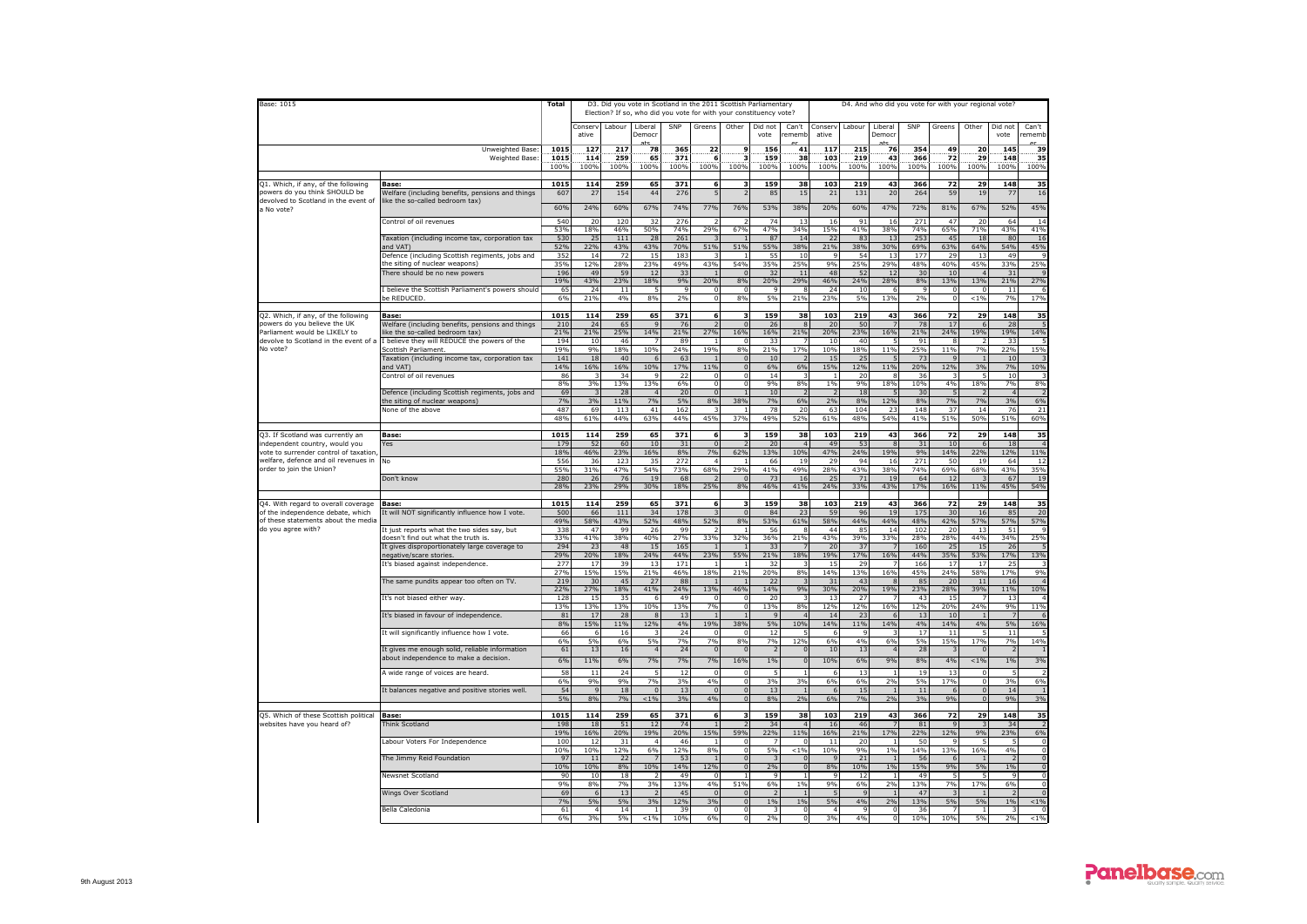| Base: 1015                                                                    |                                                                                                    | <b>Total</b>          | D1. Gender         |                   |                    |                      | D2. Age              |                               |                       |                       |                      | Age Grouped               |                    |
|-------------------------------------------------------------------------------|----------------------------------------------------------------------------------------------------|-----------------------|--------------------|-------------------|--------------------|----------------------|----------------------|-------------------------------|-----------------------|-----------------------|----------------------|---------------------------|--------------------|
|                                                                               |                                                                                                    |                       | Male               | Female            | $18 - 24$          | $25 - 34$            | $35 - 44$            | $45 - 54$                     | $55 - 64$             | $65+$                 | $18 - 34$            | 35-54                     | $55+$              |
|                                                                               | Unweighted Base<br><b>Weighted Base</b>                                                            | 1015<br>1015<br>100%  | 477<br>477<br>.00% | 538<br>538<br>00% | 100<br>100<br>100% | 206<br>192<br>00%    | 178<br>168<br>100%   | 215<br>214<br>LOO%            | 196<br>211<br>00%     | 120<br>131<br>00%     | 306<br>291<br>100%   | 393<br>382<br>.00%        | 316<br>342<br>100% |
|                                                                               | <b>National Collective</b>                                                                         | 60<br>6%              | 43<br>9%           | 16<br>3%          | -7<br>7%           | 24<br>13%            | 14<br>8%             | 12<br>5%                      | в<br>1%               | < 1%                  | 31<br>11%            | 25<br>7%                  | $\Delta$<br>1%     |
|                                                                               | Labour Hame                                                                                        | 47<br>4%              | 30<br>6%           | 12<br>2%          | 6<br>6%            | 15<br>8%             | 6<br>4%              | 8<br>4%                       | $\Delta$<br>2%        | 3%                    | 20<br>7%             | 14<br>4%                  | $\mathbf{R}$<br>2% |
|                                                                               | Five Million Questions                                                                             | 16<br>2%              | 14<br>3%           | $1\%$             | 2%                 | 3%                   | 4%                   | $\mathbf 0$<br>$\overline{0}$ | $1\%$                 | $\Omega$              | 2%                   | 2%                        | $< 1\%$            |
|                                                                               | Open Unionism                                                                                      | c<br>< 1%             | 6<br>1%            | $< 1\%$           | 3%                 | < 1%                 | $\overline{a}$<br>1% | $\mathbf{1}$<br>$< 1\%$       | < 1%                  | 0<br>$\circ$          | $\overline{4}$<br>1% | $\overline{4}$<br>$< 1\%$ | < 1%               |
|                                                                               | None of the above                                                                                  | 688<br>68%            | 301<br>63%         | 386<br>72%        | 55<br>55%          | 111<br>58%           | 119<br>71%           | 140<br>66%                    | 161<br>76%            | 101<br>77%            | 166<br>57%           | 260<br>68%                | 262<br>77%         |
| Q6. Which of those two viewpoints                                             | Base:                                                                                              | 1015                  | 477                | 538               | 100                | 192                  | 168                  | 214                           | 211                   | 131                   | 291                  | 382                       | 342                |
| do vou think most closely represents<br>the attitude of the "Better Together' | They believe that Scotland could be a "vibrant,<br>successful" independent nation, but should stay | 392                   | 194                | 198               | 37                 | 68                   | 58                   | 80                            | 89                    | 60                    | 104                  | 138                       | 149                |
| campaign AS A WHOLE towards<br>independence?                                  | in the UK anvway.<br>They believe that Scotland is "too poor and too                               | 39%<br>233            | 41%<br>133         | 37%<br>100        | 37%                | 35%                  | 34%                  | 37%<br>56                     | 42%                   | 46%                   | 36%<br>77            | 36%<br>94                 | 44%<br>62          |
|                                                                               | stupid" to be a successful independent country.                                                    | 23%                   | 28%                | 19%               | 21<br>22%          | 55<br>29%            | 38<br>23%            | 26%                           | 39<br><b>19%</b>      | 23<br>17%             | 26%                  | 25%                       | 18%                |
|                                                                               | I don't know what they believe.                                                                    | 390                   | 150<br>31%         | 241               | 41                 | 69                   | 72<br>43%            | 78                            | 83                    | 48<br>37%             | 110                  | 149                       | 131                |
|                                                                               |                                                                                                    | 38%                   |                    | 45%               | 42%                | 36%                  |                      | 36%                           | 39%                   |                       | 38%                  | 39%                       | 38%                |
| Q7. If you currently know how you<br>plan to vote in the referendum, how      | Base:<br>plan to vote No and the party I supported                                                 | 1015<br>291           | 477<br>130         | 538<br>162        | 100<br>25          | 192<br>43            | 168<br>41            | 214<br>51                     | 211<br>71             | 131<br>59             | 291<br>68            | 382<br>93                 | 342<br>131         |
| does that intention compare to the<br>official position of the party you      | backs a No vote.<br>I plan to vote Yes and the party I supported                                   | 29%<br>274            | 27%<br>166         | 30%<br>108        | 25%<br>17          | 22%<br>52            | 25%<br>41            | 24%<br>79                     | 34%<br>53             | 45%<br>32             | 23%<br>69            | 24%<br>119                | 38%<br>85          |
| voted for in the WESTMINSTER<br>general election of 2010?                     | backs a Yes vote.<br>I plan to vote No but the party I supported backs                             | 27%<br>71             | 35%<br>26          | <b>20%</b><br>45  | 18%<br>11          | 27%<br>12            | 24%<br>13            | 37%<br>10                     | 25%<br>12             | 25%<br>13             | 24%<br>23            | 31%<br>24                 | 25%<br>24          |
|                                                                               | Yes vote<br>plan to vote Yes but the party I supported                                             | 7%<br>70              | 5%<br>49           | 8%<br>21          | 11%<br>6           | 6%<br>16             | 8%<br>13             | 5%<br>20                      | 6%<br>$1\overline{2}$ | 10%                   | 8%<br>22             | 6%<br>33                  | 7%<br>15           |
|                                                                               | backs a No vote<br>I don't currently know how I plan to vote in the                                | 7%<br>309             | 10%<br>107         | 4%<br>202         | 6%<br>41           | 8%<br>69             | $R^{0/2}$<br>58      | 9%<br>54                      | 6%<br>63              | 70/<br>24             | 7%<br>110            | 9%<br>112                 | 4%                 |
|                                                                               | referendum                                                                                         | 30%                   | 22%                | 38%               | 41%                | 36%                  | 35%                  | 25%                           | 30%                   | 18%                   | 38%                  | 29%                       | 87<br>25%          |
| Q8. There will be a SCOTTISH                                                  | Base:                                                                                              | 1015                  | 477                | 538               | 100                | 192                  | 168                  | 214                           | 211                   | 131                   | 291                  | 382                       | 342                |
| Parliament election in 2016<br>regardless of the outcome of the               | I do not think my current voting intention will<br>change as a result of the referendum            | 541<br>53%            | 251<br>53%         | 290<br>54%        | 48<br>48%          | 92<br>48%            | 67<br>40%            | 122<br>57%                    | 124<br>59%            | 88<br>67%             | 139<br>48%           | 189<br>50%                | 213<br>62%         |
| referendum. Thinking about how yo<br>are CURRENTLY most likely to vote        | My current voting intention might change if<br>there is a Yes vote in the referendum               | 201<br>20%            | 116<br>24%         | 85<br>16%         | 24<br>24%          | 47<br>24%            | 44<br>26%            | 41<br>19%                     | 29<br>14%             | 16<br>12%             | 70<br>24%            | 86<br>22%                 | 45<br>13%          |
| in that election, might your voting<br>intention change depending on          | My current voting intention might change if<br>there is a No vote in the referendum                | 52<br>5%              | 31<br>7%           | 20<br>4%          | 5%                 | $\epsilon$<br>3%     | 15<br>9%             | 12<br>6%                      | 12<br>6%              | 1%                    | 11<br>4%             | 27<br>7%                  | 14<br>4%           |
| whether Scotland was independent<br>or not?                                   | Don't know.                                                                                        | 221<br>22%            | 79                 | 142               | 24                 | 47                   | 42                   | 38                            | 46                    | 25                    | 70                   | 80<br>21%                 | 71                 |
|                                                                               |                                                                                                    |                       | 16%                | 26%               | 24%                | 24%                  | 25%                  | 18%                           | 22%                   | 19%                   | 24%                  |                           | 21%                |
| Q10. Which of these do you think<br>represents a significant threat to        | <b>Base</b><br>Conservative governments elected by the rest of                                     | 1014<br>530           | 477<br>281         | 537<br>249        | 99<br>61           | 192<br>87            | 168<br>86            | 214<br>119                    | 211<br>116            | 131<br>61             | 290<br>148           | 382<br>205                | 342<br>177         |
| Scotland in your lifetime?                                                    | the UK<br>Being attacked by terrorists                                                             | 52%<br>341            | 59%<br>132         | 46%<br>208        | 61%<br>32          | 46%<br>56            | 51%<br>58            | 56%<br>67                     | 55%<br>76             | 47%<br>52             | 51%<br>88            | 54%<br>125                | 52%<br>128         |
|                                                                               | Being attacked by North Korea                                                                      | 34%<br>7 <sup>7</sup> | 28%<br>29          | 39%<br>44         | 32%<br>18          | 29%<br>18            | 35%<br>8             | 31%<br>10                     | 36%                   | 40%<br>13             | 30%<br>36            | 33%<br>18                 | 37%<br>19          |
|                                                                               | Being attacked by Iran                                                                             | 7%<br>50              | 6%<br>16           | 8%<br>34          | 18%<br>17          | 10%                  | 5%<br>10             | 5%<br>$\overline{9}$          | 2%<br>$\overline{4}$  | 10%                   | 12%<br>22            | 5%<br>19                  | 5%                 |
|                                                                               | Being attacked by space monsters                                                                   | 5%<br>45              | 3%<br>28           | 6%<br>17          | 17%<br>14          | 3%<br>12             | 6%<br>$\overline{a}$ | 4%<br>$\overline{4}$          | 2%                    | 4%                    | 8%<br>27             | 5%<br>q                   | 3%                 |
|                                                                               | Being attacked by China                                                                            | 4%<br>38              | 6%<br>19           | 3%<br>19          | 14%<br>16          | 7%<br>10             | 3%<br>6              | 2%<br>$\overline{4}$          | 3%<br>$\overline{z}$  | 3%                    | 9%<br>26             | 2%<br>10                  | 3%                 |
|                                                                               |                                                                                                    | 4%                    | 4%                 | 4%                | 16%                | 5%<br>$\overline{4}$ | 4%                   | 2%                            | $1\%$                 | 19                    | 9%                   | 3%                        | $1\%$              |
|                                                                               | Being attacked by Russia                                                                           | 32<br>3%              | 8<br>2%            | 24<br>4%          | 14<br>14%          | 2%                   | $\overline{4}$<br>3% | $\overline{4}$<br>2%          | 3%                    | 1%                    | 17<br>6%             | 8<br>2%                   | 2%                 |
|                                                                               | None of the above                                                                                  | 244<br>24%            | 106<br>22%         | 139<br>26%        | 19<br>19%          | 59<br>31%            | 44<br>26%            | 50<br>23%                     | 43<br>21%             | 29<br>22%             | 78<br>27%            | 94<br>25%                 | 72<br>21%          |
| Q11. Which of these threats do you                                            | Base:                                                                                              | 1015                  | 477                | 538               | 100                | 192                  | 168                  | 214                           | 211                   | 131                   | 291                  | 382                       | 342                |
| think the siting of nuclear weapons<br>in HMNB Clyde (Faslane) provides       | Being attacked by North Korea                                                                      | 182<br>18%            | 105<br>22%         | 77<br>14%         | 31<br>31%          | 43<br>22%            | 25<br>15%            | 29<br>14%                     | 25<br>12%             | 2 <sup>c</sup><br>22% | 74<br>25%            | 54<br>14%                 | 54<br>16%          |
| Scotland with a practical defence<br>against?                                 | Being attacked by Iran                                                                             | 170<br>17%            | 92<br>19%          | 78<br>14%         | 30<br>31%          | 33<br>17%            | 24<br>14%            | 30<br>14%                     | 27<br>13%             | 25<br>19%             | 63<br>22%            | 54<br>14%                 | 52<br>15%          |
|                                                                               | Being attacked by terrorists                                                                       | 164<br>16%            | 58<br>12%          | 106<br>20%        | 27<br>27%          | 39<br>20%            | 16<br>10%            | 30<br>14%                     | 33<br>16%             | 20<br>15%             | 66<br>23%            | 46<br>12%                 | 53<br>15%          |
|                                                                               | Being attacked by Russia                                                                           | 142<br>14%            | 82<br>17%          | 60<br>11%         | 22<br>22%          | 27<br>14%            | 24<br>14%            | 19<br>9%                      | 28<br>13%             | 21<br>16%             | 50<br>17%            | 43<br>11%                 | 49<br>14%          |
|                                                                               | Being attacked by China                                                                            | 126                   | 78                 | 49                | 20                 | 32                   | 19                   | 15                            | 20                    | 21                    | 52                   | 34                        | 40                 |
|                                                                               | Conservative governments elected by the rest of                                                    | 12%<br>84             | 16%<br>48          | 9%<br>36          | 20%<br>8           | 17%<br>11            | 11%<br>15            | 7%<br>15                      | 9%<br>17              | 16%<br>18             | 18%<br>20            | 9%<br>30                  | 12%<br>34          |
|                                                                               | the UK<br>Being attacked by space monsters                                                         | 8%<br>49              | 10%<br>26          | 7%<br>23          | 8%<br>13           | 6%<br>18             | 9%<br>$\overline{4}$ | 7%<br>$\overline{4}$          | 8%                    | 13%                   | 7%<br>31             | 8%<br>$\mathbf{8}$        | 10%<br>11          |
|                                                                               | None of the above                                                                                  | 5%<br>592             | 6%<br>265          | 4%<br>327         | 13%<br>49          | 9%<br>103            | 2%<br>107            | 7%<br>134                     | 2%<br>126             | 4%<br>73              | 11%<br>153           | 2%<br>240                 | 3%<br>199          |
|                                                                               |                                                                                                    | 58%                   | 56%                | 61%               | 50%                | 54%                  | 64%                  | 62%                           | 60%                   | 55%                   | 52%                  | 63%                       | 58%                |

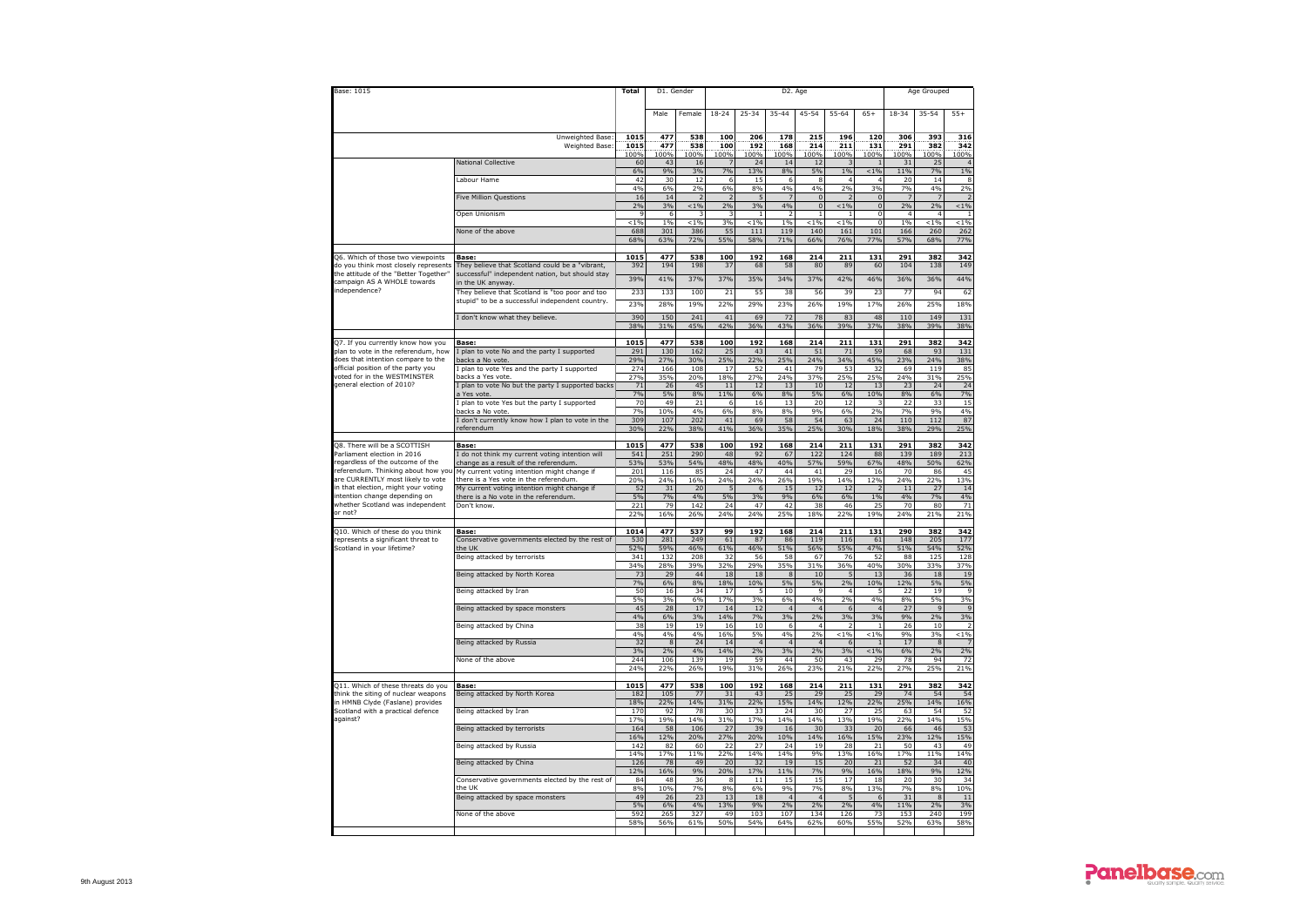| Base: 1015                                                                    |                                                                                                    | Total            |                      | D3. Did you vote in Scotland in the 2011 Scottish Parliamentary<br>Election? If so, who did you vote for with your constituency vote? |                      |                 |                                |                               |                           |                      |                         |                      |                      |            | D4. And who did you vote for with your regional vote? |                            |                                |                  |
|-------------------------------------------------------------------------------|----------------------------------------------------------------------------------------------------|------------------|----------------------|---------------------------------------------------------------------------------------------------------------------------------------|----------------------|-----------------|--------------------------------|-------------------------------|---------------------------|----------------------|-------------------------|----------------------|----------------------|------------|-------------------------------------------------------|----------------------------|--------------------------------|------------------|
|                                                                               |                                                                                                    |                  | Conserv<br>ative     | Labour                                                                                                                                | Liberal<br>Democi    | SNP             | Greens                         | Other                         | Did not<br>vote           | Can't<br>emem        | Conserv<br>ative        | Labour               | Liberal<br>Democr    | SNP        | Greens                                                | Other                      | Did not<br>vote                | Can't<br>ememl   |
|                                                                               | Unweighted Base<br>Weighted Base                                                                   | 1015<br>1015     | 127<br>114           | 217<br>259                                                                                                                            | 78<br>65             | 365<br>371      | 22<br>6                        | ٩                             | 156<br>159                | 41<br>38             | 117<br>103              | 215<br>219           | 76<br>43             | 354<br>366 | 49<br>72                                              | 20<br>29                   | 145<br>148                     | 39<br>35         |
|                                                                               | <b>National Collective</b>                                                                         | 100%<br>60       | 100%                 | 100%<br>9                                                                                                                             | 100%                 | 100%<br>37      | 100%<br>$\mathbf 0$            | 100%                          | 100%                      | 100%                 | 100%<br>$\overline{a}$  | 100%<br>5            | 100%                 | 100%<br>39 | 100%                                                  | 100%                       | 100%<br>$\overline{2}$         | 100%             |
|                                                                               | Labour Hame                                                                                        | 6%<br>42         | 6%                   | 4%<br>$11\,$                                                                                                                          | 7%                   | 10%<br>24       | 3%<br>$^{\circ}$               | $\Omega$<br>$\overline{0}$    | $< 1\%$                   | 2%                   | 4%<br>$\overline{4}$    | 2%<br>7              | 2%                   | 11%<br>23  | 10%                                                   | 5%                         | 2%<br>$1\,$                    |                  |
|                                                                               | <b>Five Million Questions</b>                                                                      | 4%<br>16         | 4%<br>$\blacksquare$ | 4%<br>6                                                                                                                               | 2 <sup>0</sup>       | $\frac{6\%}{7}$ | 3%<br>$\Omega$                 | $\Omega$                      | $< 1\%$<br>$\overline{1}$ |                      | 4%<br>$\overline{0}$    | 3%<br>-5             | 1%<br>$\overline{1}$ | 6%<br>-8   | 8%                                                    | 2%<br>$\overline{1}$       | $< 1\%$<br>$\Omega$            |                  |
|                                                                               |                                                                                                    | 2%               | 1%                   | 2%                                                                                                                                    | 2%                   | 2%              | $\overline{0}$                 |                               | $< 1\%$                   |                      | $\overline{0}$          | 2%                   | 2%                   | 2%         | 2%                                                    | 3%                         | $< 1\%$                        |                  |
|                                                                               | Open Unionism                                                                                      | < 1%             | 1%                   | $\Omega$<br>< 1%                                                                                                                      | 2%                   | 4<br>1%         | $\Omega$<br>4%                 |                               | < 1%                      | 29                   | $\Omega$<br>< 1%        | $\Omega$<br>< 1%     | $\Omega$             | 1%         | 2%                                                    | 7%                         | $\overline{\phantom{a}}$<br>1% |                  |
|                                                                               | None of the above                                                                                  | 688<br>68%       | 83<br>72%            | 170<br>66%                                                                                                                            | 48<br>73%            | 234<br>63%      | $\overline{4}$<br>63%          | 41%                           | 114<br>72%                | 34<br>89%            | 74<br>72%               | 147<br>67%           | 33<br>78%            | 217<br>59% | 54<br>75%                                             | 22<br>76%                  | 107<br>72%                     | 33<br>94%        |
| Q6. Which of those two viewpoints                                             | Base:                                                                                              | 1015             | 114                  | 259                                                                                                                                   | 65                   | 371             | 6                              | в                             | 159                       | 38                   | 103                     | 219                  | 43                   | 366        | 72                                                    | 29                         | 148                            | 35               |
| do you think most closely represents<br>the attitude of the "Better Together" | They believe that Scotland could be a "vibrant,<br>successful" independent nation, but should stay | 392              | 57                   | 124                                                                                                                                   | 23                   | 112             | $\overline{2}$                 |                               | 59                        | 14                   | 48                      | 102                  | 19                   | 114        | 33                                                    | 10                         | 54                             | 12               |
| campaign AS A WHOLE towards<br>independence?                                  | n the UK anyway<br>They believe that Scotland is "too poor and too                                 | 39%<br>233       | 50%<br>17            | 48%<br>27                                                                                                                             | 35%<br>- 25          | 30%<br>134      | 38%<br>$\mathbf{1}$            | 54%<br>c                      | 37%<br>26                 | 36%                  | 46%<br>17               | 47%<br>27            | 45%                  | 31%<br>127 | 45%<br>-23                                            | 34%                        | 36%<br>21                      | 34%              |
|                                                                               | stupid" to be a successful independent country.                                                    | 23%              | 15%                  | 10%                                                                                                                                   | 39%                  | 36%             | 14%                            | 8%                            | 16%                       | 5%                   | 16%                     | 13%                  | 21%                  | 35%        | 32%                                                   | 26%                        | 14%                            | 3%               |
|                                                                               | I don't know what they believe.                                                                    | 390<br>38%       | 39<br>34%            | 108<br>42%                                                                                                                            | 17<br>26%            | 125<br>34%      | 3<br>48%                       | 38%                           | 74<br>47%                 | $\mathcal{L}$<br>59% | 39<br>37%               | 89<br>41%            | 15<br>34%            | 124<br>34% | 16<br>23%                                             | 11<br>40%                  | 74<br>50%                      | 22<br>63%        |
|                                                                               |                                                                                                    | 1015             |                      | 259                                                                                                                                   |                      | 371             | 6                              |                               |                           |                      | 103                     | 219                  | 43                   |            | 72                                                    |                            |                                | 35               |
| Q7. If you currently know how you<br>plan to vote in the referendum, how      | Base:<br>I plan to vote No and the party I supported                                               | 29:              | 114<br>94            | 114                                                                                                                                   | 65<br>$\overline{z}$ |                 | $\Omega$                       |                               | 159                       | 38<br>$\mathbf{1}$   | 87                      | 99                   | 23                   | 366<br>10  | $\overline{2}$                                        | 29<br>$\overline{a}$       | 148<br>24                      | 16               |
| does that intention compare to the<br>official position of the party you      | backs a No vote.<br>plan to vote Yes and the party I supported                                     | 29%<br>274       | 83%                  | 44%<br>12                                                                                                                             | 44%                  | 2%<br>225       | 8%                             | 70%                           | 20%<br>19                 | 32%                  | 85%                     | 45%<br>11            | 53%                  | 3%<br>212  | 40%<br>16                                             | 13%<br>11                  | 16%<br>15                      | 44%              |
| voted for in the WESTMINSTER<br>general election of 2010?                     | backs a Yes vote<br>plan to vote No but the party I supported backs                                | <b>27%</b><br>71 | 5%                   | 5%<br>8                                                                                                                               | 11%                  | 61%<br>45       | 19%<br>$\overline{1}$          | 8%<br>$\epsilon$              | 12%<br>10                 | 9%                   | 4%<br>-1                | 5%<br>$\overline{7}$ | 1%                   | 58%<br>40  | 23%                                                   | 40%<br>$\sqrt{ }$          | 10%<br>13                      | 7%<br>$\sqrt{ }$ |
|                                                                               | a Yes vote<br>I plan to vote Yes but the party I supported                                         | 7%<br>70         | $< 1\%$<br>-5        | 3%<br>35                                                                                                                              | 4%                   | 12%<br>18       | 18%<br>$\Omega$                | $\Omega$                      | 6%<br>$\overline{a}$      | 7%                   | $1\%$<br>$\overline{4}$ | 3%<br>21             | 6%<br>$\overline{4}$ | 11%<br>25  | 4%<br>-8                                              | 13%<br>-7                  | 9%<br>$\overline{z}$           | $\Omega$         |
|                                                                               | backs a No vote<br>I don't currently know how I plan to vote in the                                | 7%<br>309        | 4%<br>8              | 14%<br>91                                                                                                                             | 11%<br>20            | 5%<br>74        | 3%                             | 13%<br>$\Omega$               | 2%<br>94                  | 1%<br>20             | 4%<br>$\epsilon$        | 10%<br>81            | 9%<br>13             | 7%<br>79   | 11%<br>17                                             | 24%                        | 1%<br>94                       | $< 1\%$<br>17    |
|                                                                               | eferendur                                                                                          | 30%              | 7%                   | 35%                                                                                                                                   | 30%                  | 20%             | 53%                            | 8%                            | 59%                       | 51%                  | 6%                      | 37%                  | 30%                  | 22%        | 23%                                                   | 10%                        | 63%                            | 48%              |
| Q8. There will be a SCOTTISH<br>arliament election in 2016                    | Base:<br>do not think my current voting intention will                                             | 1015<br>541      | 114<br>63            | 259<br>139                                                                                                                            | 65<br>36             | 371<br>218      | 6<br>$\overline{4}$            | з                             | 159<br>63                 | 38<br>16             | 103<br>58               | 219<br>126           | 43<br>23             | 366<br>212 | 72<br>4 <sub>2</sub>                                  | 29<br>13                   | 148<br>51                      | 35<br>16         |
| regardless of the outcome of the                                              | change as a result of the referendum                                                               | 53%              | 56%                  | 54%                                                                                                                                   | 55%                  | 59%             | 63%                            | 71%                           | 40%                       | 43%                  | 57%                     | 58%                  | 53%                  | 58%        | 58%                                                   | 45%                        | 34%                            | 45%              |
| referendum. Thinking about how you<br>are CURRENTLY most likely to vote       | My current voting intention might change if<br>there is a Yes vote in the referendum.              | 201<br>20%       | 28<br>25%            | 48<br>18%                                                                                                                             | 10<br>15%            | 88<br>24%       | 18%                            | 8%                            | 21<br>13%                 | 14%                  | 26<br>25%               | 33<br>15%            | Æ<br>18%             | 81<br>22%  | 17<br>23%                                             | 12<br>42%                  | 20<br>13%                      | 13%              |
| in that election, might your voting<br>intention change depending on          | My current voting intention might change if<br>there is a No vote in the referendum.               | 52<br>5%         | 6%                   | 14<br>5%                                                                                                                              | 7%                   | 21<br>6%        | $\Omega$<br>$\mathbf 0$        | $\sqrt{ }$<br>13%             | 2%                        | 3%                   | -6<br>6%                | 10<br>5%             | 10%                  | 23<br>6%   | 3%                                                    | 2%                         | 2%                             | 4%               |
| whether Scotland was independent<br>or not?                                   | Don't know.                                                                                        | 221<br>22%       | 15<br>13%            | 59<br>23%                                                                                                                             | 15<br>23%            | 44<br>12%       | $\mathbf 1$<br>19%             | $\overline{0}$<br>8%          | 71<br>45%                 | 15<br>40%            | 13<br>12%               | 49<br>23%            | -8<br>18%            | 49<br>13%  | 11<br>16%                                             | 3<br>11%                   | 74<br>50%                      | 14<br>38%        |
| Q10. Which of these do you think                                              | Base:                                                                                              | 1014             | 114                  | 259                                                                                                                                   | 65                   | 371             | 6                              | в                             | 159                       | 38                   | 103                     | 219                  | 43                   | 366        | 72                                                    | 29                         | 148                            | 35               |
| represents a significant threat to<br>Scotland in your lifetime?              | Conservative governments elected by the rest of<br>the UK                                          | 530<br>52%       | 10<br>9%             | 160<br>62%                                                                                                                            | 28<br>42%            | 243<br>66%      | $\overline{4}$<br>70%          | 67%                           | 74<br>47%                 | 22%                  | 4%                      | 124<br>57%           | 15<br>34%            | 242<br>66% | 56<br>78%                                             | 19<br>67%                  | 65<br>44%                      | 13%              |
|                                                                               | Being attacked by terrorists                                                                       | 341<br>34%       | 63<br>55%            | 83<br>32%                                                                                                                             | 28<br>42%            | 96<br>26%       | 36%                            | 16%                           | 51<br>32%                 | $\mathbf{1}$<br>47%  | 60<br>58%               | 71<br>32%            | 16<br>38%            | 89<br>24%  | 25<br>35%                                             | 13<br>46%                  | 48<br>33%                      | 18<br>52%        |
|                                                                               | Being attacked by North Korea                                                                      | 73<br>7%         | 14<br>12%            | 21<br>8%                                                                                                                              | 3%                   | 20<br>5%        | $\mathbf{0}$<br>$\overline{0}$ | 8%                            | 15<br>9%                  | 2%                   | 13<br>13%               | 16<br>7%             | 6%                   | 22<br>6%   | 3%                                                    | 3%                         | 14<br>10%                      | 5%               |
|                                                                               | Being attacked by Iran                                                                             | 50               | -8                   | 11                                                                                                                                    |                      | 19              | $^{\circ}$                     | $\Omega$                      | -9                        |                      | -8                      | 10                   | $\Delta$             | 17         | $\Omega$                                              | $\overline{1}$             | 8                              |                  |
|                                                                               | Being attacked by space monsters                                                                   | 5%<br>45         | 7%<br>$\overline{z}$ | 4%<br>13                                                                                                                              | 3%                   | 5%<br>14        | $\Omega$<br>$\Omega$           | 8%<br>$\sqrt{2}$              | 6%<br>$\overline{a}$      |                      | 8%<br>-6                | 5%<br>12             | 9%<br>$\overline{1}$ | 5%<br>17   | $\sqrt{2}$                                            | 4%<br>$\sqrt{2}$           | 6%<br>$\overline{a}$           | 2%               |
|                                                                               | Being attacked by China                                                                            | 4%<br>38         | 6%                   | 5%<br>10                                                                                                                              | < 1%                 | 4%<br>14        | 7%<br>0                        | 8%                            | 3%<br>8                   | 9%                   | 5%<br>$\overline{4}$    | 6%<br>6              | 2%                   | 5%<br>8    | $< 1\%$                                               | $< 1\%$                    | 3%<br>8                        | 10%              |
|                                                                               | Being attacked by Russia                                                                           | 4%<br>32         | 4%                   | 4%<br>11                                                                                                                              | 2%                   | 4%              | $\mathbf 0$<br>$\overline{0}$  | $\Omega$<br>$\Omega$          | 5%                        | 2%                   | 3%<br>$\overline{4}$    | 3%<br>11             | 5%                   | 2%         | 10%                                                   | 2%<br>$\Omega$             | 5%                             | 8%               |
|                                                                               | None of the above                                                                                  | 3%<br>244        | 4%<br>38             | 4%<br>53                                                                                                                              | 2%<br>18             | 2%<br>75        | $\overline{0}$                 | $\overline{0}$<br>$^{\circ}$  | 3%<br>48                  | 7%<br>$\mathbf{1}$   | 4%<br>35                | 5%<br>54             | 4%<br>13             | 2%<br>70   | 0 <br>10                                              | $\overline{\phantom{0}}$   | 3%<br>47                       | 10%<br>10        |
|                                                                               |                                                                                                    | 24%              | 33%                  | 21%                                                                                                                                   | 28%                  | 20%             | 20%                            | 17%                           | 30%                       | 29%                  | 34%                     | 25%                  | 31%                  | 19%        | 14%                                                   | 16%                        | 32%                            | 28%              |
| 011. Which of these threats do you<br>think the siting of nuclear weapons     | Base:<br>Being attacked by North Korea                                                             | 1015<br>182      | 114<br>29            | 259<br>42                                                                                                                             | 65<br>12             | 371<br>57       | 6<br>$\Omega$                  |                               | 159<br>34                 | 38                   | 103<br>28               | 219<br>29            | 43<br>$\mathbf{q}$   | 366<br>55  | 72<br>22                                              | 29<br>10                   | 148<br>23                      | 35               |
| in HMNB Clyde (Faslane) provides<br>Scotland with a practical defence         | Being attacked by Iran                                                                             | 18%<br>170       | 25%<br>32            | 16%<br>39                                                                                                                             | 18%<br>11            | 15%<br>49       | 4%<br>$\Omega$                 | 37%                           | 22%<br>-34                | 18%                  | 27%<br>31               | 13%<br>28            | 21%<br>-6            | 15%<br>-45 | 30%<br>- 22                                           | 36%<br>10                  | 16%<br>23                      | 19%              |
| against?                                                                      |                                                                                                    | 17%<br>164       | 28%<br>25            | 15%<br>43                                                                                                                             | 17%<br>10            | 13%<br>47       | 4%<br>$\Omega$                 | 29%                           | 21%<br>31                 | 119                  | 30%<br>24               | 13%<br>42            | 14%<br>11            | 12%<br>45  | 30%                                                   | 36%                        | 15%<br>28                      | 13%              |
|                                                                               | Being attacked by terrorists                                                                       | 16%              | 22%                  | 17%                                                                                                                                   | 16%                  | 13%             | 7%                             | 46%                           | 20%                       | 15%                  | 23%                     | 19%                  | 25%                  | 12%        | 11%                                                   | 4%                         | 19%                            | 16%              |
|                                                                               | Being attacked by Russia                                                                           | 142<br>14%       | 28<br>24%            | 14%                                                                                                                                   | $\mathbf{1}$<br>19%  | 38<br>10%       | 0<br>4%                        | 37%                           | 22<br>14%                 | 12%                  | 28<br>28%               | 25<br>11%            | 20%                  | 3<br>10%   | $\mathbf{1}$<br>24%                                   | 20%                        | 16<br>11%                      | 12%              |
|                                                                               | Being attacked by China                                                                            | 126<br>12%       | 27<br>24%            | 30<br>12%                                                                                                                             | 12%                  | 34<br>9%        | $\overline{0}$<br>4%           | 29%                           | 21<br>13%                 | 12%                  | 27<br>27%               | 20<br>9%             | 11%                  | 27<br>8%   | 2C<br>28%                                             | 19%                        | 16<br>11%                      | 15%              |
|                                                                               | Conservative governments elected by the rest of<br>the UK                                          | 84<br>8%         | $1\%$                | 27<br>10%                                                                                                                             | 5%                   | 40<br>11%       | $\mathbf 0$<br>4%              | 8%                            | 5%                        | 9%                   | - 1<br>1%               | 26<br>12%            | $\Delta$<br>8%       | 42<br>11%  | < 1%                                                  | $< 1\%$                    | 10<br>7%                       | 2%               |
|                                                                               | Being attacked by space monsters                                                                   | 49<br>5%         | $\mathbf{A}$<br>4%   | 14<br>6%                                                                                                                              | 1%                   | 14<br>4%        | $\overline{0}$<br>7%           | $\mathbf 0$<br>$\overline{0}$ | 12<br>8%                  | 9%                   | 3%                      | $11\,$<br>5%         | $\Omega$<br>$< 1\%$  | 16<br>4%   | 11%                                                   | $\Omega$<br>$\overline{0}$ | 8<br>5%                        | 8%               |
|                                                                               | None of the above                                                                                  | 592<br>58%       | 55<br>48%            | 150<br>58%                                                                                                                            | 36<br>56%            | 241<br>65%      | 5<br>81%                       | $\Omega$<br>17%               | 85<br>54%                 | 18<br>48%            | 47<br>46%               | 128<br>58%           | 21<br>49%            | 230<br>63% | 44<br>61%                                             | 17<br>60%                  | 86<br>58%                      | 19<br>53%        |
|                                                                               |                                                                                                    |                  |                      |                                                                                                                                       |                      |                 |                                |                               |                           |                      |                         |                      |                      |            |                                                       |                            |                                |                  |

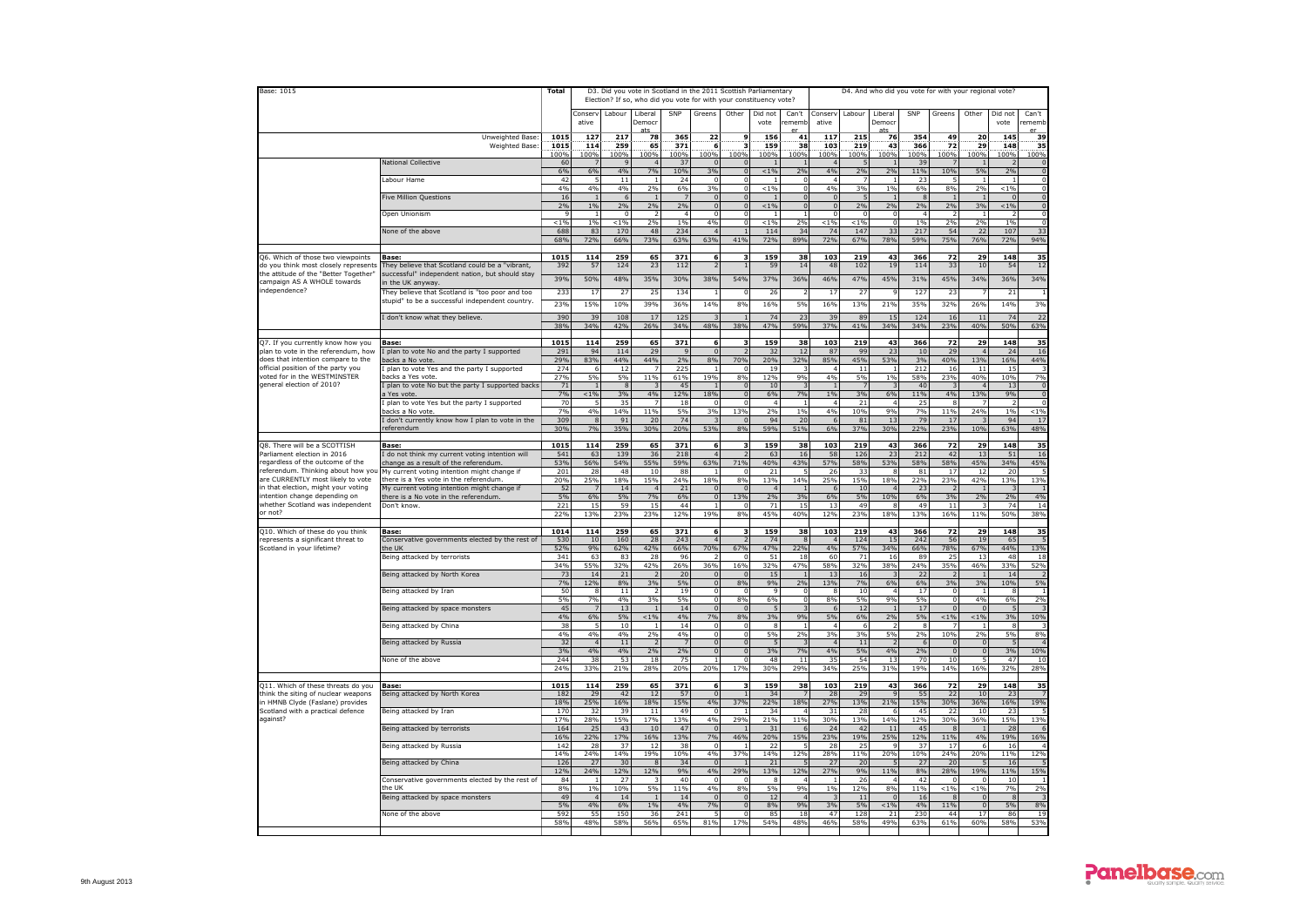| Base: 1015                                                                   |                                             | <b>Total</b>                    | D1. Gender         |                        |                               |                      |                      | D2. Age                                |                               |                           |                    | Age Grouped           |                     |
|------------------------------------------------------------------------------|---------------------------------------------|---------------------------------|--------------------|------------------------|-------------------------------|----------------------|----------------------|----------------------------------------|-------------------------------|---------------------------|--------------------|-----------------------|---------------------|
|                                                                              |                                             |                                 | Male               | Female                 | $18 - 24$                     | $25 - 34$            | $35 - 44$            | $45 - 54$                              | $55 - 64$                     | $65+$                     | $18 - 34$          | 35-54                 | $55+$               |
|                                                                              | Unweighted Base<br>Weighted Base            | 1015<br>1015<br>100%            | 477<br>477<br>100% | 538<br>538<br>100%     | 100<br>100<br>100%            | 206<br>192<br>100%   | 178<br>168<br>100%   | 215<br>214<br>100%                     | 196<br>211<br>100%            | 120<br>131<br>100%        | 306<br>291<br>100% | 393<br>382<br>100%    | 316<br>342<br>100%  |
| Q12. On the basis of what you've                                             | Base:                                       | 1015                            | 477                | 538                    | 100                           | 192                  | 168                  | 214                                    | 211                           | 131                       | 291                | 382                   | 342                 |
| personally seen and heard, which of<br>these people do you think are telling | 4 - Always telling the truth                | 26<br>3%                        | 14<br>3%           | 12<br>2%               | 3%                            | $\overline{a}$<br>2% | 6<br>4%              | $< 1\%$                                | 1%                            | 10<br>8%                  | 6<br>2%            | $\mathbf{R}$<br>2%    | 12<br>4%            |
| the truth about independence?<br>Alistair Darling                            | 3 - Mostly telling the truth                | 250<br>25%                      | 122<br>26%         | 128<br>24%             | 16<br>16%                     | 36<br>19%            | 30<br>18%            | 54<br>25%                              | 68<br>32%                     | 47<br>36%                 | 52<br>18%          | 84<br>22%             | 115<br>34%          |
|                                                                              | 2 - Rarely telling the truth                | 298<br>29%                      | 137<br>29%         | 161<br>30%             | 20<br>20%                     | 51<br>26%            | 44<br>26%            | 72<br>34%                              | 69<br>32%                     | 43<br>33%                 | 70<br>24%          | 116<br>30%            | 111<br>33%          |
|                                                                              | 1 - Never telling the truth                 | 184<br>18%                      | 120<br>25%         | 63<br><b>12%</b>       | 14<br>14%                     | 35<br>18%            | 43<br>26%            | 50<br>23%                              | 29<br>14%                     | 13<br>10%                 | 49<br>17%          | 93<br>24%             | 41<br>12%           |
|                                                                              | Haven't heard them talk about it            | 172<br>17%                      | 55<br>12%          | 117<br>22%             | 26<br>26%                     | 35<br>18%            | 26<br>16%            | 34<br>16%                              | 35<br>17%                     | 16<br>12%                 | 61<br>21%          | 60<br>16%             | 51<br>15%           |
|                                                                              | Don't know who they are                     | 85<br>8%                        | 29<br>6%           | 56<br>10%              | 21<br>21%                     | 32<br>17%            | 18<br>11%            | -3<br>1%                               | $\overline{9}$<br>4%          | 2%                        | 53<br>18%          | 21<br>5%              | 12<br>3%            |
|                                                                              | Mean score                                  | 2.2                             | 2.1                | 2.2                    | 2.1                           | 2.1                  | 2.0                  | 2.0                                    | 2.3                           | 2.5                       | 2.1                | 2.0                   | 2.3                 |
| Q12. On the basis of what you've                                             | Base:                                       | 1015                            | 477                | 538                    | 100                           | 192                  | 168                  | 214                                    | 211                           | 131                       | 291                | 382                   | 342                 |
| personally seen and heard, which of<br>these people do you think are telling | 4 - Always telling the truth                | 50<br>5%                        | 38<br>8%           | 12<br>2%               | $\overline{4}$<br>4%          | $\mathbf{g}$<br>4%   | 12<br>7%             | 16<br>7%                               | 3%                            | 2%                        | 12<br>4%           | 28<br>7%              | 10<br>3%            |
| the truth about independence?<br>Dennis Canavan                              | 3 - Mostly telling the truth                | 123                             | 80                 | 42                     | $\,6\,$                       | 18                   | 17                   | 35                                     | 23                            | 25                        | 24                 | 51                    | 48                  |
|                                                                              | 2 - Rarely telling the truth                | 12%<br>161                      | 17%<br>91          | 8%<br>$\overline{70}$  | 6%<br>15                      | 9%<br>16             | 10%<br>23            | 16%<br>32                              | 11%<br>48                     | 19%<br>$\overline{27}$    | 8%<br>31           | 13%<br>55             | 14%<br>75           |
|                                                                              | 1 - Never telling the truth                 | 16%<br>95                       | 19%<br>52          | 13%<br>43              | 15%<br>$\overline{2}$         | 8%<br>18             | 14%<br>19            | 15%<br>30                              | 23%<br>15                     | 20%<br>12                 | 11%<br>20          | 14%<br>48             | 22%<br>27           |
|                                                                              |                                             | 9%                              | 11%                | 8%                     | 2%                            | 10%                  | 11%                  | 14%                                    | 7%                            | 9%                        | 7%                 | 13%                   | 8%                  |
|                                                                              | Haven't heard them talk about it            | 224<br>22%                      | 78<br>16%          | 147<br>27%             | $\mathbf{q}$<br>9%            | 37<br>19%            | 33<br>20%            | 41<br>19%                              | 62<br>29%                     | 41<br>31%                 | 47<br>16%          | 74<br>20%             | 103<br>30%          |
|                                                                              | Don't know who they are                     | 362                             | 137                | 224                    | 64<br>64%                     | 94<br>49%            | 64<br>38%            | 61                                     | 55                            | 24<br>18%                 | 158                | 125                   | 79<br>23%           |
|                                                                              | Mean score                                  | 36%<br>2.                       | 29%<br>2.4         | 42%<br>2.1             | 2.5                           | 2.2                  | 2.3                  | 28%<br>2.3                             | 26%<br>2.2                    | 2.3                       | 54%<br>2.3         | 33%<br>2.3            | 2.3                 |
| Q12. On the basis of what you've                                             | Base:                                       | 1015                            | 477                | 538                    | 100                           | 192                  | 168                  | 214                                    | 211                           | 131                       | 291                | 382                   | 342                 |
| personally seen and heard, which of<br>these people do vou think are telling | 4 - Always telling the truth                | < 1%                            | $< 1\%$            | $\mathbf 0$<br>$< 1\%$ | 1%                            | < 1%                 | $\Omega$<br>$\Omega$ | < 1 %                                  | $\pmb{0}$<br>$\overline{0}$   | $\Omega$<br>$< 1\%$       | $< 1\%$            | $\mathbf{1}$<br>< 1 % | $\Omega$<br>$< 1\%$ |
| the truth about independence?<br>Blair McDougall                             | 3 - Mostly telling the truth                | 50<br>5%                        | 27<br>6%           | 23<br>4%               | $\overline{\mathbf{3}}$<br>3% | 15<br>8%             | $\overline{7}$<br>4% | 13<br>6%                               | $\overline{\mathbf{8}}$<br>4% | $\Delta$<br>3%            | 18<br>6%           | 20<br>5%              | 12<br>3%            |
|                                                                              | 2 - Rarely telling the truth                | 132                             | 86                 | 47<br>9%               | $11\,$<br>11%                 | 22                   | 17<br>10%            | 38                                     | 21                            | 22<br>17%                 | 34<br>12%          | 55<br>14%             | 44<br>13%           |
|                                                                              | 1 - Never telling the truth                 | 13%<br>91                       | 18%<br>54          | 37                     | 6                             | 12%<br>17            | 27                   | 18%<br>23                              | 10%<br>11                     | 9                         | 22                 | 50                    | 20                  |
|                                                                              | Haven't heard them talk about it            | 9%<br>169                       | 11%<br>65          | 7%<br>103              | 6%<br>10                      | 9%<br>27             | 16%<br>26            | 11%<br>29                              | 5%<br>46                      | 7%<br>30                  | 8%<br>37           | 13%<br>55             | 6%<br>76            |
|                                                                              | Don't know who they are                     | 17%<br>570                      | 14%<br>243         | 19%<br>327             | 10%<br>68                     | 14%<br>110           | 15%<br>91            | 14%<br>110                             | 22%<br>125                    | 23%<br>65                 | 13%<br>178         | 14%<br>201            | 22%<br>190          |
|                                                                              | Mean score                                  | 56%<br>1.9                      | 51%<br>1.9         | 61%<br>1.9             | 68%<br>2.0                    | 58%<br>2.0           | 55%<br>1.6           | 51%<br>1.9                             | 59%<br>1.9                    | 50%<br>1.9                | 61%<br>2.0         | 53%<br>1.8            | 56%<br>1.9          |
| Q12. On the basis of what you've                                             | Base:                                       | 1015                            | 477                | 538                    | 100                           | 192                  | 168                  | 214                                    | 211                           | 131                       | 291                | 382                   | 342                 |
| personally seen and heard, which of<br>these people do you think are telling | 4 - Always telling the truth                | 40<br>4%                        | 27                 | 13                     | 6                             | $\mathbf{8}$<br>4%   | 10                   | -5<br>2%                               | 7<br>3%                       | 5<br>4%                   | 14                 | 15<br>4%              | 12                  |
| the truth about independence?                                                | 3 - Mostly telling the truth                | 58                              | 6%<br>39           | 2%<br>19               | $6\%$<br>$\overline{7}$       | 15                   | 6%<br>$10$           | 15                                     | 6                             | 6                         | 5%<br>22           | 24                    | 3%<br>12            |
| Blair Jenkins                                                                | 2 - Rarely telling the truth                | 6%<br>114                       | 8%<br>71           | 3%<br>43               | 7%<br>8                       | 8%<br>17             | 6%<br>14             | 7%<br>33                               | 3%<br>22                      | 4%<br>19                  | 7%<br>25           | 6%<br>48              | 3%<br>41            |
|                                                                              | 1 - Never telling the truth                 | 11%<br>72                       | <b>15%</b><br>37   | 8%<br>35               | 8%<br>$\overline{4}$          | 9%<br>19             | 9%<br>19             | 16%<br>22                              | 10%<br>$\overline{4}$         | 15%                       | 9%<br>22           | 13%<br>41             | 12%<br>q            |
|                                                                              | Haven't heard them talk about it            | 7%<br>171                       | 8%<br>67           | 7%<br>103              | 4%<br>$\overline{q}$          | 10%<br>25            | 11%<br>26            | 10%<br>31                              | 2%<br>53                      | 4%<br>28                  | 8%<br>33           | 11%<br>57             | 3%<br>81            |
|                                                                              | Don't know who they are                     | 17%<br>560                      | 14%<br>236         | 19%<br>325             | 9%<br>67                      | 13%<br>108           | 15%<br>88            | 15%<br>108                             | 25%<br>120                    | 21%<br>68                 | 11%<br>175         | 15%<br>197            | 24%<br>188          |
|                                                                              | Mean score                                  | 55%<br>$\overline{\phantom{a}}$ | 49%<br>2.3         | 60%<br>2.1             | 67%<br>2.6                    | 57%<br>2.2           | 53%<br>77            | 51%<br>2.0                             | 57%<br>2.4                    | 52%<br>2.3                | 60%<br>2.3         | 52%<br>2.1            | 55%<br>2.4          |
|                                                                              |                                             |                                 |                    |                        |                               |                      |                      |                                        |                               |                           |                    |                       |                     |
| Q12. On the basis of what you've<br>personally seen and heard, which of      | <b>Base</b><br>4 - Always telling the truth | 1015<br>87                      | 477<br>51          | 538<br>36              | 100<br>10                     | 192<br>13            | 168<br>15            | 214<br>20                              | 211<br>2:                     | 131                       | 291<br>23          | 382<br>35             | 342<br>28           |
| these people do you think are telling<br>the truth about independence?       | 3 - Mostly telling the truth                | 9%<br>349                       | 11%<br>165         | 7%<br>183              | 10%<br>26                     | 7%<br>64             | 9%<br>50             | 9%<br>86                               | 10%<br>77                     | 6%<br>46                  | 8%<br>90           | 9%<br>136             | 8%<br>123           |
| Alex Salmond                                                                 | 2 - Rarely telling the truth                | 34%<br>289                      | 35%<br>147         | 34%<br>142             | 26%<br>28                     | 33%<br>49            | 30%<br>52            | 40%<br>57                              | 37%<br>54                     | 35%<br>50                 | 31%<br>77          | 36%<br>109            | 36%<br>104          |
|                                                                              | 1 - Never telling the truth                 | 28%<br>180                      | 31%<br>75          | 26%<br>105             | 28%<br>17                     | 25%<br>29            | 31%<br>35            | 26%<br>39                              | 26%<br>37                     | 38%<br>23                 | 26%<br>46          | 28%<br>74             | 30%<br>60           |
|                                                                              |                                             | 18%                             | 16%                | 19%                    | 17%                           | 15%                  | 21%                  | 18%                                    | 17%                           | 18%                       | 16%                | 20%                   | 17%                 |
|                                                                              | Haven't heard them talk about it            | 67<br>7%                        | 21<br>4%           | 46<br>9%               | 5<br>5%                       | 21<br>11%            | $\mathbf{g}$<br>5%   | 12<br>5%                               | 17<br>8%                      | 5<br>4%                   | 25<br>9%           | 20<br>5%              | 22<br>6%            |
|                                                                              | Don't know who they are                     | 43<br>4%                        | 17<br>4%           | 26<br>5%               | 14<br>14%                     | 16<br>9%             | $\overline{7}$<br>4% | $\mathbf 0$<br>$\overline{\mathbf{0}}$ | 5<br>2%                       | $\bf 0$<br>$\overline{0}$ | 31<br>11%          | $\overline{7}$<br>2%  | 2%                  |
|                                                                              | Mean score                                  | 2.4                             | 2.4                | 2.3                    | 2.4                           | 2.4                  | 2.3                  | 2.4                                    | 2.4                           | 2.3                       | 2.4                | 2.4                   | 2.4                 |
|                                                                              |                                             |                                 |                    |                        |                               |                      |                      |                                        |                               |                           |                    |                       |                     |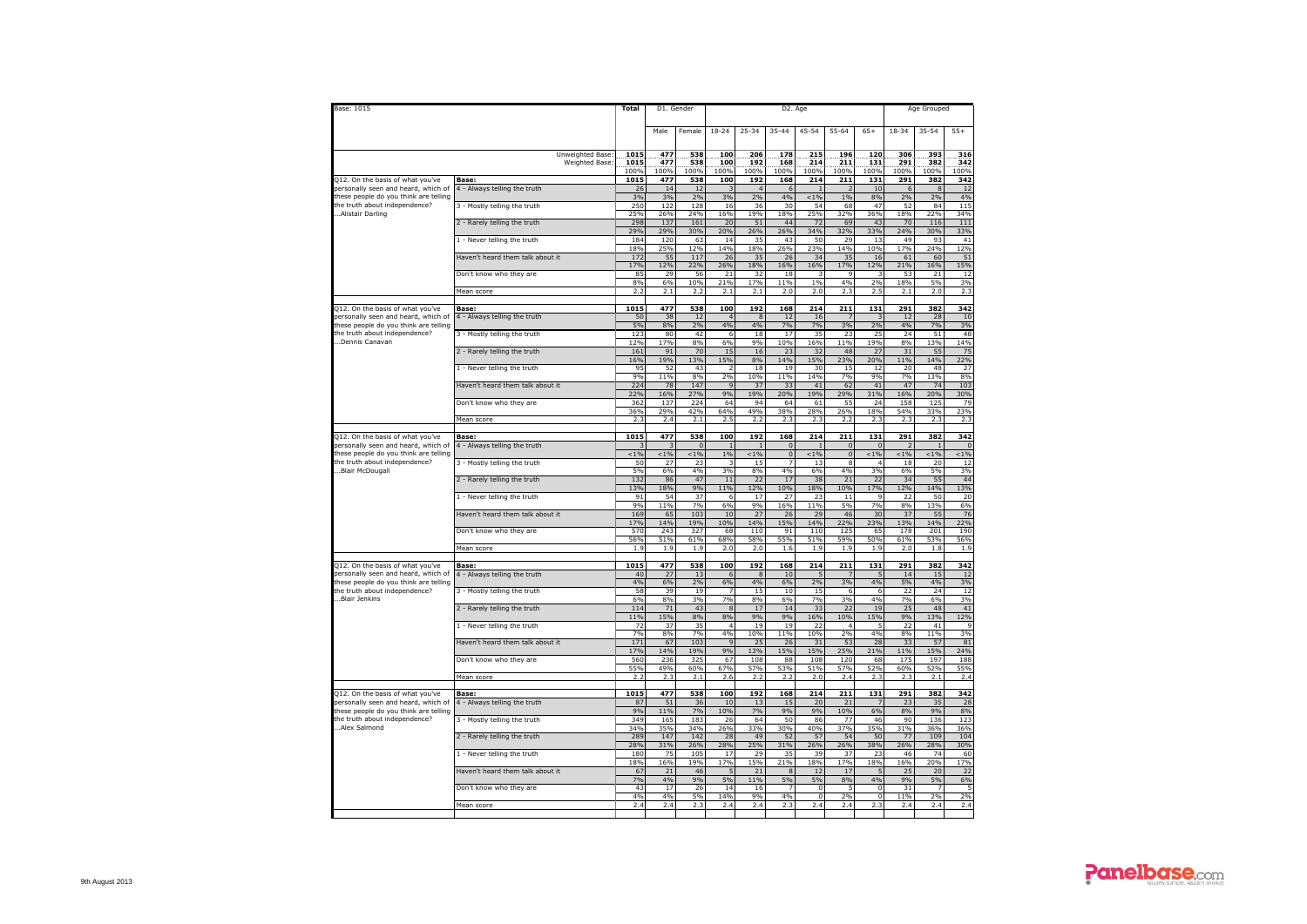| Base: 1015                                                                   |                                       | Total        |                               |                        |                              |                       | D3. Did you vote in Scotland in the 2011 Scottish Parliamentary<br>Election? If so, who did you vote for with your constituency vote? |                                  |                           |                         |                        |                       | D4. And who did you vote for with your regional vote? |             |                                |                          |                           |                                  |
|------------------------------------------------------------------------------|---------------------------------------|--------------|-------------------------------|------------------------|------------------------------|-----------------------|---------------------------------------------------------------------------------------------------------------------------------------|----------------------------------|---------------------------|-------------------------|------------------------|-----------------------|-------------------------------------------------------|-------------|--------------------------------|--------------------------|---------------------------|----------------------------------|
|                                                                              |                                       |              | Conserv<br>ative              |                        | Labour Liberal<br>Democr     | SNP                   | Greens                                                                                                                                | Other                            | Did not<br>vote           | Can't<br>rememt         | Conserv<br>ative       | Labour                | Liberal<br>Democr                                     | SNP         | Greens                         | Other                    | Did not<br>vote           | Can't<br>rememb                  |
|                                                                              | Unweighted Base:                      | 1015         | 127                           | 217                    | 78                           | 365                   | 22                                                                                                                                    | 9                                | 156                       | 41                      | 117                    | 215                   | 76                                                    | 354         | 49                             | 20                       | 145                       | 39                               |
|                                                                              | <b>Weighted Base</b>                  | 1015         | 114                           | 259                    | 65                           | 371                   | 6                                                                                                                                     |                                  | 159                       | 38                      | 103                    | 219                   | 43                                                    | 366         | 72                             | 29                       | 148                       | 35                               |
| Q12. On the basis of what you've                                             | Base:                                 | 100%<br>1015 | 100%<br>114                   | 100%<br>259            | 100%<br>65                   | 100%<br>371           | 100%<br>6                                                                                                                             | 100%<br>R                        | 100%<br>159               | 100%<br>38              | 100%<br>103            | 100%<br>219           | 100%<br>43                                            | 100%<br>366 | 100%<br>72                     | 100%<br>29               | 100%<br>148               | 100%<br>35                       |
| personally seen and heard, which of                                          | 4 - Always telling the truth          | 26           | $\overline{7}$                |                        | 6                            |                       | $\mathbf{0}$                                                                                                                          |                                  |                           |                         |                        | 6                     |                                                       |             | 11                             |                          |                           | $\overline{0}$                   |
| these people do you think are telling<br>the truth about independence?       | 3 - Mostly telling the truth          | 3%<br>250    | 6%<br>62                      | 4%<br>102              | 9%<br>20                     | $< 1\%$<br>45         | $\Omega$                                                                                                                              | 47%<br>$\mathbf 0$               | $< 1\%$<br>16             | $\Omega$                | 4%<br>63               | 3%<br>79              | 3%<br>19                                              | $1\%$<br>41 | 15%<br>22                      | 4%                       | < 1 %<br>14               | $\mathbf 0$<br>6                 |
| Alistair Darling                                                             |                                       | 25%          | 55%                           | 39%                    | 31%                          | 12%                   | 10%                                                                                                                                   | 16%                              | 10%                       | 10%                     | 61%                    | 36%                   | 45%                                                   | 11%         | 30%                            | 24%                      | 10%                       | 16%                              |
|                                                                              | 2 - Rarely telling the truth          | 298<br>29%   | 24<br>21%                     | 60                     | 23                           | 149                   | 20%                                                                                                                                   | 21%                              | 28                        | 12                      | 18<br>17%              | 60                    | 13<br>31%                                             | 153         | 12                             | 16%                      | 27                        | 10<br>29%                        |
|                                                                              | 1 - Never telling the truth           | 184          | 4                             | 23%<br>33              | 35%<br>6                     | 40%<br>102            |                                                                                                                                       | $\Omega$                         | 17%<br>34                 | 32%                     |                        | 27%<br>27             |                                                       | 42%<br>104  | 16%                            | 8                        | 18%<br>29                 |                                  |
|                                                                              | Haven't heard them talk about it      | 18%<br>172   | 3%<br>16                      | 13%<br>36              | 9%<br>$\overline{7}$         | 27%<br>51             | 21%<br>$\mathbf{R}$                                                                                                                   | 16%<br>$\Omega$                  | 21%<br>45                 | 9%<br>14                | 4%<br>13               | 12%<br>30             | 4%<br>$\overline{4}$                                  | 28%<br>50   | 9%<br>14                       | 28%<br>$\overline{7}$    | 19%<br>40                 | 9%<br>14                         |
|                                                                              | Don't know who they are               | 17%<br>85    | 14%<br>$\mathbf{1}$           | 14%<br>18              | 11%<br>3                     | 14%<br>22             | 45%<br>$\Omega$                                                                                                                       | $\mathbf{0}$<br>$\overline{0}$   | 28%<br>35                 | 37%                     | 13%                    | 14%<br>17             | 9%<br>3                                               | 14%<br>16   | 20%                            | 26%<br>$\mathbf{1}$      | 27%<br>37                 | 39%<br>3                         |
|                                                                              | Mean score                            | 8%<br>2.2    | $1\%$<br>2.7                  | 7%<br>2.4              | 5%<br>2.5                    | 6%<br>1.8             | 4%<br>1.8                                                                                                                             | $\mathbf 0$<br>2.9               | 22%<br>1.8                | 12%<br>2.0              | 1%<br>2.8              | 8%<br>2.4             | 7%<br>2.6                                             | 4%<br>1.8   | 10%<br>2.7                     | 2%<br>2.1                | 25%<br>1.8                | 7%<br>2.1                        |
|                                                                              |                                       |              |                               |                        |                              |                       |                                                                                                                                       |                                  |                           |                         |                        |                       |                                                       |             |                                |                          |                           |                                  |
| Q12. On the basis of what you've<br>personally seen and heard, which of      | Base:                                 | 1015         | 114                           | 259                    | 65                           | 371                   | 6<br>$\Omega$                                                                                                                         | з                                | 159                       | 38                      | 103                    | 219<br>5              | 43                                                    | 366         | 72                             | 29                       | 148                       | 35                               |
| hese people do you think are telling                                         | 4 - Always telling the truth          | 50<br>5%     | $\overline{\mathbf{3}}$<br>3% | 3%                     | $\mathbf{0}$<br>$\mathbf{0}$ | 40<br>11%             | 4%                                                                                                                                    | $\mathbf 0$<br>$\mathbf{0}$      | $\overline{a}$<br>$< 1\%$ | $\mathbf{0}$            | 2%                     | 2%                    | $\overline{1}$<br>2%                                  | 37<br>10%   | 5%                             | $\overline{1}$<br>3%     | $\overline{0}$<br>$< 1\%$ | $\overline{0}$<br>$\mathbf 0$    |
| the truth about independence?<br>Dennis Canavan                              | 3 - Mostly telling the truth          | 123<br>12%   | 10<br>9%                      | 29<br>11%              | 10<br>15%                    | 70<br>19%             | $\overline{z}$<br>26%                                                                                                                 | $\overline{0}$<br>$\overline{0}$ | 3<br>2%                   | $\Omega$                | $\mathbf{Q}$<br>8%     | 24<br>11%             | $\overline{3}$<br>7%                                  | 66<br>18%   | 14<br>19%                      | 5<br>19%                 | 3<br>2%                   | $\overline{0}$<br>$\overline{0}$ |
|                                                                              | 2 - Rarely telling the truth          | 161          | 21                            | 48                     | 10                           | 61                    | $\Omega$                                                                                                                              | 1                                | 15                        |                         | 20                     | 37                    | 11                                                    | 66          | 8                              | $\overline{1}$           | 13                        | -5                               |
|                                                                              | 1 - Never telling the truth           | 16%<br>95    | 19%<br>14                     | 19%<br>$\overline{31}$ | 15%<br>$\overline{4}$        | 17%<br>32             | 3%                                                                                                                                    | 21%<br>$\overline{0}$            | 9%<br>13                  | 11%                     | 20%<br>14              | 17%<br>25             | 25%<br>$\overline{\mathbf{z}}$                        | 18%<br>36   | 11%                            | 3%                       | 9%<br>13                  | 14%                              |
|                                                                              |                                       | Q0/          | 12%                           | 12%                    | 6%                           | 9%                    | 10%                                                                                                                                   | 8%                               | 8%                        | 1%                      | 13%                    | 11%                   | 8%                                                    | 10%         | 4%                             | 4%                       | $Q_0$                     | 2%                               |
|                                                                              | Haven't heard them talk about it      | 224<br>22%   | 25<br>22%                     | 67<br>26%              | 12<br>19%                    | 85<br>23%             | 11%                                                                                                                                   | $\Omega$<br>8%                   | 26<br>17%                 | 21%                     | 24<br>23%              | 52<br>24%             | 3<br>7%                                               | 81<br>22%   | 24<br>33%                      | 10<br>36%                | 22<br>15%                 | $\mathbf{g}$<br>22%              |
|                                                                              | Don't know who they are               | 362          | 41                            | 77                     | 29                           | 83                    |                                                                                                                                       | $\overline{\phantom{1}}$         | 101                       | 26                      | 34                     | 76                    | 22                                                    | 80          | 20                             | 10                       | 97                        | 22                               |
|                                                                              | Mean score                            | 36%<br>2.3   | 36%<br>2.0                    | 30%<br>2.1             | 45%<br>2.2                   | 22%<br>2.6            | 46%<br>2.5                                                                                                                            | 62%<br>1.7                       | 64%<br>1.7                | 67%<br>1.9              | 33%<br>2.0             | 35%<br>2.1            | 51%<br>2.1                                            | 22%<br>2.5  | 28%<br>2.6                     | 35%<br>2.7               | 65%<br>1.7                | 62%<br>1.9                       |
|                                                                              |                                       |              |                               |                        |                              |                       |                                                                                                                                       |                                  |                           |                         |                        |                       |                                                       |             |                                |                          |                           |                                  |
| Q12. On the basis of what you've<br>personally seen and heard, which of      | Base:<br>4 - Always telling the truth | 1015         | 114                           | 259                    | 65                           | 371                   | 6<br>$\overline{0}$                                                                                                                   | $\mathbf{3}$<br>$\mathbf{0}$     | 159<br>$\sqrt{ }$         | 38                      | 103                    | 219<br>$\overline{0}$ | 43<br>$\Omega$                                        | 366         | 72                             | 29<br>$\Omega$           | 148<br>$\Omega$           | 35<br>$\mathbf{0}$               |
| these people do you think are telling                                        |                                       | < 1%         | 1%                            | < 1%                   | 2%                           | < 1%                  | $\overline{0}$                                                                                                                        | $\Omega$                         | $\Omega$                  | $\Omega$                | 1%                     | < 1 %                 | $\Omega$                                              | < 1 %       | $\Omega$                       | $\Omega$                 | $\Omega$                  | $\overline{0}$                   |
| the truth about independence?<br>Blair McDougall                             | 3 - Mostly telling the truth          | 50<br>5%     | 13<br>11%                     | $\overline{12}$<br>5%  | $\overline{a}$<br>6%         | $\overline{20}$<br>5% | $\overline{0}$<br>$\mathbf 0$                                                                                                         | $\overline{0}$<br>$\circ$        | $< 1\%$                   | < 1%                    | $\overline{12}$<br>11% | 10<br>5%              | $\overline{4}$<br>8%                                  | 20<br>5%    | 3%                             | 2%                       | $\overline{z}$<br>1%      | $\overline{0}$<br>$\mathbf 0$    |
|                                                                              | 2 - Rarely telling the truth          | 132<br>13%   | 8<br>7%                       | 42<br>16%              | $\mathbf{q}$<br>13%          | 54<br>15%             | $\overline{1}$<br>9%                                                                                                                  | $\overline{1}$<br>21%            | 13<br>8%                  | 12%                     | -5<br>5%               | 38<br>18%             | $\overline{4}$<br>10%                                 | 66<br>18%   | $\overline{\phantom{0}}$<br>3% | $\overline{1}$<br>5%     | 10<br>7%                  | $\overline{4}$<br>12%            |
|                                                                              | 1 - Never telling the truth           | 91           | $\overline{\mathbf{3}}$       | 20                     | $\mathbf{1}$                 | 52                    | $\overline{1}$                                                                                                                        | $\Omega$                         | 10                        |                         |                        | 15                    | $\overline{1}$                                        | 54          | $\Delta$                       | $\overline{1}$           | 13                        |                                  |
|                                                                              | Haven't heard them talk about it      | 9%<br>169    | 3%<br>21                      | 8%<br>43               | 2%<br>9                      | 14%<br>70             | 10%<br>$\blacksquare$                                                                                                                 | 8%<br>$\overline{0}$             | 6%<br>23                  | 10%                     | 3%<br>20               | 7%<br>36              | 3%<br>6                                               | 15%<br>66   | 5%<br>14                       | 4%<br>8                  | 9%<br>18                  | 2%<br>$\overline{1}$             |
|                                                                              | Don't know who they are               | 17%<br>570   | 18%<br>68                     | 17%<br>141             | 13%<br>41                    | 19%<br>174            | 19%<br>$\overline{a}$                                                                                                                 | $\Omega$<br>$\overline{z}$       | 14%<br>112                | 5%<br>28                | 19%<br>62              | 16%<br>119            | 15%<br>28                                             | 18%<br>159  | 19%<br>50                      | 27%<br>18                | 12%<br>106                | 4%<br>29                         |
|                                                                              |                                       | 56%          | 59%                           | 54%                    | 63%                          | 47%                   | 62%                                                                                                                                   | 70%                              | 71%                       | 72%                     | 60%                    | 54%                   | 64%                                                   | 43%         | 69%                            | 62%                      | 72%                       | 82%                              |
|                                                                              | Mean score                            | 1.9          | 2.5                           | 1.9                    | 2.3                          | 1.8                   | 1.5                                                                                                                                   | 1.7                              | 1.6                       | 1.6                     | 2.6                    | 1.9                   | 2.3                                                   | 1.8         | 1.8                            | 1.8                      | 1.5                       | 1.9                              |
| 012. On the basis of what you've                                             | Base:                                 | 1015         | 114                           | 259                    | 65                           | 371                   | 6                                                                                                                                     | 3                                | 159                       | 38                      | 103                    | 219                   | 43                                                    | 366         | 72                             | 29                       | 148                       | 35                               |
| personally seen and heard, which of<br>these people do you think are telling | 1 - Always telling the truth          | 40<br>4%     | $\mathbf 0$<br>$\Omega$       | $< 1\%$                | $\mathbf 0$<br>$\Omega$      | 37<br>10%             | $\overline{0}$<br>$\overline{0}$                                                                                                      | $\bullet$<br>$\Omega$            | $< 1\%$                   | $\mathbf 0$<br>$\Omega$ |                        | $< 1\%$               | $\overline{0}$<br>$\Omega$                            | 34<br>9%    | 6%                             | $\mathbf{0}$<br>$\Omega$ | $< 1\%$                   | $\overline{0}$<br>$\sqrt{0}$     |
| the truth about independence?                                                | 3 - Mostly telling the truth          | 58           | 5                             | 10                     | $\overline{2}$               | 38                    | $\mathbf 0$                                                                                                                           | $^{\circ}$                       |                           |                         | $\Omega$               | 11                    | $\overline{\mathbf{3}}$                               | 35          |                                |                          |                           | $\circ$                          |
| Blair Jenkins                                                                | 2 - Rarely telling the truth          | 6%<br>114    | 4%<br>8                       | 4%<br>40               | 3%<br>$\mathbf{q}$           | 10%<br>37             | $\overline{0}$                                                                                                                        | $\mathbf 0$                      | $< 1\%$<br>14             | 4%                      | 3%                     | 5%<br>38              | 8%                                                    | 10%<br>46   | 3%                             | 2%<br>$\Omega$           | 1%<br>13                  | $\overline{0}$                   |
|                                                                              |                                       | 11%          | 7%                            | 16%                    | 14%                          | 10%                   | 9%                                                                                                                                    | 21%                              | 9%                        | 10%                     | 7%                     | 17%                   | 9%                                                    | 13%         | 3%                             | $< 1\%$                  | 9%                        | 12%                              |
|                                                                              | 1 - Never telling the truth           | 77<br>7%     | 12<br>11%                     | 24<br>9%               | 3%                           | 2 <sup>2</sup><br>6%  | 15%                                                                                                                                   | $\Omega$<br>8%                   | 10<br>6%                  | 1%                      | 12<br>11%              | 18<br>8%              | $\overline{1}$<br>3%                                  | 30<br>8%    | 1%                             | 5%                       | 8<br>6%                   | 2%                               |
|                                                                              | Haven't heard them talk about it      | 171          | 23                            | 41                     | $\overline{q}$               | 70                    | $\blacksquare$                                                                                                                        | $\Omega$                         | 25                        |                         | 22                     | 34                    | -6                                                    | 68          | 12                             | -6                       | 20                        | - 3                              |
|                                                                              | Don't know who they are               | 17%<br>560   | 20%<br>66                     | 16%<br>141             | 13%<br>43                    | 19%<br>167            | 17%<br>$\overline{a}$                                                                                                                 | $\Omega$<br>$\overline{z}$       | 16%<br>107                | 4%<br>31                | 21%<br>59              | 16%<br>117            | 14%<br>29                                             | 19%<br>152  | 17%<br>50                      | 21%<br>20                | 13%<br>105                | 7%<br>28                         |
|                                                                              |                                       | 55%          | 58%                           | 54%<br>1.9             | 66%                          | 45%                   | 59%                                                                                                                                   | 70%                              | 67%                       | 81%                     | 57%                    | 54%                   | 67%                                                   | 42%         | 70%<br>3.0                     | 71%                      | 70%                       | 79%                              |
|                                                                              | Mean score                            | 2.2          | 1.7                           |                        | 2.0                          | 2.7                   | $1.4\,$                                                                                                                               | 1.7                              | 1.8                       | 2.2                     | 1.6                    | 1.9                   | 2.2                                                   | 2.5         |                                | 1.6                      | 1.8                       | 1.9                              |
| 212. On the basis of what you've                                             | Base:                                 | 1015<br>87   | 114<br>$\overline{z}$         | 259<br>11              | 65<br>$\overline{1}$         | 371<br>68             | 6<br>$\overline{0}$                                                                                                                   | з<br>$\overline{0}$              | 159<br>$\overline{4}$     | 38<br>$\overline{1}$    | 103<br>$\Omega$        | 219<br>10             | 43<br>$\overline{1}$                                  | 366<br>71   | 72<br>$\Omega$                 | 29<br>$\Omega$           | 148<br>-5                 | 35<br>$\sqrt{0}$                 |
| personally seen and heard, which of<br>hese people do you think are telling  | 4 - Always telling the truth          | 9%           | 2%                            | 4%                     | 1%                           | 18%                   | $\Omega$                                                                                                                              | $\Omega$                         | 3%                        | 2%                      | $\Omega$               | 5%                    | 1%                                                    | 19%         | $\Omega$                       | $\Omega$                 | 3%                        | $\mathbf 0$                      |
| the truth about independence?<br>Alex Salmond                                | 3 - Mostly telling the truth          | 349<br>34%   | 15<br>13%                     | 86<br>33%              | 23<br>36%                    | 176<br>47%            | 2<br>32%                                                                                                                              | 1<br>21%                         | 37<br>23%                 | 24%                     | 11<br>10%              | 70<br>32%             | 11<br>27%                                             | 175<br>48%  | 28<br>39%                      | 8<br>28%                 | 37<br>25%                 | 9<br>25%                         |
|                                                                              | 2 - Rarely telling the truth          | 289          | 43                            | 93                     | 23                           | 69                    | $\overline{2}$                                                                                                                        | $\mathbf{1}$                     | 49                        | 11                      | 41                     | 77                    | 17                                                    | 55          | 30                             | 16                       | 40                        | 14                               |
|                                                                              | 1 - Never telling the truth           | 28%<br>180   | 38%<br>48                     | 36%<br>55              | 35%<br>12                    | 18%<br>34             | 26%<br>$\overline{z}$                                                                                                                 | 25%<br>$\overline{1}$            | 31%<br>21                 | 28%                     | 40%<br>45              | 35%<br>52             | 40%<br>$\mathbf{q}$                                   | 15%<br>36   | 42%                            | 55%<br>$\overline{z}$    | 27%<br>23                 | 38%<br>$\overline{4}$            |
|                                                                              |                                       | 18%          | 42%                           | 21%                    | 19%                          | 9%                    | 32%                                                                                                                                   | 54%                              | 13%                       | 17%                     | 44%                    | 24%                   | 22%                                                   | 10%         | 12%                            | 7%                       | 15%                       | 10%                              |
|                                                                              | Haven't heard them talk about it      | 67<br>7%     | 6<br>5%                       | 10<br>4%               | 5%                           | 22<br>6%              | $\Omega$<br>7%                                                                                                                        | $\Omega$<br>$\Omega$             | 18<br>11%                 | 19%                     | 5%                     | 6<br>3%               | 3%                                                    | 26<br>7%    | 7%                             | 8%                       | 13<br>9%                  | 22%                              |
|                                                                              | Don't know who they are               | 43<br>4%     | $< 1\%$                       | 2%                     | 5%                           | $< 1\%$               | $\Omega$<br>3%                                                                                                                        | $\overline{0}$<br>$\circ$        | 29<br>18%                 | 10%                     | $< 1\%$                | $\overline{4}$<br>2%  | 7%                                                    | $< 1\%$     | $< 1\%$                        | 2%                       | 31<br>21%                 | 5%                               |
|                                                                              | Mean score                            | 2.4          | 1.7                           | 2.2                    | 2.2                          | 2.8                   | 2.0                                                                                                                                   | 1.7                              | 2.2                       | 2.2                     | 1.6                    | 2.2                   | 2.1                                                   | 2.8         | 2.3                            | 2.2                      | 2.2                       | 2.2                              |
|                                                                              |                                       |              |                               |                        |                              |                       |                                                                                                                                       |                                  |                           |                         |                        |                       |                                                       |             |                                |                          |                           |                                  |

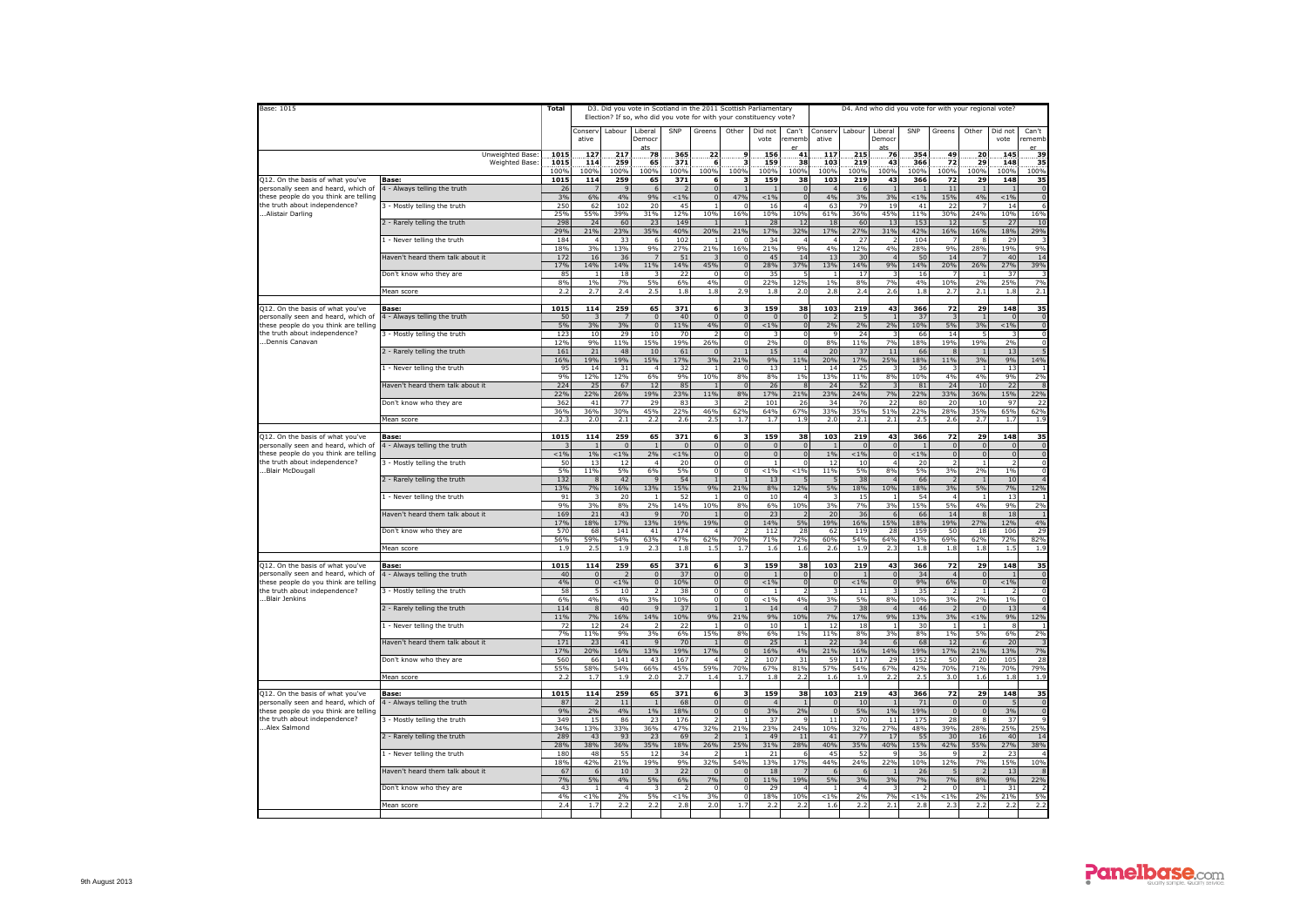| Base: 1015                                                              |                                       | Total        |             | D1. Gender       |                 |                |                | D <sub>2</sub> . Age |                |                |                | Age Grouped |             |
|-------------------------------------------------------------------------|---------------------------------------|--------------|-------------|------------------|-----------------|----------------|----------------|----------------------|----------------|----------------|----------------|-------------|-------------|
|                                                                         |                                       |              | Male        | Female           | $18 - 24$       | 25-34          | 35-44          | 45-54                | 55-64          | $65+$          | 18-34          | 35-54       | $55+$       |
|                                                                         | Unweighted Base                       | 1015         | 477         | 538              | 100             | 206            | 178            | $\overline{215}$     | 196            | 120            | 306            | 393         | 316         |
|                                                                         | Weighted Base                         | 1015         | 477         | 538              | 100             | 192            | 168            | 214                  | 211            | 131            | 291            | 382         | 342         |
|                                                                         |                                       | 100%<br>1015 | 100%<br>477 | 100%<br>538      | 100%            | 100%<br>192    | 100%<br>168    | 100%<br>214          | 100%<br>211    | 100%<br>131    | 100%<br>291    | 100%<br>382 | 100%<br>342 |
| Q12. On the basis of what you've<br>personally seen and heard, which of | Base:<br>4 - Always telling the truth |              | 6           |                  | 100<br>$\Omega$ | $\overline{4}$ | $\overline{0}$ | $\overline{1}$       | $\overline{1}$ |                | $\overline{4}$ |             |             |
| these people do you think are telling                                   |                                       | $< 1\%$      | 1%          | < 1%             | $\Omega$        | 2%             | $\overline{0}$ | $1\%$                | $1\%$          | 1%             | 1%             | $1\%$       | $1\%$       |
| the truth about independence?                                           | 3 - Mostly telling the truth          | 128          | 59          | 69               | 11              | 19             | 22             | 27                   | 29             | 20             | 29             | 49          | 50          |
| Michael Moore                                                           |                                       | 13%          | 12%         | <b>13%</b>       | 11%             | 10%            | 13%            | 13%                  | 14%            | 15%            | 10%            | 13%         | 14%         |
|                                                                         | 2 - Rarely telling the truth          | 214          | 132         | 82               | 16              | 46             | 26             | 50                   | 43             | 33             | 62             | 76          | 76          |
|                                                                         |                                       | 21%          | 28%         | 15%              | 16%             | 24%            | 16%            | 23%                  | 20%            | 25%            | 21%            | 20%         | 22%         |
|                                                                         | 1 - Never telling the truth           | 119          | 77          | 42               | $\Delta$        | 24             | 27             | 35                   | 19             | 10             | 27             | 63          | 29          |
|                                                                         |                                       | 12%          | 16%         | 8%               | 4%              | 12%            | 16%            | 17%                  | 9%             | 7%             | 9%             | 16%         | 8%          |
|                                                                         | Haven't heard them talk about it      | 206          | 76          | 130              | $\overline{9}$  | 39             | 39             | 37                   | 49             | 34             | 48             | 75          | 83          |
|                                                                         |                                       | 20%          | 16%         | 24%              | 9%              | 20%            | 23%            | 17%                  | 23%            | 26%            | 16%            | 20%         | 24%         |
|                                                                         | Don't know who they are               | 341          | 126<br>27%  | 214<br>40%       | 61<br>61%       | 60<br>31%      | 54<br>32%      | 64<br>30%            | 69<br>33%      | 33<br>25%      | 121<br>42%     | 118<br>31%  | 102<br>30%  |
|                                                                         | Mean score                            | 34%<br>2.0   | 2.0         | 2.2              | 2.2             | 2.0            | 1.9            | 1.9                  | 2.1            | 2.2            | 2.1            | 1.9         | 2.2         |
|                                                                         |                                       |              |             |                  |                 |                |                |                      |                |                |                |             |             |
| Q12. On the basis of what you've                                        | Base:                                 | 1015         | 477         | 538              | 100             | 192            | 168            | 214                  | 211            | 131            | 291            | 382         | 342         |
| personally seen and heard, which of                                     | 4 - Always telling the truth          | 87           | 50          | 37               | $\overline{8}$  | 16             | 12             | 20                   | 20             | $\overline{q}$ | 25             | 33          | 29          |
| these people do you think are telling                                   |                                       | 9%           | 10%         | 7%               | 9%              | 8%             | 7%             | 10%                  | 10%            | 7%             | 8%             | 9%          | 9%          |
| the truth about independence?                                           | 3 - Mostly telling the truth          | 295          | 139         | 157              | 15              | 51             | 42             | 81                   | 69             | 37             | 67             | 123         | 106         |
| Nicola Sturgeon                                                         |                                       | 29%          | 29%         | 29%              | 15%             | 27%            | 25%            | 38%                  | 33%            | 28%            | 23%            | 32%         | 31%         |
|                                                                         | 2 - Rarely telling the truth          | 269          | 131         | 138              | 17              | 35             | 51             | 57                   | 54             | 56             | 51             | 107         | 110         |
|                                                                         |                                       | 26%          | 27%         | 26%              | 17%             | 18%            | 30%            | 26%                  | 26%            | 43%            | 18%            | 28%         | 32%         |
|                                                                         | 1 - Never telling the truth           | 150          | 79          | 71               | 13              | 28             | 23             | 36                   | 33             | 16             | 42             | 59          | 49          |
|                                                                         |                                       | 15%          | 16%         | 13%              | 13%             | 15%            | 13%            | 17%                  | 16%<br>25      | 12%            | 14%            | 15%         | 14%         |
|                                                                         | Haven't heard them talk about it      | 121<br>12%   | 43<br>9%    | 78<br>15%        | 13<br>13%       | 34<br>18%      | 20<br>12%      | 19<br>9%             | 12%            | 10<br>8%       | 47<br>16%      | 38<br>10%   | 36<br>10%   |
|                                                                         | Don't know who they are               | 93           | 36          | 57               | 33              | 27             | 20             | $\overline{1}$       | $\mathbf{q}$   | 3              | 60             | 21          | 12          |
|                                                                         |                                       | 9%           | 8%          | 11%              | 33%             | 14%            | 12%            | $< 1\%$              | 4%             | 2%             | 20%            | 6%          | 3%          |
|                                                                         | Mean score                            | 2.4          | 2.4         | 2.4              | 2.4             | 2.4            | 2.3            | 2.4                  | 2.4            | 2.3            | 2.4            | 2.4         | 2.4         |
|                                                                         |                                       |              |             |                  |                 |                |                |                      |                |                |                |             |             |
| Q12. On the basis of what you've                                        | Base:                                 | 1015         | 477         | 538              | 100             | 192            | 168            | 214                  | 211            | 131            | 291            | 382         | 342         |
| personally seen and heard, which of                                     | 4 - Always telling the truth          | 10           | 5           | $6 \overline{6}$ | $\Omega$        | $\overline{5}$ |                | $\overline{a}$       | $\Omega$       | $\Omega$       | $\overline{5}$ | 5           |             |
| these people do you think are telling                                   |                                       | 1%           | $< 1\%$     | 1%               | $< 1\%$         | 3%             | $< 1\%$        | 2%                   | $\mathbf{0}$   | $< 1\%$        | 2%             | 1%          | 1%          |
| the truth about independence?                                           | 3 - Mostly telling the truth          | 97           | 58          | 39               | $\overline{a}$  | 26             | 8              | 72                   | 20             | 17             | 30             | 30          | 37          |
| Anas Sarwar                                                             |                                       | 10%          | 12%         | 7%               | 4%              | 13%            | 5%             | 10%                  | 9%             | 13%            | 10%            | 8%          | 11%         |
|                                                                         | 2 - Rarely telling the truth          | 180<br>18%   | 103<br>22%  | 77<br>14%        | 18<br>18%       | 21<br>11%      | 22<br>13%      | 49<br>23%            | 35<br>16%      | 37<br>28%      | 38<br>13%      | 70<br>18%   | 72<br>21%   |
|                                                                         | 1 - Never telling the truth           | 118          | 74          | 44               | 5               | 21             | 35             | 27                   | 23             |                | 25             | 63          | 30          |
|                                                                         |                                       | 12%          | 16%         | 8%               | 5%              | 11%            | 21%            | 13%                  | 11%            | 5%             | 9%             | 16%         | 9%          |
|                                                                         | Haven't heard them talk about it      | 203          | 78          | 125              | 8               | 24             | 32             | 42                   | 56             | 41             | 32             | 74          | 97          |
|                                                                         |                                       | 20%          | 16%         | 23%              | 8%              | 12%            | 19%            | 20%                  | 27%            | 31%            | 11%            | 19%         | 28%         |
|                                                                         | Don't know who they are               | 407          | 159         | 248              | 65              | 96             | 70             | 70                   | 78             | 29             | 160            | 140         | 107         |
|                                                                         |                                       | 40%          | 33%         | 46%              | 65%             | 50%            | 42%            | 33%                  | 37%            | 22%            | 55%            | 37%         | 31%         |
|                                                                         | Mean score                            | 2.0          | 2.0         | 2.0              | 2.0             | 2.2            | 1.6            | 2.0                  | 2.0            | 2.2            | 2.2            | 1.9         | 2.1         |

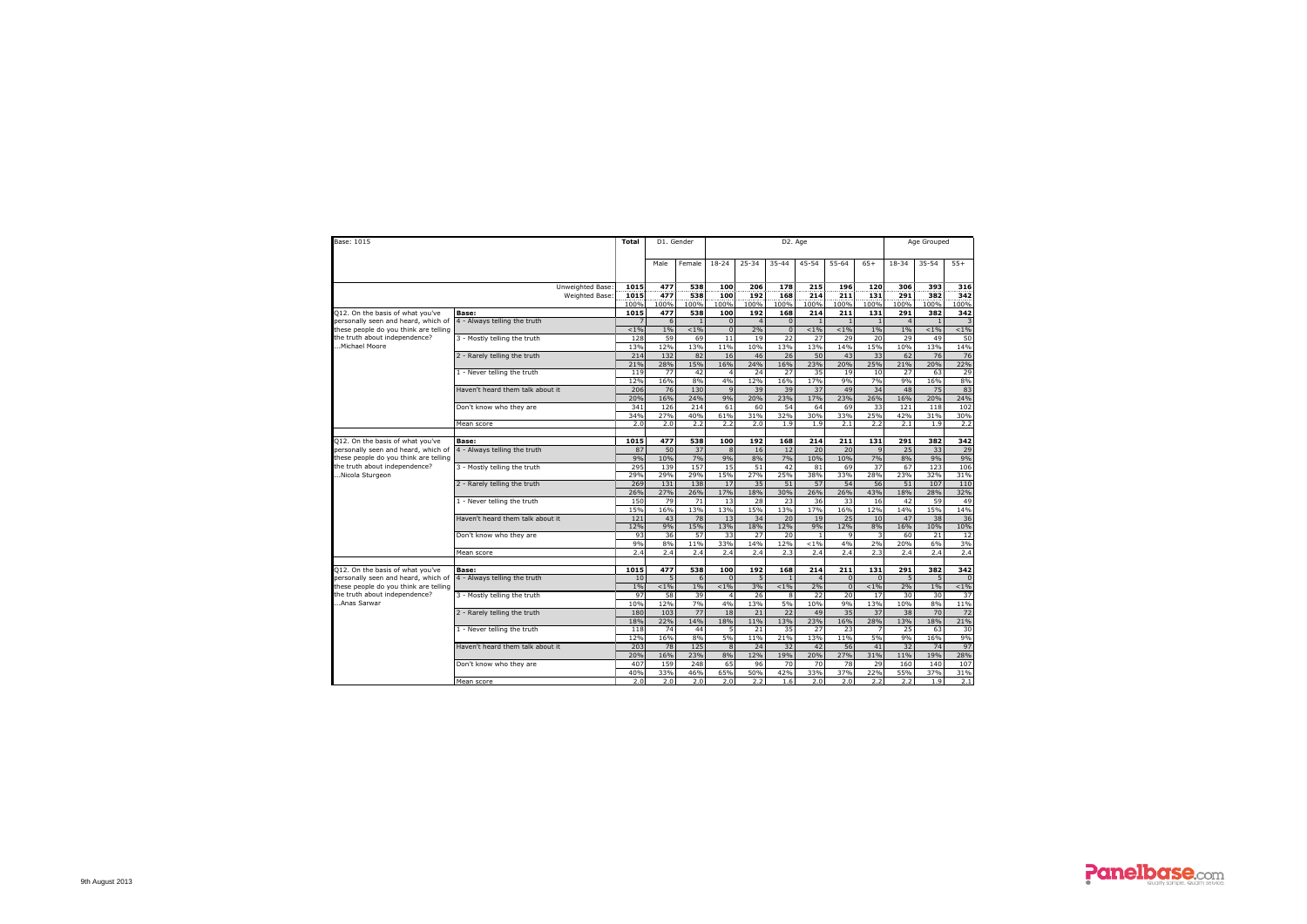| Base: 1015                            |                                  | Total |                         |                |                          |         |                         |                         | D3. Did you vote in Scotland in the 2011 Scottish Parliamentary<br>Election? If so, who did you vote for with your constituency vote? |                 |                  |                |                   |         | D4. And who did you vote for with your regional vote? |                |                         |                      |
|---------------------------------------|----------------------------------|-------|-------------------------|----------------|--------------------------|---------|-------------------------|-------------------------|---------------------------------------------------------------------------------------------------------------------------------------|-----------------|------------------|----------------|-------------------|---------|-------------------------------------------------------|----------------|-------------------------|----------------------|
|                                       |                                  |       | Conserv<br>ative        | Labour         | Liberal<br>Democr<br>ate | SNP     | Greens                  | Other                   | Did not<br>vote                                                                                                                       | Can't<br>rememb | Conserv<br>ative | Labour         | Liberal<br>Democr | SNP     | Greens                                                | Other          | Did not<br>vote         | Can't<br>ememb<br>er |
|                                       | Unweighted Base:                 | 1015  | 127                     | 217            | 78                       | 365     | 22                      | 9                       | 156                                                                                                                                   | 41              | 117              | 215            | 76                | 354     | 49                                                    | 20             | 145                     | 39                   |
|                                       | Weighted Base                    | 1015  | 114                     | 259            | 65                       | 371     | 6                       | з                       | 159                                                                                                                                   | 38              | 103              | 219            | 43                | 366     | 72                                                    | 29             | 148                     | 35                   |
|                                       |                                  | 100%  | 100%                    | 100%           | 100%                     | 100%    | 100%                    | 100%                    | 100%                                                                                                                                  | 100%            | 100%             | 100%           | 100%              | 100%    | 100%                                                  | 100%           | 100%                    | 100%                 |
| 012. On the basis of what you've      | Base:                            | 1015  | 114                     | 259            | 65                       | 371     | 6                       | 3                       | 159                                                                                                                                   | 38              | 103              | 219            | 43                | 366     | 72                                                    | 29             | 148                     | 35                   |
| personally seen and heard, which of   | 4 - Always telling the truth     | 7     | 6                       | $\mathbf{0}$   | $\Omega$                 |         | $\overline{0}$          | $\mathbf{0}$            | $\mathbf{0}$                                                                                                                          | $\Omega$        | 6                | $\mathbf{0}$   | $\overline{1}$    |         | $\Omega$                                              | $\overline{0}$ | $\Omega$                | $\sqrt{2}$           |
| these people do you think are telling |                                  | < 1%  | 6%                      | $< 1\%$        | $\sqrt{2}$               | $< 1\%$ | $\overline{0}$          | $\Omega$                | $\overline{0}$                                                                                                                        |                 | 6%               | $1\%$          | 1%                | < 1%    | $\Omega$                                              | $\overline{0}$ | $\sqrt{2}$              |                      |
| the truth about independence?         | 3 - Mostly telling the truth     | 128   | 38                      | 37             | 14                       | 33      | $\Omega$                | $\Omega$                | з                                                                                                                                     |                 | 35               | 31             | $\mathbf{q}$      | 31      | 14                                                    | $\overline{1}$ | $\overline{\mathbf{4}}$ |                      |
| Michael Moore                         |                                  | 13%   | 33%                     | 14%            | 21%                      | 9%      | 3%                      | $\mathbf 0$             | 2%                                                                                                                                    | 7%              | 34%              | 14%            | 21%               | 9%      | 19%                                                   | 2%             | 2%                      | 10%                  |
|                                       | 2 - Rarely telling the truth     | 214   | $\mathbf{q}$            | 61             | 13                       | 111     | $\overline{1}$          |                         | 16                                                                                                                                    |                 | 10               | 50             | 5                 | 110     | 19                                                    | $\overline{3}$ | 13                      |                      |
|                                       |                                  | 21%   | 8%                      | 23%            | 20%                      | 30%     | 12%                     | 38%                     | 10%                                                                                                                                   | 9%              | 9%               | 23%            | 11%               | 30%     | 27%                                                   | 12%            | 9%                      | 12%                  |
|                                       | 1 - Never telling the truth      | 119   | $\overline{\mathbf{3}}$ | 28             | $\overline{\phantom{a}}$ | 70      | $\overline{1}$          | $\Omega$                | 13                                                                                                                                    |                 | $\overline{3}$   | 29             | $\overline{1}$    | 69      |                                                       | $\blacksquare$ | 13                      |                      |
|                                       |                                  | 12%   | 3%                      | 11%            | 3%                       | 19%     | 22%                     | $\Omega$                | 8%                                                                                                                                    | 3%              | 3%               | 13%            | 3%                | 19%     | 4%                                                    | 2%             | 9%                      | 2%                   |
|                                       | Haven't heard them talk about it | 206   | 25                      | 59             |                          | 76      | $\overline{z}$          | $\mathbf{0}$            | 28                                                                                                                                    |                 | 23               | 43             | $\mathbf{Q}$      | 69      | 17                                                    | 14             | 22                      |                      |
|                                       |                                  | 20%   | 22%                     | 23%            | 13%                      | 20%     | 28%                     | $\Omega$                | 17%                                                                                                                                   | 21%             | 22%              | 20%            | 20%               | 19%     | 24%                                                   | 48%            | 15%                     | 24%                  |
|                                       | Don't know who they are          | 341   | 32                      | 75             | 28                       | 80      | $\overline{z}$          |                         | 98                                                                                                                                    | 23              | 26               | 65             | 19                | 85      | 20                                                    | 10             | 97                      | 18                   |
|                                       |                                  | 34%   | 28%                     | 29%            | 43%                      | 22%     | 34%                     | 62%                     | 62%                                                                                                                                   | 60%             | 26%              | 30%            | 44%               | 23%     | 27%                                                   | 36%            | 65%                     | 52%                  |
|                                       | Mean score                       | 2.0   | 2.8                     | 2.1            | 2.4                      | 1.8     | 1.5                     | 2.0                     | 1.7                                                                                                                                   | 2.7             | 2.8              | 2.0            | 2.6               | 1.8     | 2.3                                                   | 2.0            | 1.7                     | 2.4                  |
|                                       |                                  |       |                         |                |                          |         |                         |                         |                                                                                                                                       |                 |                  |                |                   |         |                                                       |                |                         |                      |
| Q12. On the basis of what you've      | Base:                            | 1015  | 114                     | 259            | 65                       | 371     | 6                       | 3                       | 159                                                                                                                                   | 38              | 103              | 219            | 43                | 366     | 72                                                    | 29             | 148                     | 35                   |
| personally seen and heard, which of   | 4 - Always telling the truth     | 87    | $\overline{4}$          | $\overline{7}$ | $\overline{A}$           | 68      | $\overline{0}$          | $\Omega$                | $\overline{4}$                                                                                                                        |                 | $\overline{z}$   | 6              | $\Omega$          | 72      |                                                       | $\overline{0}$ | $\Delta$                | $\sqrt{ }$           |
| these people do you think are telling |                                  | 9%    | 3%                      | 3%             | 6%                       | 18%     | $\overline{0}$          | $\Omega$                | 3%                                                                                                                                    |                 | 2%               | 3%             | $< 1\%$           | 20%     | 2%                                                    | $\overline{0}$ | 3%                      |                      |
| the truth about independence?         | 3 - Mostly telling the truth     | 295   | 21                      | 75             | 15                       | 153     | $\overline{1}$          |                         | 24                                                                                                                                    | 6               | 17               | 60             | 12                | 152     | 22                                                    | $\overline{4}$ | 23                      |                      |
| .Nicola Sturgeon                      |                                  | 29%   | 18%                     | 29%            | 23%                      | 41%     | 21%                     | 30%                     | 15%                                                                                                                                   | 15%             | 16%              | 27%            | 29%               | 42%     | 31%                                                   | 13%            | 15%                     | 15%                  |
|                                       | 2 - Rarely telling the truth     | 269   | 49                      | 89             | 29                       | 58      | $\overline{z}$          | $\Omega$                | 33                                                                                                                                    |                 | 47               | 68             | 17                | 59      | 26                                                    | 10             | 31                      | 13                   |
|                                       |                                  | 26%   | 43%                     | 34%            | 44%                      | 16%     | 26%                     | 8%                      | 21%                                                                                                                                   | 23%             | 46%              | 31%            | 38%               | 16%     | 35%                                                   | 34%            | 21%                     | 35%                  |
|                                       | 1 - Never telling the truth      | 150   | 30                      | 43             | 10                       | 43      | -1                      |                         | 16                                                                                                                                    |                 | 27               | 44             | 6                 | 39      | 11                                                    | 5              | 18                      |                      |
|                                       |                                  | 15%   | 27%                     | 17%            | 16%                      | 12%     | 19%                     | 38%                     | 10%                                                                                                                                   | 12%             | 26%              | 20%            | 14%               | 11%     | 15%                                                   | 17%            | 12%                     | 3%                   |
|                                       | Haven't heard them talk about it | 121   | 6                       | 30             |                          | 34      | $\overline{z}$          | $\Omega$                | 31                                                                                                                                    | 14              | 6                | 25             | 4                 | 33      | 10                                                    | 5              | 25                      | 14                   |
|                                       |                                  | 12%   | 6%                      | 11%            | 6%                       | 9%      | 30%                     | $\mathbf{0}$            | 20%                                                                                                                                   | 35%             | 6%               | 11%            | 9%                | 9%      | 13%                                                   | 16%            | 17%                     | 38%                  |
|                                       | Don't know who they are          | 93    | $\overline{a}$          | 14             | $\Delta$                 | 14      | $\mathbf{0}$            |                         | 51                                                                                                                                    |                 | $\overline{a}$   | 16             | $\Delta$          | 11      |                                                       | 6              | 47                      |                      |
|                                       |                                  | 9%    | 3%                      | 5%             | 6%                       | 4%      | 3%                      | 25%                     | 32%                                                                                                                                   | 15%             | 4%               | 7%             | 9%                | 3%      | 3%                                                    | 20%            | 32%                     | 8%                   |
|                                       | Mean score                       | 2.4   | 2.0                     | 2.2            | 2.2                      | 2.8     | 2.0                     | 1.9                     | 2.2                                                                                                                                   | 2.1             | 1.9              | 2.2            | 2.2               | 2.8     | 2.2                                                   | 1.9            | 2.2                     | 2.2                  |
|                                       |                                  |       |                         |                |                          |         |                         |                         |                                                                                                                                       |                 |                  |                |                   |         |                                                       |                |                         |                      |
| 012. On the basis of what you've      | <b>Base:</b>                     | 1015  | 114                     | 259            | 65                       | 371     | $\overline{6}$          | $\overline{\mathbf{3}}$ | 159                                                                                                                                   | 38              | 103              | 219            | 43                | 366     | 72                                                    | 29             | 148                     | 35                   |
| personally seen and heard, which of   | 4 - Always telling the truth     | 10    | 5                       | $\overline{1}$ | $\Omega$                 | 2       | $\overline{0}$          | $\mathbf{0}$            | $\overline{z}$                                                                                                                        | $\Omega$        | $\Delta$         | $\overline{1}$ | $\overline{0}$    |         | $\Omega$                                              | $\overline{0}$ | $\overline{z}$          | $\sqrt{ }$           |
| these people do you think are telling |                                  | 1%    | 4%                      | $< 1\%$        | n                        | $< 1\%$ | $\overline{0}$          | $\mathbf{0}$            | 1%                                                                                                                                    |                 | 4%               | $1\%$          | $\mathbf{0}$      | $< 1\%$ | $\Omega$                                              | $\overline{0}$ | 1%                      | $\sqrt{2}$           |
| the truth about independence?         | 3 - Mostly telling the truth     | 97    | 12                      | 45             | $\circ$                  | 24      | $\overline{1}$          | $\Omega$                |                                                                                                                                       |                 | 11               | 33             | 6                 | 31      | 6                                                     | $\overline{z}$ |                         |                      |
| Anas Sarwar                           |                                  | 10%   | 10%                     | 17%            | 14%                      | 6%      | 11%                     | $\Omega$                | 4%                                                                                                                                    |                 | 11%              | 15%            | 13%               | 9%      | 8%                                                    | 8%             | 5%                      | 2%                   |
|                                       | 2 - Rarely telling the truth     | 180   | 13                      | 55             |                          | 83      | $\Omega$                | $\Omega$                | 17                                                                                                                                    |                 | 11               | 50             | $\overline{a}$    | 86      |                                                       | $\overline{a}$ | 12                      |                      |
|                                       |                                  | 18%   | 11%                     | 21%            | 11%                      | 22%     | 4%                      | 13%                     | 11%                                                                                                                                   | 14%             | 11%              | 23%            | 11%               | 23%     | 10%                                                   | 14%            | 8%                      | 16%                  |
|                                       | 1 - Never telling the truth      | 118   | $\mathbf{q}$            | 23             | $\Delta$                 | 67      | $\blacksquare$          | $\Omega$                | 14                                                                                                                                    |                 | $\mathbf{q}$     | 18             | 3                 | 65      | 9                                                     | $\Omega$       | 14                      |                      |
|                                       |                                  | 12%   | 8%                      | 9%             | 6%                       | 18%     | 18%                     | 8%                      | 9%                                                                                                                                    | 1%              | 8%               | 8%             | 7%                | 18%     | 12%                                                   | $< 1\%$        | 9%                      | 2%                   |
|                                       | Haven't heard them talk about it | 203   | 32                      | 51             | 12                       | 75      |                         | $\Omega$                | 24                                                                                                                                    |                 | 31               | 42             | $\mathbf{q}$      | 74      | 17                                                    | 5              | 19                      |                      |
|                                       |                                  | 20%   | 28%                     | 20%            | 19%                      | 20%     | 21%                     | 8%                      | 15%                                                                                                                                   | 18%             | 30%              | 19%            | 20%               | 20%     | 23%                                                   | 19%            | 13%                     | 16%                  |
|                                       | Don't know who they are          | 407   | 44                      | 85             | 33                       | 120     | $\overline{\mathbf{3}}$ | $\overline{z}$          | 95                                                                                                                                    | 26              | 37               | 76             | 21                | 106     | 34                                                    | 16             | 94                      | 23                   |
|                                       |                                  | 40%   | 38%                     | 33%            | 50%                      | 32%     | 45%                     | 70%                     | 60%                                                                                                                                   | 67%             | 36%              | 35%            | 49%               | 29%     | 47%                                                   | 57%            | 63%                     | 65%                  |
|                                       | Mean score                       | 2.0   | 2.3                     | 2.2            | 2.3                      | 1.8     | 1.8                     | 1.6                     | 1.9                                                                                                                                   | 1.9             | 2.3              | 2.2            | 2.2               | 1.9     | 1.9                                                   | 2.3            | 1.9                     | 2.0                  |

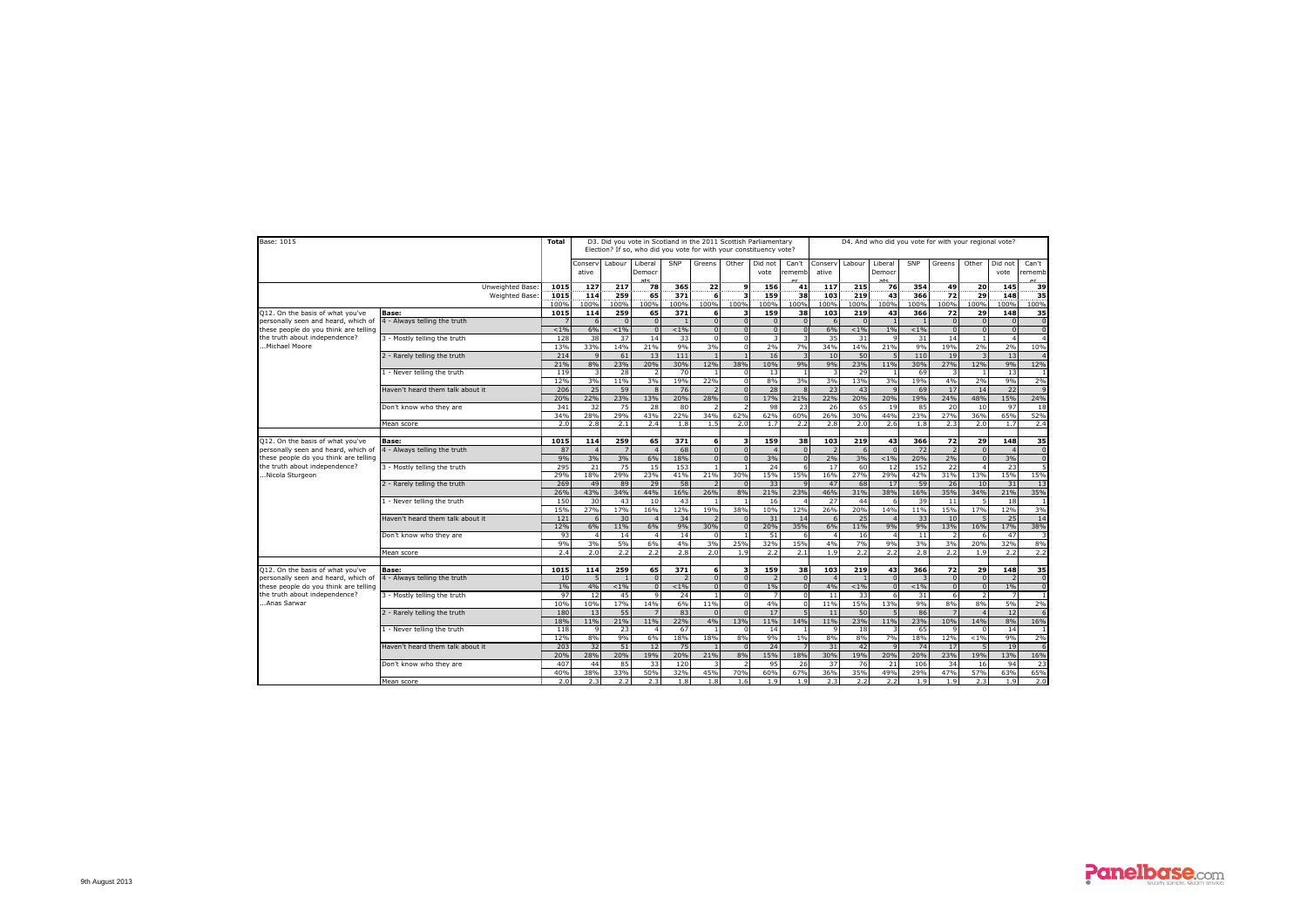| Base: 1015                            |                                    | Total        | D1. Gender       |                      |                            |                                | D2. Age                    |                            |                             |                            |                            | Age Grouped                 |                         |
|---------------------------------------|------------------------------------|--------------|------------------|----------------------|----------------------------|--------------------------------|----------------------------|----------------------------|-----------------------------|----------------------------|----------------------------|-----------------------------|-------------------------|
|                                       |                                    |              | Male             | Female               | $18 - 24$                  | $25 - 34$                      | 35-44                      | $45 - 54$                  | $55 - 64$                   | $65+$                      | 18-34                      | 35-54                       | $55+$                   |
|                                       | Unweighted Base:<br>Weighted Base: | 1015<br>1015 | 477<br>477       | 538<br>538           | 100<br>100                 | 206<br>192                     | 178<br>168                 | 215<br>214                 | 196<br>211                  | 120<br>131                 | 306<br>291                 | 393<br>382                  | 316<br>342              |
|                                       |                                    | 100%         | 100%             | 100%                 | 100%                       | 100%                           | 100%                       | 100%                       | 100%                        | 100%                       | 100%                       | 100%                        | 100%                    |
| D1. Gender                            | <b>Base:</b>                       | 1015         | 477              | 538                  | 100                        | 192                            | 168                        | 214                        | 211                         | 131                        | 291                        | 382                         | 342                     |
|                                       | Male                               | 477          | 477              | $\overline{0}$       | 40                         | 101                            | 80                         | 106                        | 91                          | 59                         | 141                        | 186                         | 150                     |
|                                       | Female                             | 47%<br>538   | 100%<br>$\Omega$ | $\Omega$<br>538      | 40%<br>60                  | 53%<br>90                      | 48%<br>88                  | 50%<br>108                 | 43%<br>120                  | 45%<br>73                  | 49%<br>150                 | 49%<br>196                  | 44%<br>193              |
|                                       |                                    | 53%          | $\Omega$         | 100%                 | 60%                        | 47%                            | 52%                        | 50%                        | 57%                         | 55%                        | 51%                        | 51%                         | 56%                     |
|                                       |                                    |              |                  |                      |                            |                                |                            |                            |                             |                            |                            |                             |                         |
| D2. Age                               | Base:                              | 1015         | 477              | 538                  | 100                        | 192                            | 168                        | 214                        | 211                         | 131                        | 291                        | 382                         | 342                     |
|                                       | $18 - 24$                          | 100<br>10%   | 40<br>8%         | 60<br>11%            | 100<br>100%                | $\mathbf{0}$<br>$\overline{0}$ | $\Omega$<br>$\overline{0}$ | $\Omega$<br>$\overline{0}$ | $\mathbf{0}$<br>$\mathbf 0$ | $\Omega$<br>$\overline{0}$ | 100<br>34%                 | $\mathbf{0}$<br>$\mathbf 0$ | $\Omega$<br>$\mathbf 0$ |
|                                       | $25 - 34$                          | 192          | 101              | 90                   | 0                          | 192                            | $\mathbf{0}$               | $\overline{0}$             | o                           | $\mathbf 0$                | 192                        | $\overline{\mathbf{0}}$     | $\mathbf 0$             |
|                                       |                                    | 19%          | 21%              | 17%                  | $\mathsf 0$                | 100%                           | $\Omega$                   | $\mathbf 0$                | $\mathbf{0}$                | $\bf 0$                    | 66%                        | $\mathbf 0$                 | $\mathbf 0$             |
|                                       | $35 - 44$                          | 168          | 80               | 88                   | $\overline{0}$             | $\overline{0}$                 | 168                        | $\mathbf{0}$               | $\overline{0}$              | $\bf 0$                    | $\pmb{0}$                  | 168                         | $\mathbf 0$             |
|                                       |                                    | 17%          | 17%              | 16%                  | $\overline{0}$             | $\overline{0}$                 | 100%                       | $\overline{0}$             | $\overline{\mathbf{0}}$     | $\Omega$                   | $\overline{0}$             | 44%                         | $\mathbf 0$             |
|                                       | 45-54                              | 214<br>21%   | 106<br>22%       | 108<br>20%           | 0<br>0                     | $\circ$<br>$\circ$             | 0<br>$\mathbf 0$           | 214<br>100%                | $\mathbf 0$<br>$\mathbf 0$  | $\bf 0$<br>$\mathbf 0$     | 0<br>0                     | 214<br>56%                  | $\mathbf 0$<br>$\Omega$ |
|                                       | 55-64                              | 211          | 91               | 120                  | $\overline{0}$             | $\overline{0}$                 | $\mathbf{0}$               | $\mathbf{0}$               | 211                         | $\mathbf{0}$               | $\overline{0}$             | $\overline{0}$              | 211                     |
|                                       |                                    | 21%          | 19%              | 22%                  | $\mathsf 0$                | $\mathbf 0$                    | $\pmb{0}$                  | $\mathbf 0$                | 100%                        | $\bf 0$                    | $\pmb{0}$                  | $\pmb{0}$                   | 62%                     |
|                                       | $65+$                              | 131          | 59               | 73                   | 0                          | $\circ$                        | $\Omega$                   | $\mathbf 0$                | $\mathbf 0$                 | 131                        | 0                          | $\mathbf 0$                 | 131                     |
|                                       |                                    | 13%          | 12%              | 13%                  | $\overline{0}$             | $\overline{0}$                 | $\mathbf 0$                | $\overline{\mathbf{0}}$    | $\overline{0}$              | 100%                       | $\overline{0}$             | $\overline{\mathbf{0}}$     | 38%                     |
| Age grouped                           | Base:                              | 1015         | 477              | 538                  | 100                        | 192                            | 168                        | 214                        | 211                         | 131                        | 291                        | 382                         | 342                     |
|                                       | 18-34                              | 291          | 141              | 150                  | 100                        | 192                            | $\mathbf{0}$               | $\Omega$                   | $\mathbf 0$                 | $\mathsf 0$                | 291                        | $\mathbf 0$                 | $\overline{0}$          |
|                                       |                                    | 29%          | 30%              | 28%                  | 100%                       | 100%                           | $\overline{0}$             | $\mathbf{0}$               | $\overline{0}$              | $\mathbf{0}$               | 100%                       | $\mathbf{0}$                | $\overline{0}$          |
|                                       | 35-54                              | 382          | 186              | 196                  | 0                          | $\overline{0}$                 | 168                        | 214                        | $\mathbf{0}$                | $\circ$                    | $\overline{0}$             | 382                         | $\mathbf 0$             |
|                                       |                                    | 38%          | 39%              | 36%                  | 0                          | $\circ$                        | 100%                       | 100%                       | $\mathbf 0$                 | $\Omega$                   | $\mathbf 0$                | 100%                        | $\circ$                 |
|                                       | $55+$                              | 342<br>34%   | 150<br>31%       | 193<br>36%           | $\overline{0}$<br>$\Omega$ | $\overline{0}$<br>$\Omega$     | $\overline{0}$<br>$\Omega$ | $\mathbf 0$<br>$\Omega$    | 211<br>100%                 | 131<br>100%                | $\overline{0}$<br>$\Omega$ | $\mathbf{0}$<br>$\Omega$    | 342<br>100%             |
|                                       |                                    |              |                  |                      |                            |                                |                            |                            |                             |                            |                            |                             |                         |
| D3. Did you vote in Scotland in the   | <b>Base:</b>                       | 1015         | 477              | 538                  | 100                        | 192                            | 168                        | 214                        | 211                         | 131                        | 291                        | 382                         | 342                     |
| 2011 Scottish Parliamentary           | SNP                                | 371          | 209              | 162                  | 22                         | 61                             | 59                         | 91                         | 91                          | 46                         | 84                         | 151                         | 137                     |
| Election? If so, who did you vote for |                                    | 37%<br>259   | 44%<br>104       | 30%<br>155           | 22%<br>16                  | 32%<br>46                      | 35%<br>52                  | 43%<br>57                  | 43%<br>56                   | 35%                        | 29%<br>62                  | 39%<br>109                  | 40%<br>88               |
| with your constituency vote?          | Labour                             | 26%          | 22%              | 29%                  | 16%                        | 24%                            | 31%                        | 27%                        | 27%                         | 32<br>24%                  | 21%                        | 29%                         | 26%                     |
|                                       | Conservative                       | 114          | 45               | 69                   | $\overline{4}$             | 15                             | 12                         | 27                         | 28                          | 28                         | 19                         | 38                          | 57                      |
|                                       |                                    | 11%          | 9%               | 13%                  | 4%                         | 8%                             | 7%                         | 12%                        | 13%                         | 21%                        | 7%                         | 10%                         | 17%                     |
|                                       | <b>Liberal Democrats</b>           | 65           | 28               | 37                   | 5                          | 8                              | 8                          | 10                         | 19                          | 16                         | 13                         | 17                          | 35<br>10%               |
|                                       |                                    | 6%           |                  |                      |                            |                                |                            |                            |                             |                            |                            |                             |                         |
|                                       |                                    |              | 6%               | 7%                   | 5%                         | 4%                             | 5%                         | 4%                         | 9%                          | 12%                        | 5%                         | 5%                          |                         |
|                                       | Greens                             | 6            | $\overline{z}$   | $\overline{4}$       | $\overline{0}$             | $\overline{z}$                 | $\mathbf{1}$               | $\overline{0}$             | $\overline{2}$              | $\Omega$                   |                            | $\overline{1}$              |                         |
|                                       | Other                              | 1%           | $1\%$<br>2       | $1\%$<br>$\mathbf 0$ | $1\%$<br>0                 | 1%<br>1                        | $1\%$<br>$\mathbf 0$       | $1\%$<br>$\overline{1}$    | $1\%$<br>0                  | $< 1\%$<br>$^{\circ}$      | $1\%$<br>$\mathbf{1}$      | $< 1\%$<br>1                | $1\%$<br>$\mathbf 0$    |
|                                       |                                    | $< 1\%$      | $< 1\%$          | $< 1\%$              | $\overline{0}$             | $< 1\%$                        | $< 1\%$                    | $< 1\%$                    | $< 1\%$                     | $\circ$                    | $< 1\%$                    | $< 1\%$                     | $< 1\%$                 |
|                                       | Did not vote                       | 159          | 75               | 84                   | 47                         | 48                             | 31                         | 21                         | 5                           | 6                          | 95                         | 53                          | 11                      |
|                                       |                                    | 16%          | 16%              | 16%                  | 47%                        | 25%                            | 19%                        | 10%                        | 2%                          | 4%                         | 33%                        | 14%                         | 3%                      |
|                                       | Can't remember                     | 38<br>4%     | 11<br>2%         | 28<br>5%             | 4<br>4%                    | 10<br>5%                       | 5<br>3%                    | 3%                         | 9<br>4%                     | 3%                         | 15<br>5%                   | 11<br>3%                    | 13<br>4%                |
|                                       |                                    |              |                  |                      |                            |                                |                            |                            |                             |                            |                            |                             |                         |
| D4. And who did you vote for with     | <b>Base:</b>                       | 1015         | 477              | 538                  | 100                        | 192                            | 168                        | 214                        | 211                         | 131                        | 291                        | 382                         | 342                     |
| your regional vote?                   | SNP                                | 366          | 202              | 164                  | 19                         | 58                             | 57                         | 97                         | 88                          | 46                         | 77                         | 155                         | 134                     |
|                                       |                                    | 36%          | 42%              | 30%                  | 19%                        | 30%                            | 34%                        | 45%                        | 42%                         | 35%                        | 26%                        | 41%                         | 39%                     |
|                                       | Labour                             | 219<br>22%   | 78<br>16%        | 140<br>26%           | 20<br>20%                  | 41<br>21%                      | 37<br>22%                  | 46<br>21%                  | 49<br>23%                   | 26<br>20%                  | 61<br>21%                  | 82<br>22%                   | 76<br>22%               |
|                                       | Conservative                       | 103          | 43               | 60                   | 3                          | 14                             | 10                         | 26                         | 24                          | 27                         | 17                         | 35                          | 51                      |
|                                       |                                    | 10%          | 9%               | 11%                  | 3%                         | 7%                             | 6%                         | 12%                        | 12%                         | 20%                        | 6%                         | 9%                          | 15%                     |
|                                       | Greens                             | 72           | 41               | 32                   | $\overline{2}$             | 17                             | 14                         | 10                         | 14                          | 15                         | 20                         | 23                          | 29                      |
|                                       |                                    | 7%           | 9%               | 6%                   | 2%<br>$\overline{4}$       | 9%                             | 8%                         | 5%<br>5                    | 7%<br>17                    | 12%                        | 7%<br>$\overline{9}$       | 6%                          | 9%                      |
|                                       | <b>Liberal Democrats</b>           | 43<br>4%     | 19<br>4%         | 24<br>5%             | 5%                         | 5<br>3%                        | $6 \overline{6}$<br>3%     | 2%                         | 8%                          | 6<br>4%                    | 3%                         | $11\,$<br>3%                | 23<br>7%                |
|                                       | Other                              | 29           | 17               | 11                   | 6                          | 3                              | q                          | 6                          | 2                           |                            | $\mathbf{Q}$               | 15                          | $\Delta$                |
|                                       |                                    | 3%           | 4%               | 2%                   | 6%                         | 2%                             | 6%                         | 3%                         | $< 1\%$                     | 2%                         | 3%                         | 4%                          | 1%                      |
|                                       | Did not vote                       | 148          | 64               | 85                   | 40                         | 47                             | 31                         | 17                         | 5                           | $\mathbf{8}$               | 87                         | 48                          | 14                      |
|                                       |                                    | 15%          | 13%              | 16%                  | 41%                        | 24%                            | 18%                        | 8%                         | 2%                          | 6%<br>$\overline{1}$       | 30%                        | 13%                         | 4%                      |
|                                       | Can't remember                     | 35<br>3%     | 13<br>3%         | 22<br>4%             | $\overline{4}$<br>4%       | 8<br>4%                        | $\overline{4}$<br>3%       | 7<br>3%                    | 11<br>5%                    | $< 1\%$                    | 12<br>4%                   | 12<br>3%                    | 12<br>3%                |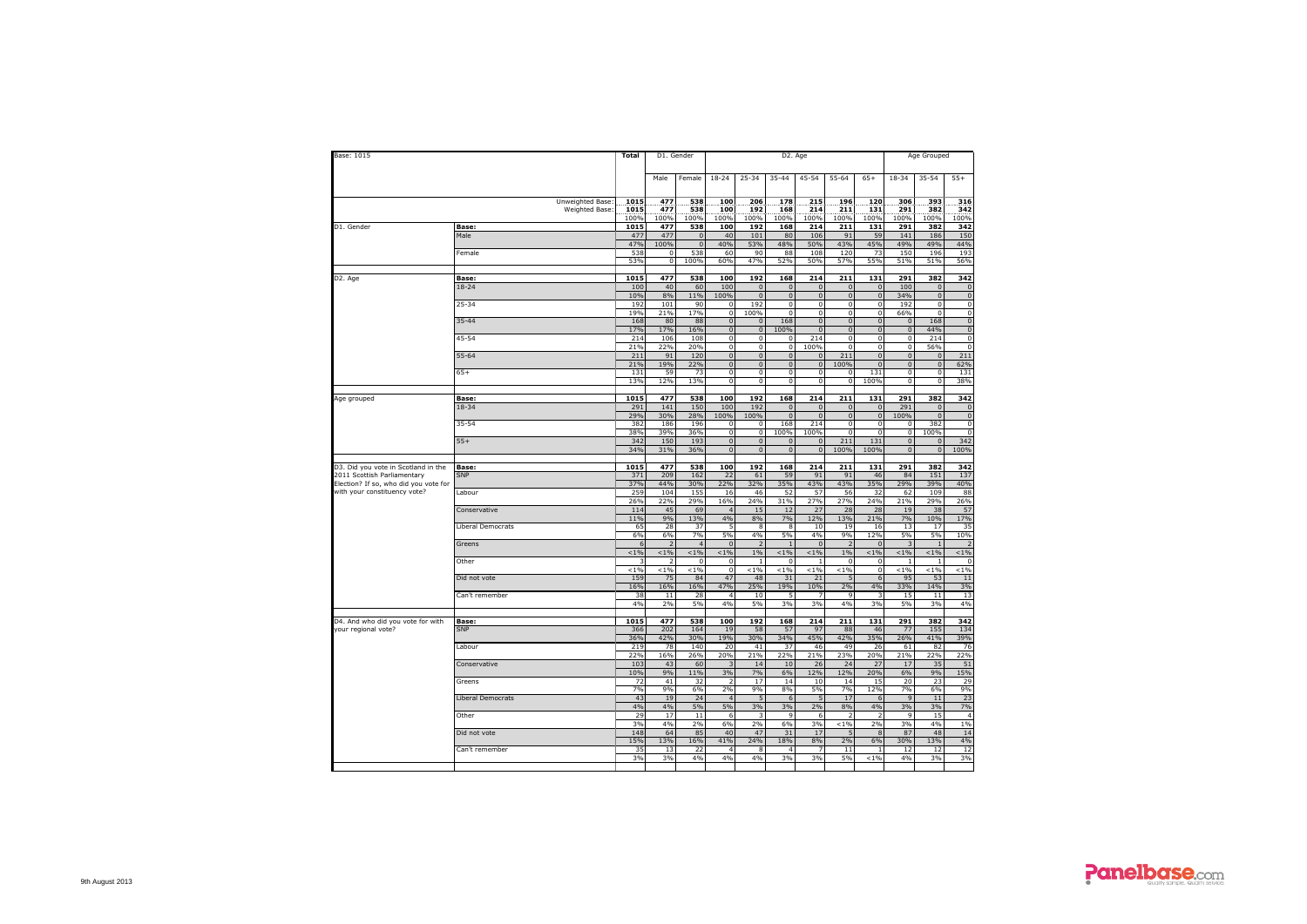| Base: 1015                                                           |                                  | <b>Total</b>       |                                  |                      | D3. Did you vote in Scotland in the 2011 Scottish Parliamentary<br>Election? If so, who did you vote for with your constituency vote? |                                  |                                |                        |                                |                          |                                  |                       |                             |                              | D4. And who did you vote for with your regional vote? |                            |                                  |                |
|----------------------------------------------------------------------|----------------------------------|--------------------|----------------------------------|----------------------|---------------------------------------------------------------------------------------------------------------------------------------|----------------------------------|--------------------------------|------------------------|--------------------------------|--------------------------|----------------------------------|-----------------------|-----------------------------|------------------------------|-------------------------------------------------------|----------------------------|----------------------------------|----------------|
|                                                                      |                                  |                    | Conserv<br>ative                 | Labour               | Liberal<br>Democr                                                                                                                     | SNP                              | Greens                         | Other                  | Did not<br>vote                | Can't<br>ememb           | Conserv<br>ative                 | Labour                | Liberal<br>Democr           | SNP                          | Greens                                                | Other                      | Did not<br>vote                  | Can't<br>ememb |
|                                                                      | Unweighted Base<br>Weighted Base | 101<br>1015        | 127<br>114                       | 217<br>259           | 78<br>65                                                                                                                              | 365<br>371                       | 22<br>6                        | 9                      | 156<br>159                     | 41<br>38                 | 117<br>103                       | 215<br>219            | 76<br>43                    | 354<br>366                   | 49<br>72                                              | 20<br>29                   | 145<br>148                       | 39<br>35       |
|                                                                      |                                  | 100%               | 100%                             | 100%                 | 100%                                                                                                                                  | 100%                             | 100%                           | 100%                   | 100%                           | 100%                     | 100%                             | 100%                  | 100%                        | 100%                         | 100%                                                  | 100%                       | 100%                             | 100%           |
| D1. Gender                                                           | Base:<br>Male                    | 1015<br>477        | 114<br>45                        | 259<br>104           | 65<br>28                                                                                                                              | 371<br>209                       | 6                              |                        | 159<br>75                      | 38<br>11                 | 103<br>43                        | 219<br>78             | 43<br>19                    | 366<br>202                   | 72<br>41                                              | 29<br>17                   | 148<br>64                        | 35<br>13       |
|                                                                      |                                  | 47%                | 40%                              | 40%                  | 44%                                                                                                                                   | 56%                              | 37%                            | 92%                    | 47%                            | 28%                      | 42%                              | 36%                   | 43%                         | 55%                          | 56%                                                   | 60%                        | 43%                              | 37%            |
|                                                                      | Female                           | 538<br>53%         | 69<br>60%                        | 155<br>60%           | 37<br>56%                                                                                                                             | 162<br>44%                       | 4<br>63%                       | 8%                     | 84<br>53%                      | 28<br>72%                | 60<br>58%                        | 140<br>64%            | 24<br>57%                   | 164<br>45%                   | 32<br>44%                                             | 11<br>40%                  | 85<br>57%                        | 22<br>63%      |
|                                                                      |                                  |                    |                                  |                      |                                                                                                                                       |                                  |                                |                        |                                |                          |                                  |                       |                             |                              |                                                       |                            |                                  |                |
| D2. Age                                                              | Base:                            | 1015               | 114                              | 259                  | 65                                                                                                                                    | 371                              | 6                              | 3                      | 159                            | 38                       | 103                              | 219                   | 43                          | 366                          | 72                                                    | 29                         | 148                              | 35             |
|                                                                      | $18 - 24$                        | 100<br>10%         | $\overline{4}$<br>4%             | 16<br>6%             | -5<br>8%                                                                                                                              | 22<br>6%                         | $\mathbf 0$<br>8%              | $\Omega$<br>$\Omega$   | 47<br>30%                      | $\overline{4}$<br>11%    | 3%                               | 20<br>9%              | $\overline{4}$<br>10%       | 19<br>5%                     | $\overline{z}$<br>3%                                  | -6<br>21%                  | 40<br>27%                        | 12%            |
|                                                                      | 25-34                            | 192<br>19%         | 15<br>13%                        | 46<br>18%            | 8<br>12%                                                                                                                              | 61<br>16%                        | 34%                            | 38%                    | 48<br>30%                      | 10<br>27%                | 14<br>13%                        | 41<br>19%             | 11%                         | 58<br>16%                    | 17<br>24%                                             | 10%                        | 47<br>31%                        | 21%            |
|                                                                      | $35 - 44$                        | 168                | 12                               | 52                   | 8                                                                                                                                     | 59                               |                                | $\Omega$               | 31                             |                          | 10                               | 37                    | 6                           | 57                           | 14                                                    | $\mathbf{q}$               | 31                               |                |
|                                                                      |                                  | 17%                | 10%                              | 20%                  | 12%                                                                                                                                   | 16%                              | 13%                            | 8%                     | 20%                            | 12%                      | 9%                               | 17%                   | 13%                         | 16%                          | 19%                                                   | 33%                        | 21%                              | 13%            |
|                                                                      | 45-54                            | 214<br>21%         | 27<br>23%                        | 57<br>22%            | 10<br>15%                                                                                                                             | 91<br>25%                        | n<br>7%                        | 38%                    | 21<br>13%                      | 17%                      | 26<br>25%                        | 46<br>21%             | 5<br>12%                    | 97<br>27%                    | 10<br>14%                                             | -6<br>22%                  | 17<br>11%                        | 219            |
|                                                                      | $55 - 64$                        | 211                | 28                               | 56                   | 19                                                                                                                                    | 91                               |                                |                        | 5                              |                          | 24                               | 49                    | 17                          | 88                           | 14                                                    |                            |                                  | $\mathbf{1}$   |
|                                                                      | $65+$                            | 21%<br>131         | 25%<br>28                        | 22%<br>32            | 29%<br>16                                                                                                                             | 24%<br>46                        | 35%<br>$\Omega$                | 16%                    | 3%<br>6                        | 24%                      | 24%<br>27                        | 23%<br>26             | 39%<br>6                    | 24%<br>46                    | 19%<br>15                                             | 6%                         | 4%<br>$\mathbf{R}$               | 32%            |
|                                                                      |                                  | 13%                | 25%                              | 12%                  | 24%                                                                                                                                   | 12%                              | 3%                             |                        | 4%                             | 9%                       | 26%                              | 12%                   | 14%                         | 13%                          | 21%                                                   | 8%                         | 6%                               | 2%             |
| Age grouped                                                          | Base:                            | 1015               | 114                              | 259                  | 65                                                                                                                                    | 371                              | 6                              |                        | 159                            | 38                       | 103                              | 219                   | 43                          | 366                          | 72                                                    | 29                         | 148                              | 35             |
|                                                                      | $18 - 34$                        | 291                | 19                               | 62                   | 13                                                                                                                                    | 84                               |                                |                        | 95                             | 15                       | 17                               | 61                    | 9                           | 77                           | 20                                                    |                            | 87                               | 12             |
|                                                                      |                                  | 29%                | 17%                              | <b>24%</b>           | 20%                                                                                                                                   | 23%                              | 42%                            | 38%                    | 60%                            | 38%                      | 16%                              | 28%                   | 22%                         | 21%                          | 27%                                                   | 32%                        | 59%                              | 33%            |
|                                                                      | $35 - 54$                        | 382<br>38%         | 38<br>34%                        | 109<br>42%           | 17<br>26%                                                                                                                             | 151<br>41%                       | 20%                            | 46%                    | 53<br>33%                      | 11<br>29%                | 35<br>34%                        | 82<br>38%             | 11<br>25%                   | 155<br>42%                   | 23<br>32%                                             | 15<br>54%                  | 48<br>32%                        | 12<br>33%      |
|                                                                      | $55+$                            | 342                | 57                               | 88                   | 35                                                                                                                                    | 137                              |                                |                        | 11                             | 13                       | 51                               | 76                    | 23                          | 134                          | 29                                                    |                            | 14                               | 12             |
|                                                                      |                                  | 34%                | 50%                              | 34%                  | <b>53%</b>                                                                                                                            | 37%                              | 38%                            | 16%                    | 7%                             | 33%                      | 50%                              | 35%                   | 53%                         | 37%                          | 41%                                                   | 14%                        | 9%                               | 33%            |
| D3. Did you vote in Scotland in the                                  | Base:                            | 1015               | 114                              | 259                  | 65                                                                                                                                    | 371                              | 6                              | 3                      | 159                            | 38                       | 103                              | 219                   | 43                          | 366                          | 72                                                    | 29                         | 148                              | 35             |
| 2011 Scottish Parliamentary<br>Election? If so, who did you vote for | <b>SNP</b>                       | 371<br>37%         | $\Omega$<br>$\Omega$             | $\Omega$<br>$\Omega$ | $\mathbf{0}$<br>$\mathbf{0}$                                                                                                          | 371<br>100%                      | $\mathbf{0}$<br>$\Omega$       | $\Omega$               | $\Omega$<br>$\mathbf{0}$       | $\mathbf{0}$<br>$\Omega$ | $< 1\%$                          | -8<br>4%              | $\overline{4}$<br>9%        | 323<br>88%                   | 21<br>29%                                             | 13<br>46%                  | $\overline{1}$<br>$< 1\%$        |                |
| with your constituency vote?                                         | Labour                           | 259                | $\Omega$                         | 259                  | $\Omega$                                                                                                                              | $\Omega$                         | $\Omega$                       |                        | $\Omega$                       | $\Omega$                 |                                  | 199                   |                             | 23                           | 27                                                    |                            | $\Omega$                         |                |
|                                                                      |                                  | 26%                | $\Omega$                         | 100%<br>$\Omega$     | $\mathbf 0$                                                                                                                           | $\Omega$                         | $\Omega$                       | $\Omega$<br>$\Omega$   | $\Omega$<br>$\Omega$           | $\Omega$<br>$\Omega$     | $< 1\%$                          | 91%                   | 8%                          | 6%                           | 37%                                                   | 15%                        | $\overline{0}$<br>$\Omega$       | 50             |
|                                                                      | Conservative                     | 114<br>11%         | 114<br>100%                      | $\Omega$             | $\mathbf{0}$<br>$\overline{0}$                                                                                                        | $\overline{0}$<br>$\Omega$       | $\Omega$                       |                        | $\overline{0}$                 | $\Omega$                 | 99<br>96%                        | 2%                    | 5%                          | 2%                           | 1%                                                    | $\Omega$<br>$\Omega$       | $\overline{0}$                   |                |
|                                                                      | Liberal Democrats                | 65                 | $\Omega$                         | $\Omega$             | 65                                                                                                                                    | $\Omega$                         | $\Omega$                       | $\Omega$               | $\overline{0}$                 | $\Omega$                 |                                  |                       | 32                          | 10                           | 13                                                    |                            | $\overline{0}$                   |                |
|                                                                      |                                  | 6%                 | $\mathbf{0}$                     | $\circ$              | 100%                                                                                                                                  | $\overline{0}$                   | $\Omega$                       | $\Omega$               | $\overline{0}$                 | $\Omega$                 | 2%                               | $< 1\%$               | 75%                         | 3%                           | 18%                                                   | 10%                        | $\mathbf 0$                      | 8%             |
|                                                                      | Greens                           | $\epsilon$<br>< 1% | $\overline{0}$<br>$\overline{0}$ | $\Omega$<br>$\Omega$ | $\Omega$<br>$\mathbf{0}$                                                                                                              | $\overline{0}$<br>$\overline{0}$ | 100%                           | $\sqrt{2}$<br>$\Omega$ | $\overline{0}$<br>$\mathbf{0}$ | $\Omega$<br>$\Omega$     | $\overline{0}$<br>$\overline{0}$ | $\sqrt{ }$            | $\sqrt{ }$<br>$< 1\%$       | $\mathbf{0}$<br>$\mathbf{0}$ | 6<br>9%                                               | $\Omega$<br>$\overline{0}$ | $\mathbf 0$<br>$\mathbf 0$       |                |
|                                                                      | Other                            |                    | $\mathbf 0$                      | $\Omega$             | $\mathbf 0$                                                                                                                           | $\Omega$                         |                                |                        | $\mathbf 0$                    |                          | $\mathbf 0$                      |                       | $^{\circ}$                  | $\Omega$                     | $\overline{0}$                                        |                            | $\mathbf 0$                      |                |
|                                                                      |                                  | < 1%               | $\Omega$                         | $\Omega$             | $\mathsf 0$                                                                                                                           | $\overline{0}$                   | $\mathbf 0$                    | 100%                   | $\mathbf 0$                    |                          | $\circ$                          | $< 1\%$               | $< 1\%$                     | $< 1\%$                      | $\circ$                                               | 7%                         | $\mathbf 0$                      |                |
|                                                                      | Did not vote                     | 159<br>16%         | $\overline{0}$<br>$\overline{0}$ | $\Omega$<br>$\Omega$ | $\overline{0}$<br>$\mathbf{0}$                                                                                                        | $\Omega$<br>$\Omega$             | $\overline{0}$<br>$\mathbf{0}$ |                        | 159<br>100%                    | $\Omega$                 | $\overline{0}$<br>$< 1\%$        | 2%                    | $\Omega$<br>$< 1\%$         | < 1%                         | 5<br>7%                                               | 6<br>23%                   | 140<br>95%                       | 3%             |
|                                                                      | Can't remember                   | 38                 | $\Omega$                         | $\Omega$             | $\mathbf 0$                                                                                                                           | $\Omega$                         | $\mathbf 0$                    |                        | $\Omega$                       | 38                       | $\Omega$                         |                       | $\Omega$                    |                              | $\circ$                                               |                            |                                  | 3 <sup>0</sup> |
|                                                                      |                                  | 4%                 | $\overline{0}$                   | $\Omega$             | $\overline{0}$                                                                                                                        | $\Omega$                         | $\overline{0}$                 | $\Omega$               | $\overline{0}$                 | 100%                     | $\Omega$                         | $< 1\%$               | $\circ$                     | $< 1\%$                      | $\overline{0}$                                        | $\Omega$                   | 5%                               | 84%            |
| D4. And who did you vote for with                                    | Base:                            | 1015               | 114                              | 259                  | 65                                                                                                                                    | 371                              | 6                              | з                      | 159                            | 38                       | 103                              | 219                   | 43                          | 366                          | 72                                                    | 29                         | 148                              | 35             |
| your regional vote?                                                  | SNP                              | 366                |                                  | 23                   | 10                                                                                                                                    | 323                              | $\mathbf{0}$                   | $\sqrt{ }$             | $\overline{1}$                 | $\mathbf{1}$             | $\mathbf 0$                      | $\Omega$              | $\mathbf 0$                 | 366                          | $\overline{0}$                                        | $\Omega$                   | $\overline{0}$                   |                |
|                                                                      | Labour                           | 36%<br>219         | 6%                               | 9%<br>199            | 16%                                                                                                                                   | 87%<br>8                         | $\mathbf{0}$<br>$\Omega$       | 13%                    | $< 1\%$<br>$\overline{4}$      | $1\%$                    | $\mathbf{0}$<br>$\Omega$         | $\overline{0}$<br>219 | $\mathbf{0}$<br>$\Omega$    | 100%<br>$\Omega$             | $\overline{0}$<br>$\Omega$                            | $\overline{0}$<br>$\Omega$ | $\mathbf{0}$<br>$\mathbf 0$      |                |
|                                                                      |                                  | 22%                | 4%                               | 77%                  | 3%                                                                                                                                    | 2%                               | $\Omega$                       | 8%                     | 3%                             | 3%                       | $\Omega$                         | 100%                  | $\circ$                     | $\Omega$                     | $\overline{0}$                                        | $\Omega$                   | $\mathbf 0$                      |                |
|                                                                      | Conservative                     | 103<br>10%         | 99<br>87%                        | $< 1\%$              | $\overline{z}$<br>3%                                                                                                                  | $< 1\%$                          | $\Omega$                       | $\Omega$<br>$\Omega$   | $\Omega$<br>$< 1\%$            | $\Omega$<br>$\circ$      | 103<br>100%                      | $\Omega$              | $\mathbf{0}$<br>$\mathbf 0$ | $\circ$<br>$\mathbf{0}$      | $\Omega$<br>$\Omega$                                  | $\Omega$<br>$\overline{0}$ | $\mathbf{0}$<br>$\mathbf{0}$     |                |
|                                                                      | Greens                           | 72                 |                                  | 27                   | 13                                                                                                                                    | 21                               |                                |                        |                                |                          |                                  |                       | $\Omega$                    | $\Omega$                     | 72                                                    | $\Omega$                   | $\Omega$                         |                |
|                                                                      |                                  | 7%                 | $< 1\%$                          | 10%                  | 20%                                                                                                                                   | 6%                               | 97%                            | $\Omega$               | 3%                             | $\Omega$                 | $\Omega$                         | $\Omega$              | $\circ$                     | $\circ$                      | 100%                                                  | $\Omega$                   | $\mathbf 0$                      |                |
|                                                                      | Liberal Democrats                | 43<br>4%           | 2%                               | 1%                   | 32<br>50%                                                                                                                             | $\Delta$<br>1%                   | 3%                             | $\sqrt{2}$<br>8%       | $\Omega$<br>$< 1\%$            | $\Omega$                 | $\overline{0}$<br>$\overline{0}$ | $\Omega$              | 43<br>100%                  | $\Omega$<br>$\Omega$         | $\Omega$<br>$\Omega$                                  | $\Omega$<br>$\Omega$       | $\overline{0}$<br>$\overline{0}$ |                |
|                                                                      | Other                            | 29                 | $\Omega$                         |                      | - २                                                                                                                                   | 13                               | $\Omega$                       |                        | 6                              |                          | $\Omega$                         | $\Omega$              | $\overline{0}$              | $\Omega$                     | $\Omega$                                              | 29                         | $\Omega$                         |                |
|                                                                      | Did not vote                     | 3%<br>148          | $\Omega$<br>$\Omega$             | 2%                   | 4%<br>$\Omega$                                                                                                                        | 4%                               | $\Omega$<br>$\Omega$           | 72%                    | 4%<br>140                      |                          | $\mathbf 0$<br>$\Omega$          |                       | $\mathbf 0$<br>$\Omega$     | $\Omega$                     | $\mathbf{0}$<br>$\Omega$                              | 100%                       | $\mathbf 0$<br>148               |                |
|                                                                      |                                  | 15%                | $\Omega$                         |                      | $\Omega$                                                                                                                              | $< 1\%$                          | $\Omega$                       |                        | 89%                            | 18%                      | $\Omega$                         |                       | $\Omega$                    |                              | $\Omega$                                              |                            | 100%                             |                |
|                                                                      | Can't remember                   | 35                 | $\Omega$                         |                      |                                                                                                                                       | $\Omega$                         | $\mathbf 0$                    |                        |                                | 30                       | $\mathbf 0$                      |                       | $\mathbf 0$                 |                              | $\circ$                                               | $\Omega$                   | $\mathbf 0$                      | 35             |
|                                                                      |                                  | 3%                 | $\Omega$                         | < 1%                 | 4%                                                                                                                                    |                                  | $\Omega$                       |                        | $< 1\%$                        | 77%                      | $\Omega$                         |                       | $\Omega$                    |                              | $\overline{0}$                                        | $\Omega$                   | $\Omega$                         | 100%           |
|                                                                      |                                  |                    |                                  |                      |                                                                                                                                       |                                  |                                |                        |                                |                          |                                  |                       |                             |                              |                                                       |                            |                                  |                |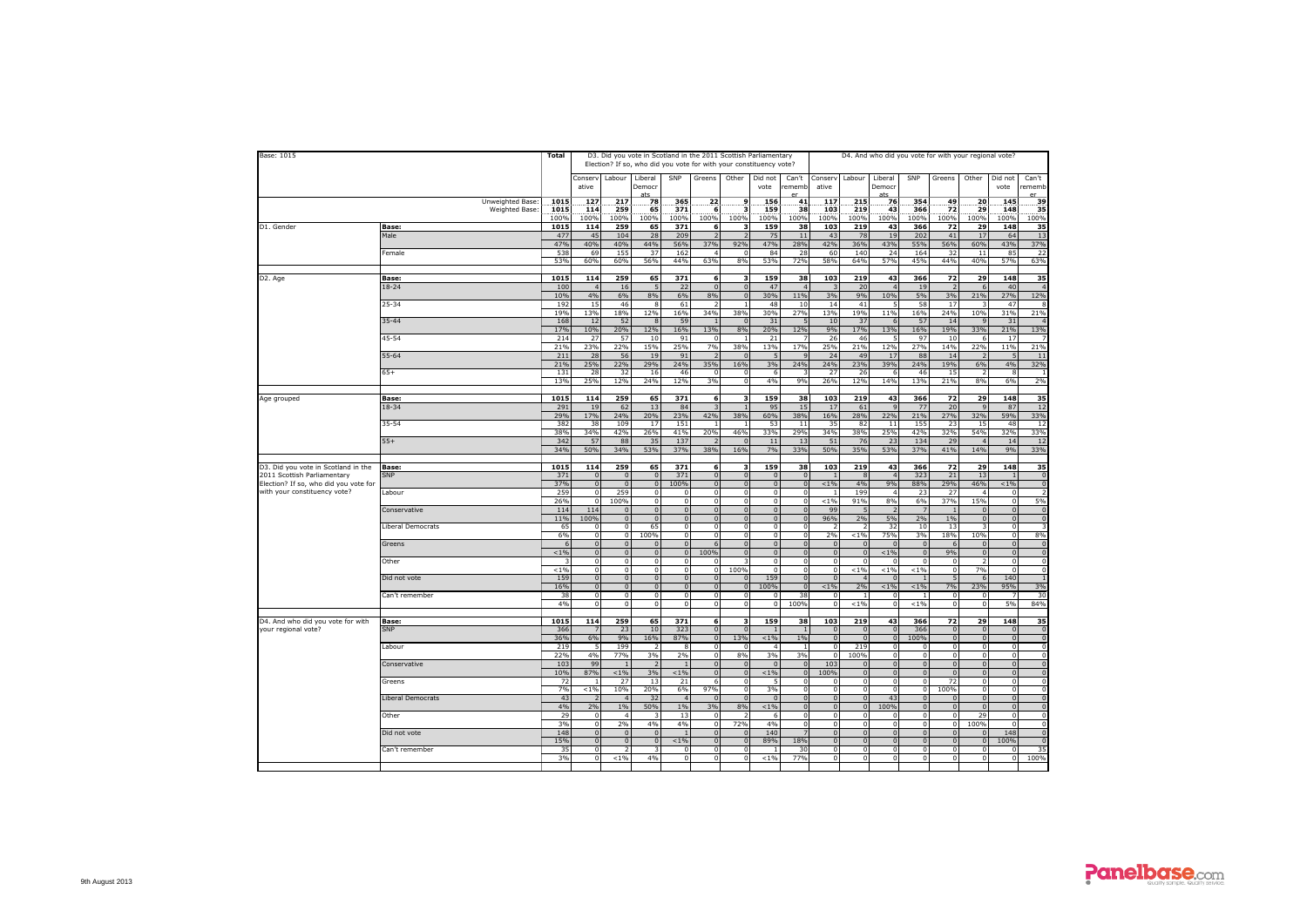| Base: 1015                       |                                                  | Total                    | D1. Gender               |                          |                                |                                  |                            | D <sub>2</sub> . Age       |                          |                          |                               | Age Grouped               |                             |
|----------------------------------|--------------------------------------------------|--------------------------|--------------------------|--------------------------|--------------------------------|----------------------------------|----------------------------|----------------------------|--------------------------|--------------------------|-------------------------------|---------------------------|-----------------------------|
|                                  |                                                  |                          | Male                     | Female                   | $18 - 24$                      | $25 - 34$                        | 35-44                      | $45 - 54$                  | 55-64                    | $65+$                    | 18-34                         | $35 - 54$                 | $55+$                       |
|                                  | Unweighted Base:<br>Weighted Base:               | 1015<br>1015             | 477<br>477               | 538<br>538               | 100<br>100                     | 206<br>192                       | 178<br>168                 | 215<br>214                 | 196<br>211               | 120<br>131               | 306<br>291                    | 393<br>382                | 316<br>342                  |
|                                  |                                                  | 100%                     | 100%                     | 100%                     | 100%                           | 100%                             | 100%                       | 100%                       | 100%                     | 100%                     | 100%                          | 100%                      | 100%                        |
| D5. Is the home you live in      | Base:<br>Owned / being bought on a mortgage      | 1015<br>674              | 477<br>314               | 538<br>360               | 100<br>57                      | 192<br>110                       | 168<br>116                 | 214<br>139                 | 211<br>155               | 131<br>96                | 291<br>168                    | 382<br>255                | 342<br>251                  |
|                                  |                                                  | 66%                      | 66%                      | 67%                      | 58%                            | 58%                              | 69%                        | 65%                        | 74%                      | 73%                      | 58%                           | 67%                       | 73%                         |
|                                  | Rented from local authority or housing           | 249                      | 119                      | 129                      | 20                             | 46                               | 38                         | 65                         | 48                       | 31                       | 67                            | 104                       | 78                          |
|                                  | association                                      | 25%                      | 25%                      | 24%                      | 21%                            | 24%                              | 23%                        | 31%                        | 23%                      | 23%                      | 23%                           | 27%                       | 23%                         |
|                                  | Rented from a private landlord                   | 64                       | 27                       | 37                       | 12                             | 28                               | $\overline{7}$             | 10                         | 6                        |                          | 40                            | 17                        |                             |
|                                  |                                                  | 6%                       | 6%                       | 7%                       | 13%                            | 14%                              | 4%                         | 5%                         | 3%                       | $< 1\%$                  | 14%                           | 4%                        | 2%                          |
|                                  | Other                                            | 28<br>3%                 | 16<br>3%                 | 12<br>2%                 | 9<br>9%                        | $\overline{7}$<br>4%             | 6<br>3%                    | $\mathbf 0$<br>$\mathbf 0$ | $\overline{2}$<br>1%     | $\overline{4}$<br>3%     | 17<br>6%                      | 6<br>1%                   | 6<br>2%                     |
| D6. What is YOUR current working | Base:                                            | 1015                     | 477                      | 538                      | 100                            | 192                              | 168                        | 214                        | 211                      | 131                      | 291                           | 382                       | 342                         |
| status?                          | Employed - full time                             | 385                      | 259                      | 126                      | 21                             | 113                              | 79                         | 101                        | 64                       | $\overline{7}$           | 134                           | 180                       | 71                          |
|                                  |                                                  | 38%                      | 54%                      | 23%                      | 21%                            | 59%                              | 47%                        | 47%                        | 31%                      | 5%                       | 46%                           | 47%                       | 21%                         |
|                                  | Retired                                          | 174                      | 70                       | 105                      | 0                              | $\overline{0}$<br>$\Omega$       | $\mathbf{0}$<br>$\Omega$   | $\overline{1}$             | 58                       | 115                      | $\overline{0}$<br>$\Omega$    | $\overline{1}$            | 173                         |
|                                  | Employed - part time                             | 17%<br>145               | 15%<br>34                | 19%<br>111               | $\mathbf 0$<br>17              | 20                               | 33                         | $< 1\%$<br>40              | 27%<br>35                | 88%<br>$\mathbf{0}$      | 37                            | $< 1\%$<br>73             | 51%<br>35                   |
|                                  |                                                  | 14%                      | 7%                       | 21%                      | 17%                            | 10%                              | 20%                        | 19%                        | 17%                      | $\mathsf 0$              | 13%                           | 19%                       | 10%                         |
|                                  | Housewife / Househusband                         | 82                       | 6                        | 75                       | $\mathbf 0$                    | 23                               | 20                         | 22                         | 11                       | $\overline{6}$           | 23                            | 42                        | 17                          |
|                                  |                                                  | 8%                       | 1%                       | 14%                      | $\mathbf 0$                    | 12%                              | 12%                        | 10%                        | 5%                       | 4%                       | 8%                            | 11%                       | 5%                          |
|                                  | Student                                          | 68                       | 23                       | 46                       | 52                             | 14                               | $\overline{1}$             |                            | $\mathbf{0}$             | $\mathbf{0}$             | 66                            | $\overline{z}$            | $\overline{0}$              |
|                                  |                                                  | 7%                       | 5%                       | 8%                       | 53%                            | 7%                               | $1\%$                      | $1\%$                      | $\overline{0}$           | $\overline{0}$           | 23%                           | $< 1\%$                   | $\overline{0}$              |
|                                  | Unemployed                                       | 56<br>6%                 | 30                       | 26<br>5%                 | 5<br>5%                        | $\mathbf{q}$                     | 14<br>8%                   | 24<br>11%                  | 5<br>2%                  | $\Omega$<br>$\mathbf 0$  | 14<br>5%                      | 37                        | 5<br>1%                     |
|                                  | Not working due to ill health / disability       | 49                       | 6%<br>19                 | 30                       | $\mathbf{1}$                   | 4%<br>$\overline{\mathbf{3}}$    | $\overline{7}$             | 17                         | 22                       | $\overline{0}$           | $\overline{a}$                | 10%<br>24                 | 22                          |
|                                  |                                                  | 5%                       | 4%                       | 6%                       | $< 1\%$                        | $1\%$                            | 4%                         | 8%                         | 10%                      | $\overline{0}$           | $1\%$                         | 6%                        | 6%                          |
|                                  | Self Employed                                    | 48                       | 33                       | 16                       | -1                             | 11                               | 11                         | 8                          | 14                       | $\overline{\mathbf{3}}$  | 12                            | 19                        | 18                          |
|                                  |                                                  | 5%                       | 7%                       | 3%                       | $< 1\%$                        | 6%                               | 6%                         | 4%                         | 7%                       | 3%                       | 4%                            | 5%                        | 5%                          |
|                                  | Contract worker with a contract of less than two |                          | $\overline{3}$           | $\overline{1}$           | $\overline{2}$                 | $\overline{0}$                   | $\mathbf{1}$               | $\mathbf{0}$               |                          | $\overline{0}$           | $\overline{2}$                | $\overline{1}$            | $\overline{1}$              |
|                                  | vears                                            | $1\%$                    | $1\%$                    | 1%                       | 2%                             | $\overline{0}$                   | $1\%$                      | $\mathbf{0}$               | $< 1\%$                  | $\mathbf{0}$             | $< 1\%$                       | $< 1\%$                   | $< 1\%$                     |
|                                  | Other                                            | $< 1\%$                  | $\Omega$<br>$\mathbf 0$  | 3<br>$< 1\%$             | $\mathbf 0$<br>$\mathbf 0$     | $\overline{0}$<br>$\overline{0}$ | $\overline{2}$<br>1%       | $\overline{1}$<br>$< 1\%$  | $\mathbf{1}$<br>$< 1\%$  | $\mathbf 0$<br>$\Omega$  | $\mathbf 0$<br>$\overline{0}$ | $\overline{ }$<br>$< 1\%$ | $\mathbf{1}$<br>$< 1\%$     |
|                                  |                                                  |                          |                          |                          |                                |                                  |                            |                            |                          |                          |                               |                           |                             |
| D7. Socio-economic grade         | Base:                                            | 1015                     | 477                      | 538                      | 100                            | 192                              | 168                        | 214                        | 211                      | 131                      | 291                           | 382                       | 342                         |
|                                  | A                                                | 40                       | 18                       | 23                       | $\overline{4}$                 | 6                                | $\mathbf{q}$               | $\overline{4}$             | 7                        | 10                       | 10                            | 13                        | 17                          |
|                                  |                                                  | 4%                       | 4%                       | 4%                       | 4%                             | 3%                               | 5%                         | 2%                         | 3%                       | 7%                       | 4%                            | 3%                        | 5%                          |
|                                  | B                                                | 202                      | 101                      | 101                      | 18                             | 39                               | 28                         | 40                         | 49                       | 28                       | 57                            | 68                        | 77                          |
|                                  | C1                                               | 20%<br>224               | 21%<br>101               | 19%<br>123               | 18%<br>20                      | 20%<br>53                        | 17%<br>38                  | 19%<br>42                  | 23%<br>41                | 21%<br>31                | 20%<br>72                     | 18%<br>80                 | 23%<br>72                   |
|                                  |                                                  | 22%                      | 21%                      | 23%                      | 20%                            | 27%                              | 23%                        | 20%                        | 19%                      | 24%                      | 25%                           | 21%                       | 21%                         |
|                                  | C <sub>2</sub>                                   | 268                      | 131                      | 136                      | 19                             | 39                               | 47                         | 65                         | 64                       | 34                       | 58                            | 112                       | 98                          |
|                                  |                                                  | 26%                      | 28%                      | 25%                      | 19%                            | 20%                              | 28%                        | 31%                        | 30%                      | 26%                      | 20%                           | 29%                       | 29%                         |
|                                  | D                                                | 193                      | 89                       | 104                      | 25                             | 42                               | 25                         | 36                         | 38                       | 26                       | 67                            | 62                        | 64                          |
|                                  |                                                  | 19%                      | 19%                      | 19%                      | 25%                            | 22%                              | 15%                        | 17%                        | 18%                      | 20%                      | 23%                           | 16%                       | 19%                         |
|                                  | E                                                | 87                       | 37                       | 50                       | 13                             | 13                               | 20                         | 27                         | 12                       |                          | 27                            | 47                        | 14                          |
|                                  |                                                  | 9%                       | 8%                       | 9%                       | 13%                            | 7%                               | 12%                        | 13%                        | 6%                       | 1%                       | 9%                            | 12%                       | 4%                          |
|                                  |                                                  |                          |                          |                          |                                |                                  |                            |                            |                          |                          |                               |                           |                             |
|                                  | Other                                            | $\mathbf{0}$<br>$\Omega$ | $\mathbf{0}$<br>$\Omega$ | $\mathbf{0}$<br>$\Omega$ | $\mathbf{0}$<br>$\overline{0}$ | $\overline{0}$<br>$\Omega$       | $\overline{0}$<br>$\Omega$ | $\mathbf{0}$<br>$\Omega$   | $\mathbf{0}$<br>$\Omega$ | $\mathbf{0}$<br>$\Omega$ | $\overline{0}$<br>$\Omega$    | $\mathbf{0}$<br>$\Omega$  | $\mathbf{0}$<br>$\mathbb O$ |